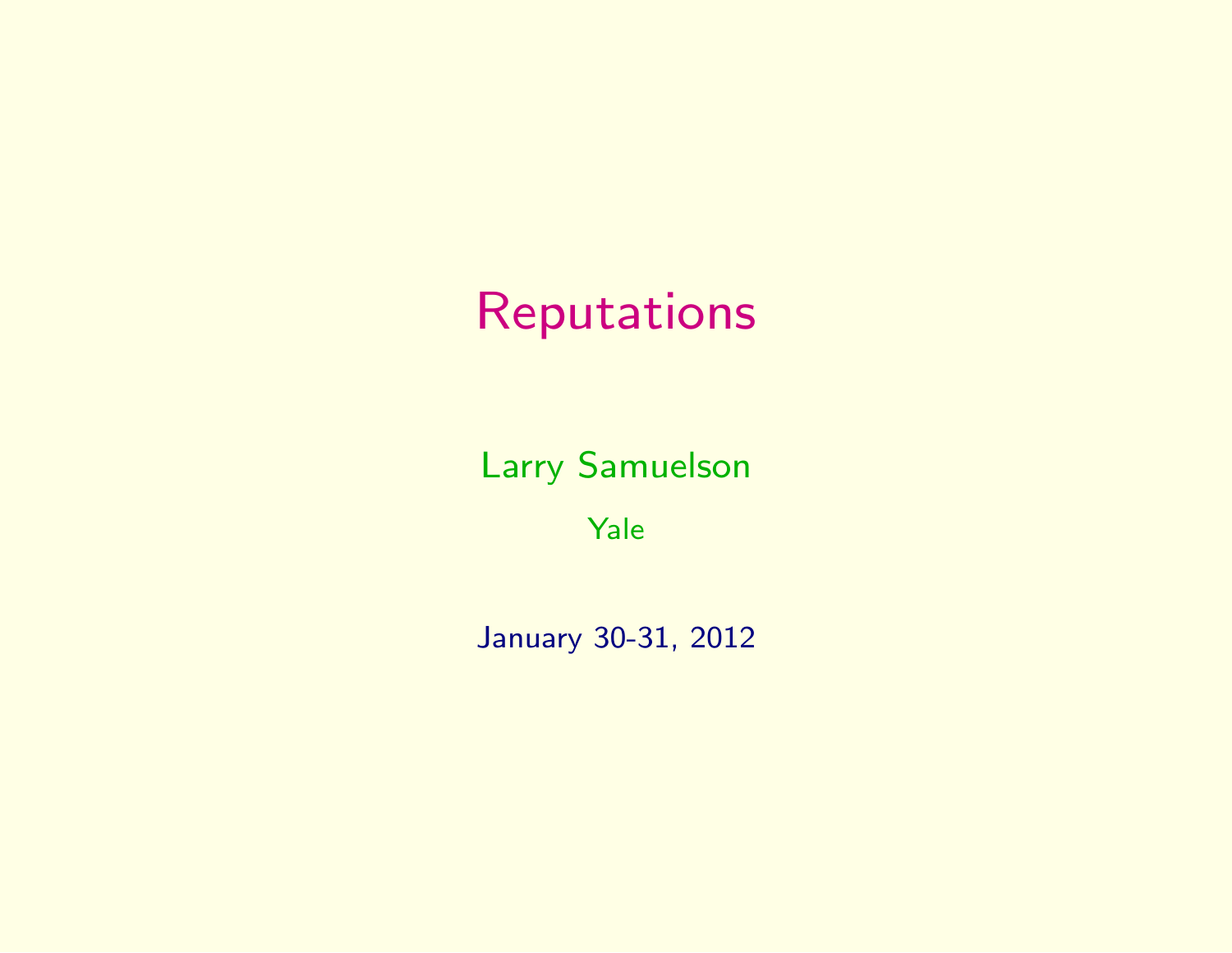## I. Introduction

I.1 An Example: The Chain Store Game

Consider the chain-store game:

|           | Out | $\ln$ |
|-----------|-----|-------|
| Acquiesce | 5.0 |       |
| Fight     | 5.0 |       |

If played once, this game has a unique Nash equilibrium,  $(Acquiesce, In)$ .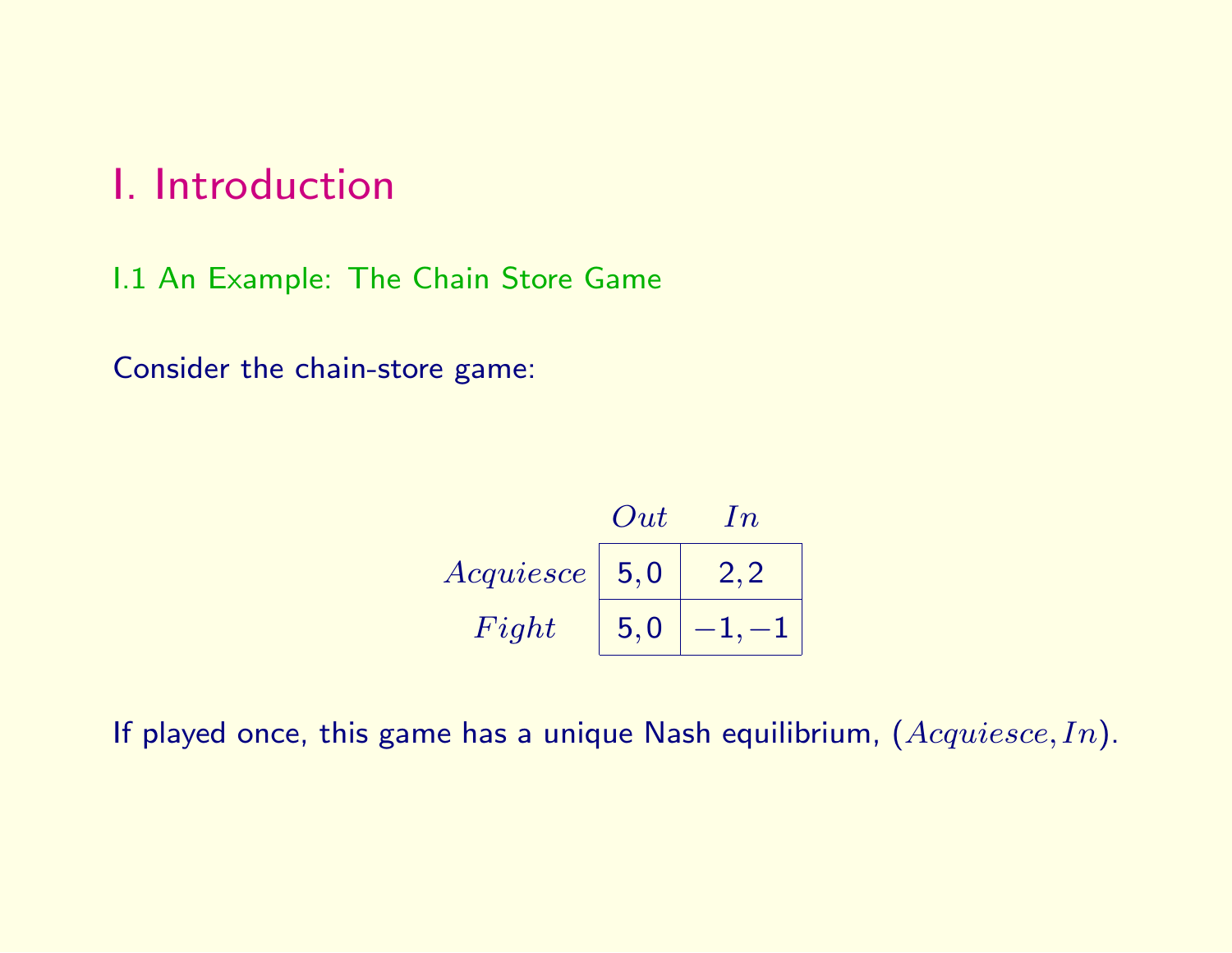What if the game is played (finitely) many times?

- One's intuition is that player 1 will fight early entry, in order to deter later entrants.
- However, the (finitely repeated) game has a unique subgame perfect equilibrium, in which  $(Acquiesce, In)$  is played in every period. This is a simple backward-induction argument.
- This is known as the "chain store paradox."
- Similarly, it is intuitive that players might cooperate in the early rounds of a finitely-repeated prisoners' dilemma, but here the only Nash equilibrium is that both players always defect.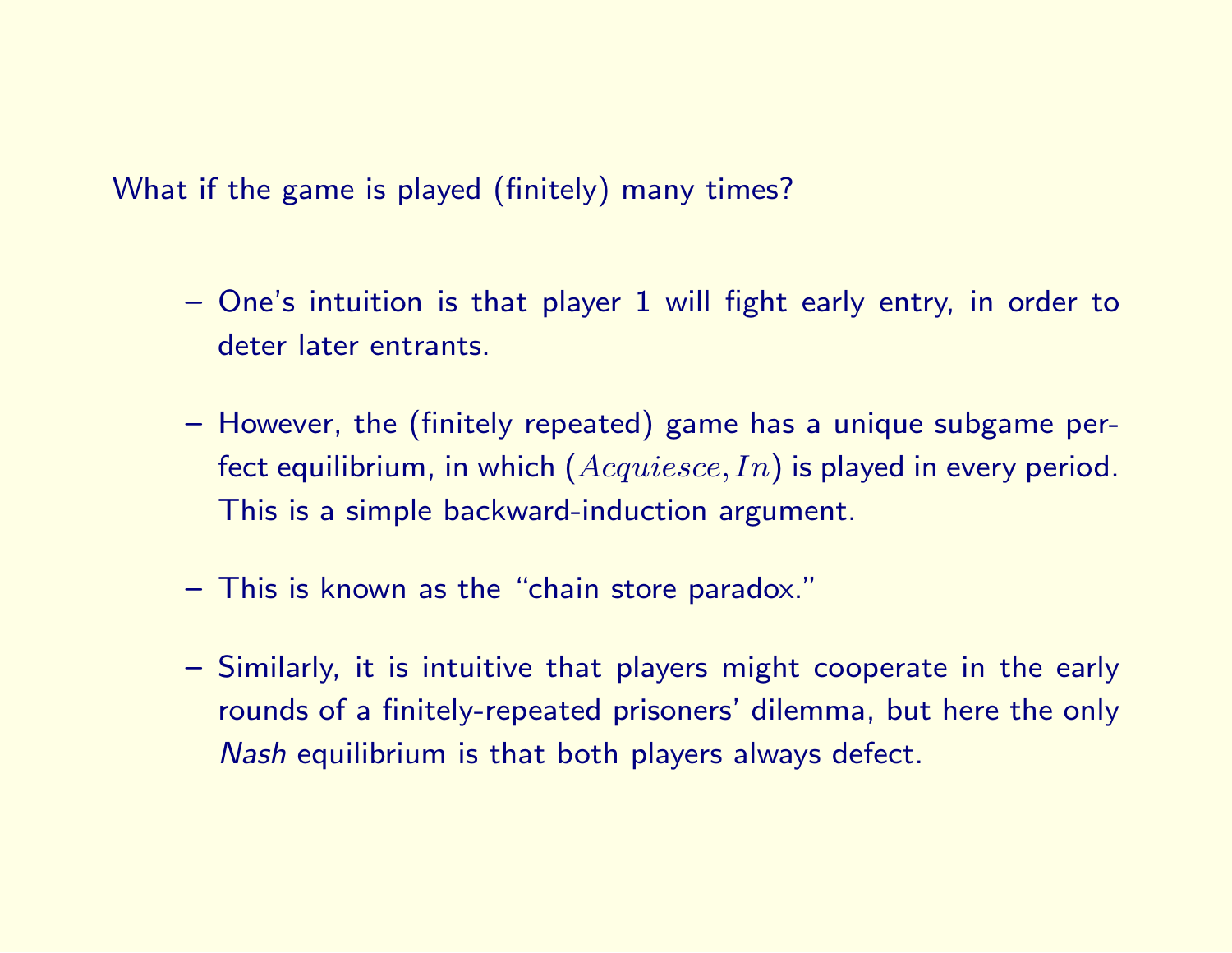Let's add some incomplete information:

- $-$  Now suppose that with probability  $1-\mu_\mathsf{O}^*$  $_0^*$ , player 1 is the "normal" type.
- $-$  With probability  $\mu_0^*$  $_0^{*}$  (small), player  $1$  is a "commitment" type who always fights entry.
- Player 1's type is 1's private information.
- We can interpret the commitment type as having different payoffs, that make it optimal to fight, or as a type who is simply "committed" to fighting.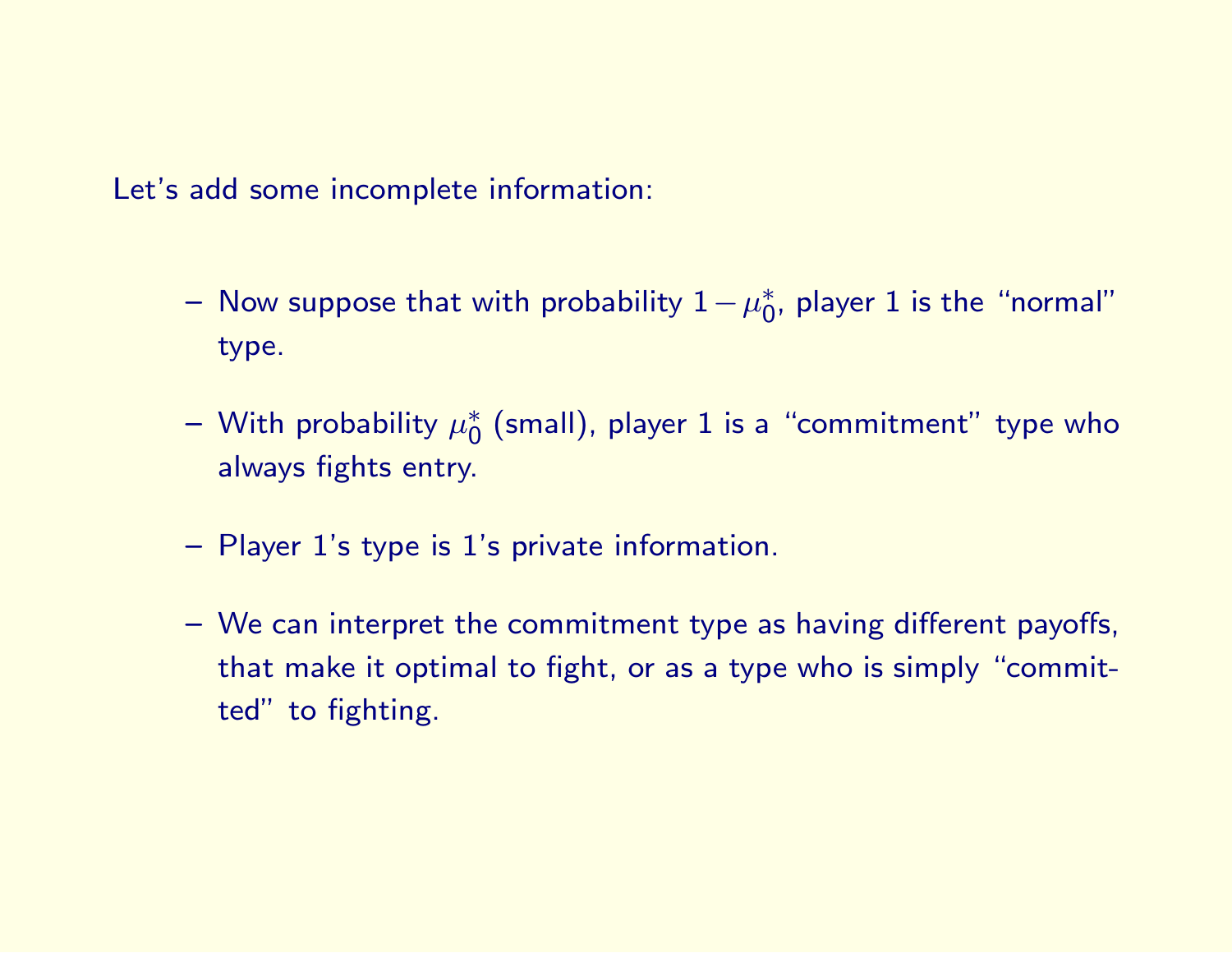Some things that are no longer equilibrium outcomes:

- It is not an equilibrium for the normal type to acquiesce in every period.
- It is also not an equilibrium for the normal type to fight in every period. For example, the normal type will acquiesce in the last period.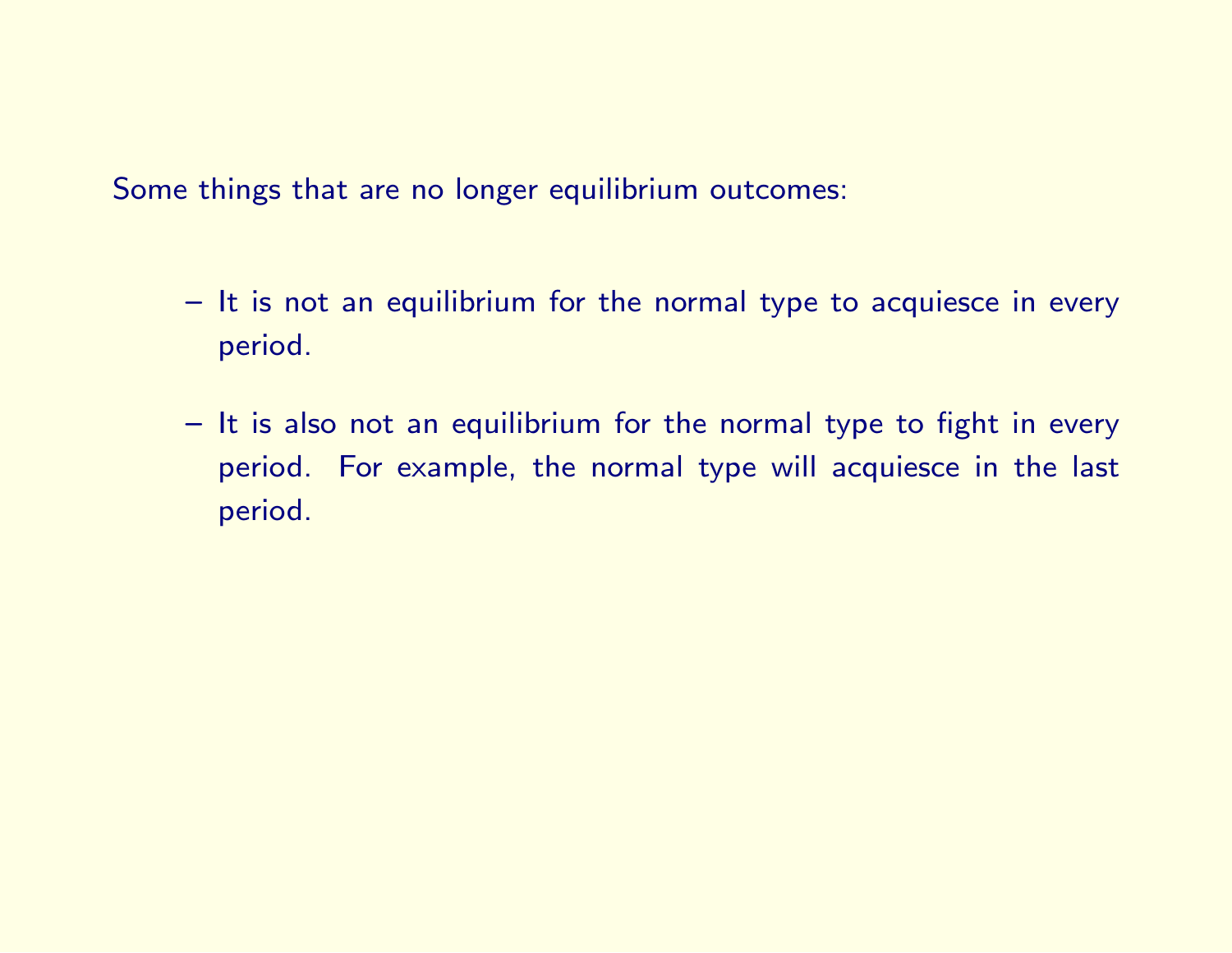The sequential equilibrium has the following properties (Kreps, Milgrom, Roberts and Wilson (1982)):

- There is an initial phase in which  $(Fight, Out)$  is played, and 2's beliefs remain unchanged at the prior.
- There is a terminal phase in which 2 mixes between In and  $Out$ , and 1 mixes between  $Acquiesce$  and  $Fight$ .
- If  $(Acquiesce, In)$  occurs, then 1 is revealed to be normal, and  $(Acquiesce, In)$  is played in every subsequent period.
- If  $Out$  is played, 2's beliefs remain unchanged. If  $(Fight, In)$  is played, 2 revises upward the posterior probability that 1 is the commitment type.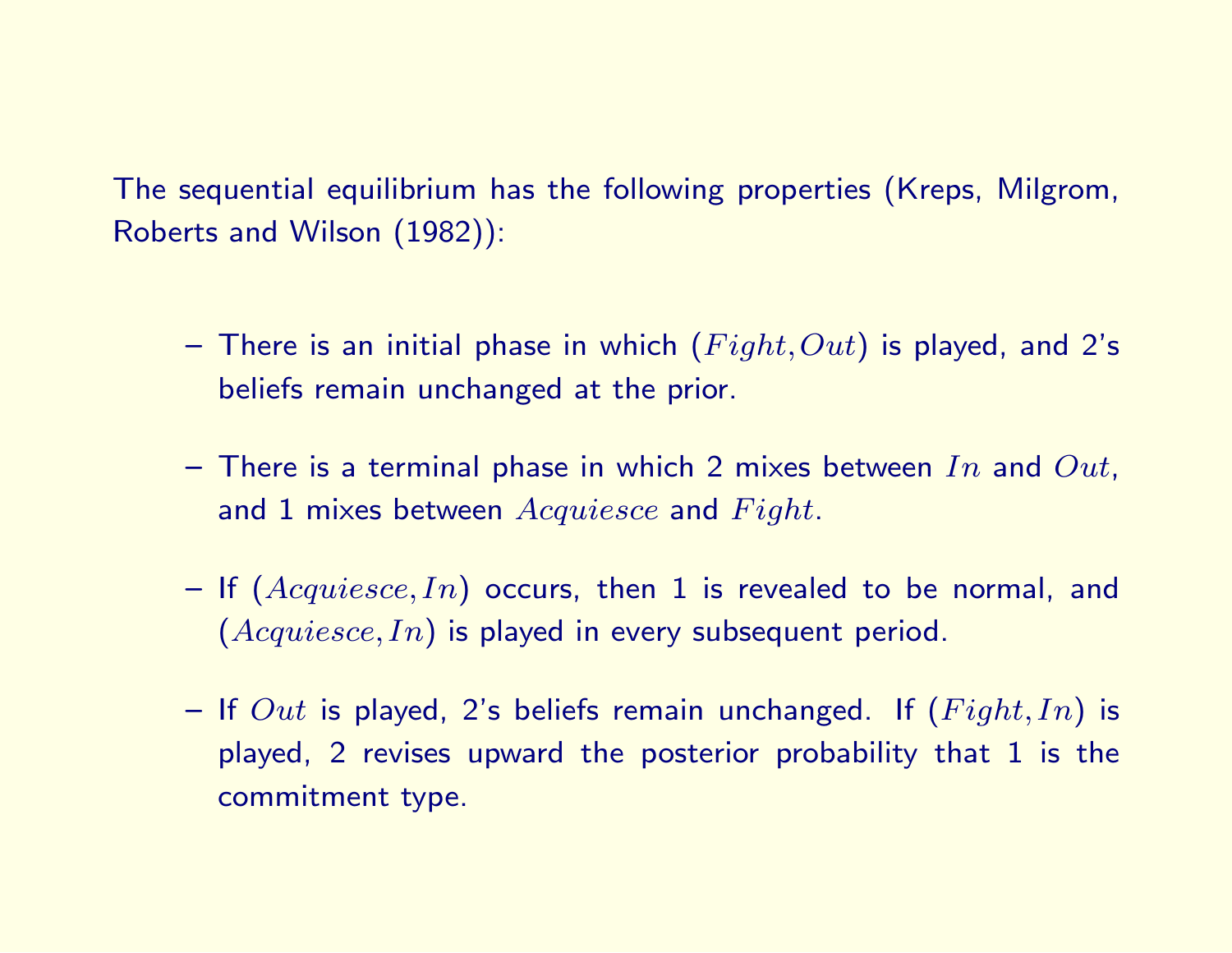$-$  In the final period, player 2 mixes while player 1 plays  $Acquiesce$ .

As the number of repetitions grows:

- The length of the terminal phase remains fixed. This is determined by backward-induction calculations that do not depend on the length of the game.
- The initial phase grows long, consuming virtually all of the game.
- We thus see  $(Fight,Out)$  most of the time.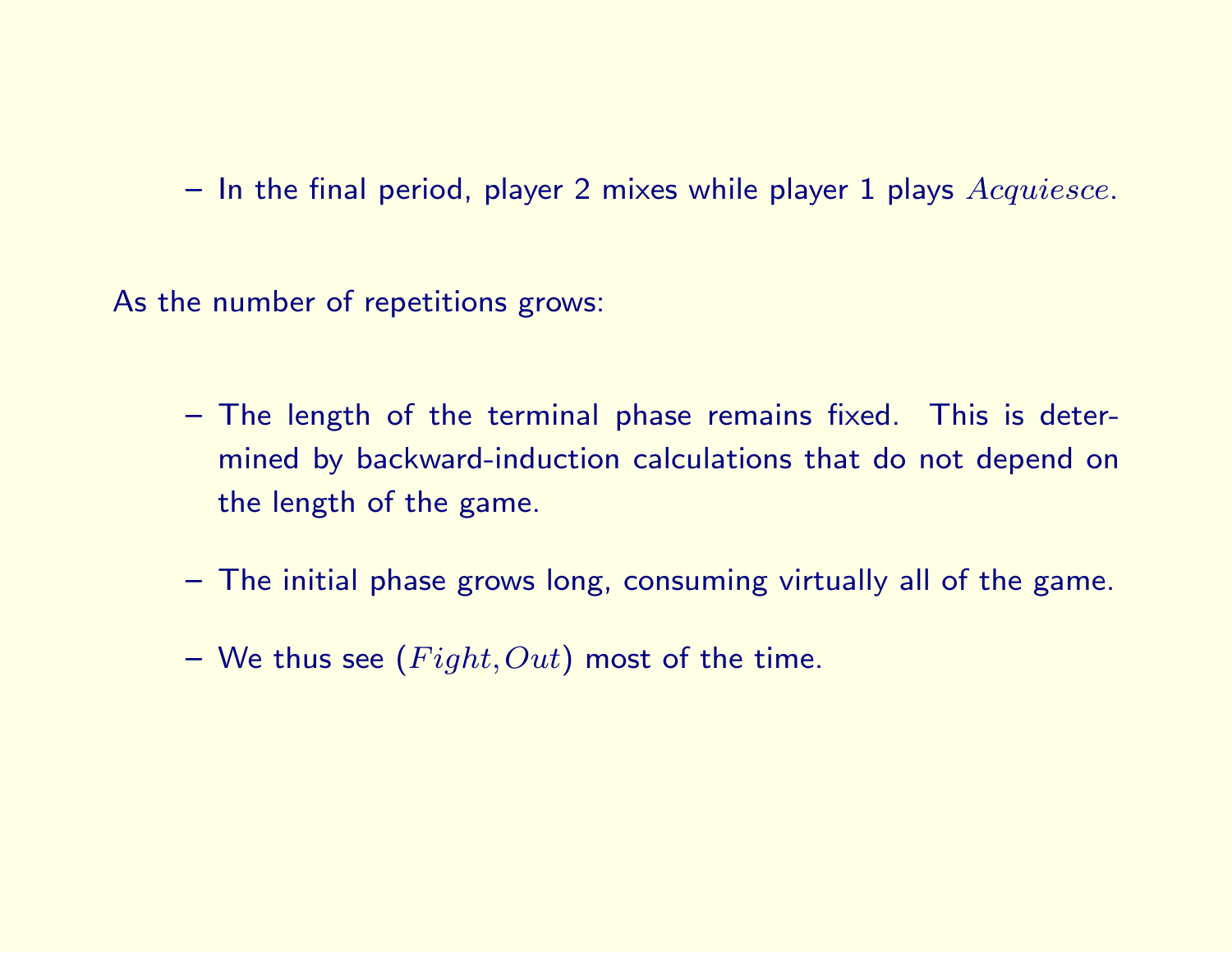### I.2 The Reputation Literature

The idea of "reputation" has been modeled many different ways in the literature. Examples include:

- Models of expert advice, such as Morris (2001).
- Models of career concerns, such as Holmström (1982,1999).
- Models of bargaining, such as Abreu and Gul (2000).
- ...
- Models based on repeated games.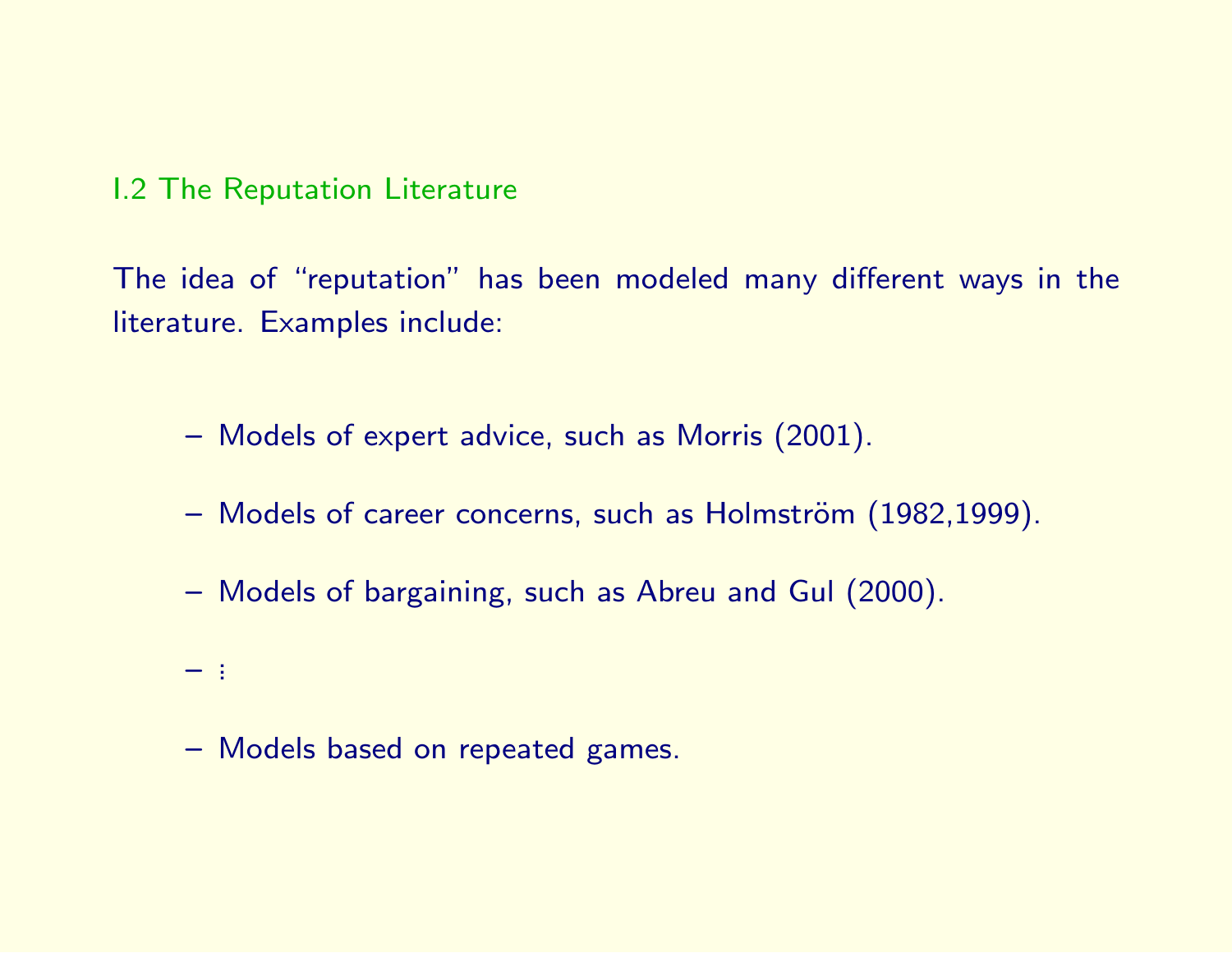I.3 Reputations in Repeated Games

The idea of reputation is applied to repeated games in two ways:

- As an interpretation of equilibria in repeated games of complete information.
- By incorporating incomplete information.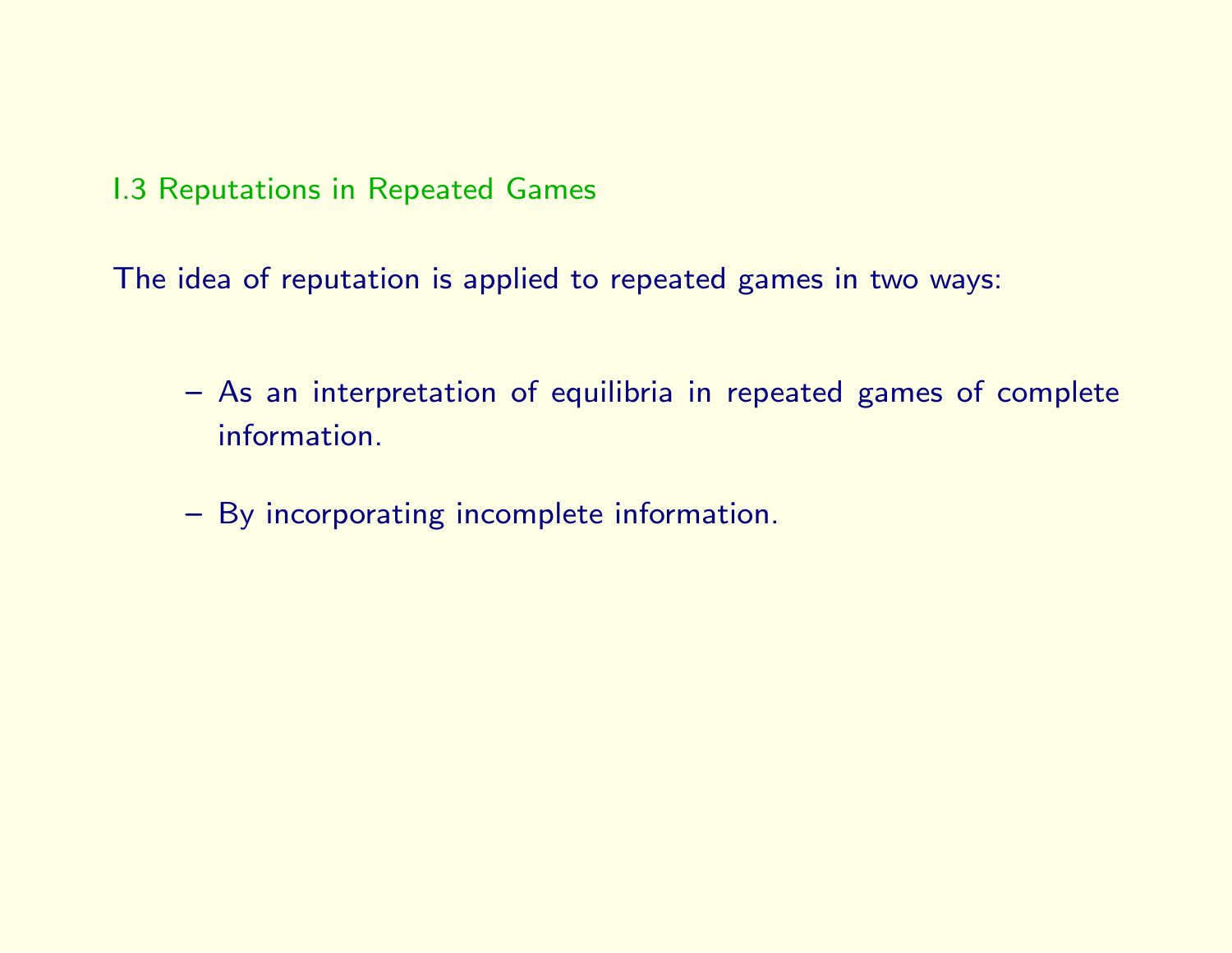## I.4 The Objective

Reputation ideas were originally applied to finitely-repeated games, such as the chain-store game or the prisoners' dilemma, as a way of expanding the set of equilibrium outcomes to avoid seemingly counterintuitive implications.

More recently, reputation ideas have been applied to infinitely-repeated games, as a way of putting bounds on equilibrium payoffs.

The techniques are much the same.

This is commonly interpreted as a robustness exercise, but this interpretation must be adopted with care.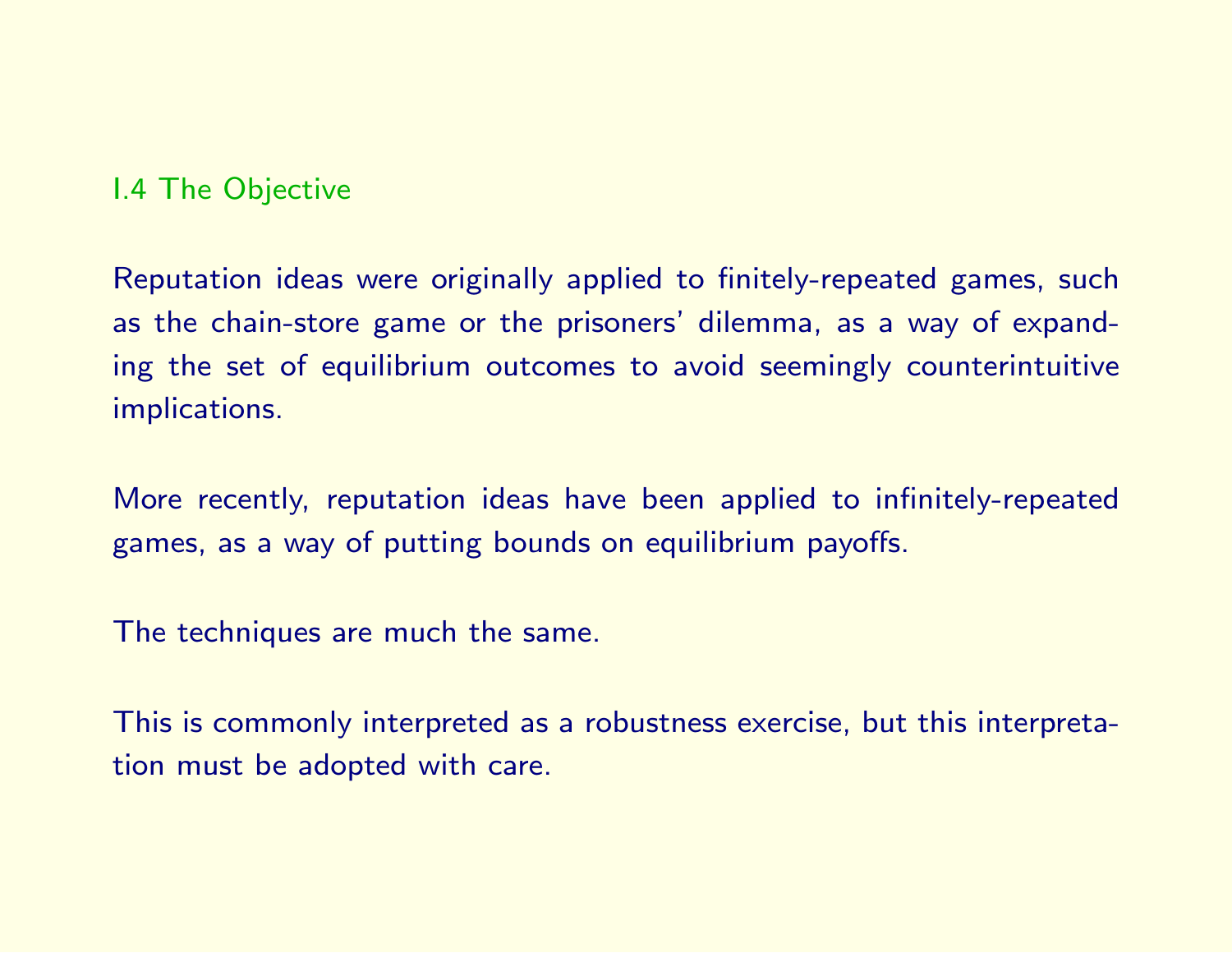## II. Reputations in Repeated Games of Perfect Monitoring

II.1 The Model

Players include:

- The normal player 1, a long-run, optimizing player.
- One or more commitment types of player 1, mechanical players.
- Player 2, a short-run player.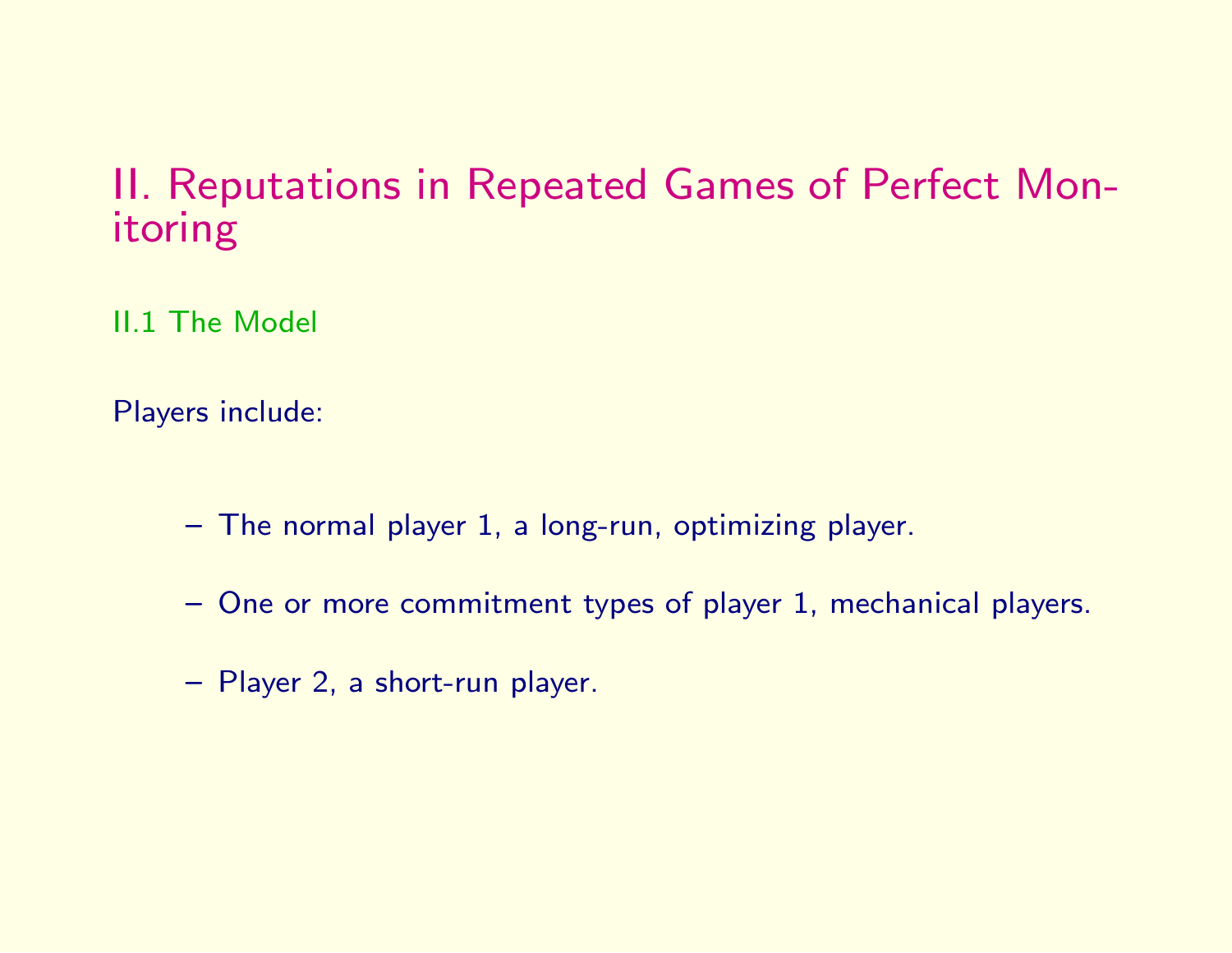## II.2 Stackelberg Types and Actions

Define:

$$
v_1^* = \max_{a_1 \in A_1} \min_{\alpha_2 \in BR(a_1)} u_1(a_1, \alpha_2)
$$
  
\n
$$
a_1^* \in \arg \max_{a_1 \in A_1} \min_{\alpha_2 \in BR(a_1)} u_1(a_1, \alpha_2)
$$
  
\n
$$
v_1^{**} = \sup_{\alpha_1 \in \Delta A_1} \min_{\alpha_2 \in BR(\alpha_1)} u_1(\alpha_1, \alpha_2).
$$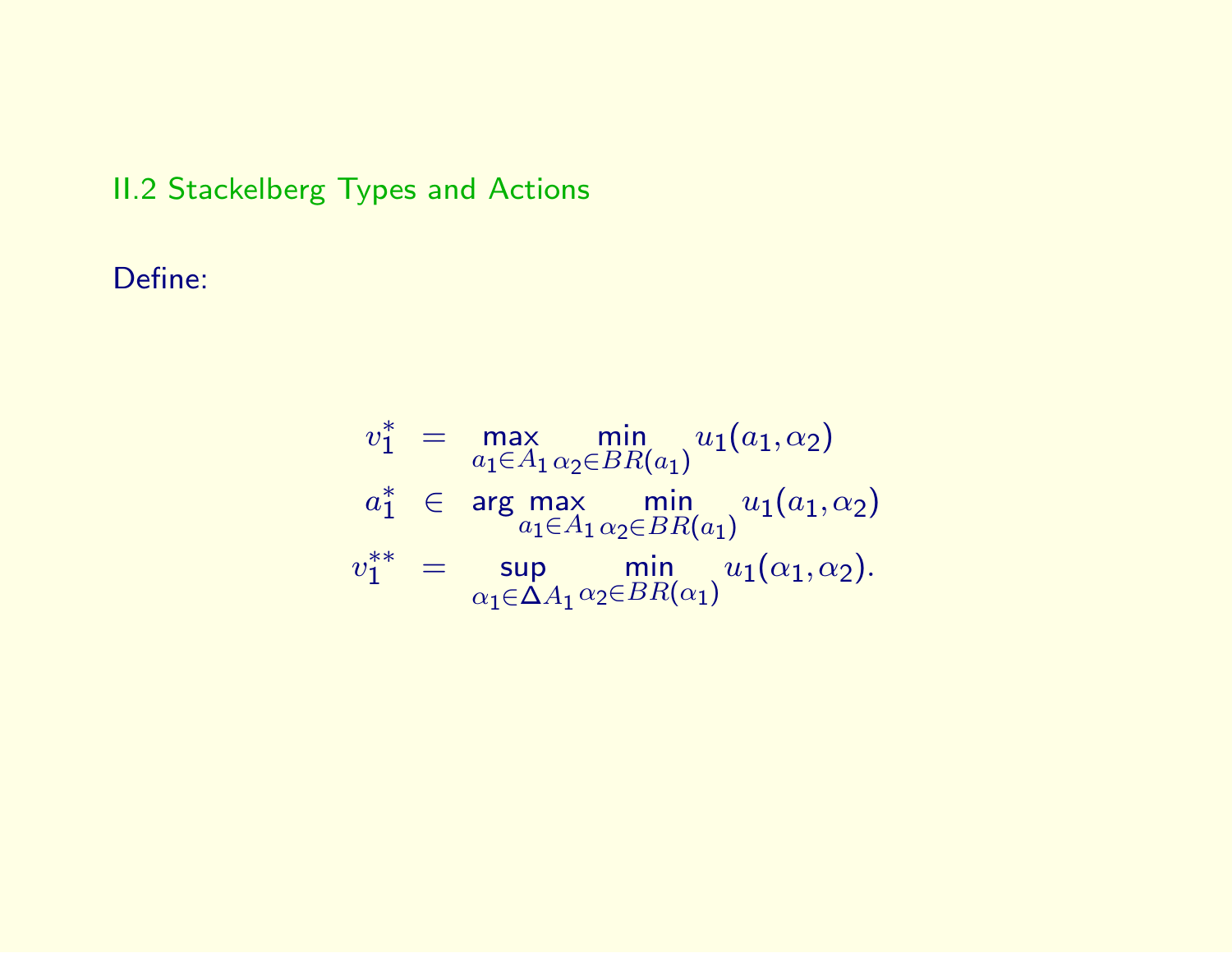For example, consider the product-choice game:

$$
\begin{array}{c|cc}\n & h & \ell \\
\hline\nH & 2,3 & 0,2 \\
L & 3,0 & 1,1\n\end{array}
$$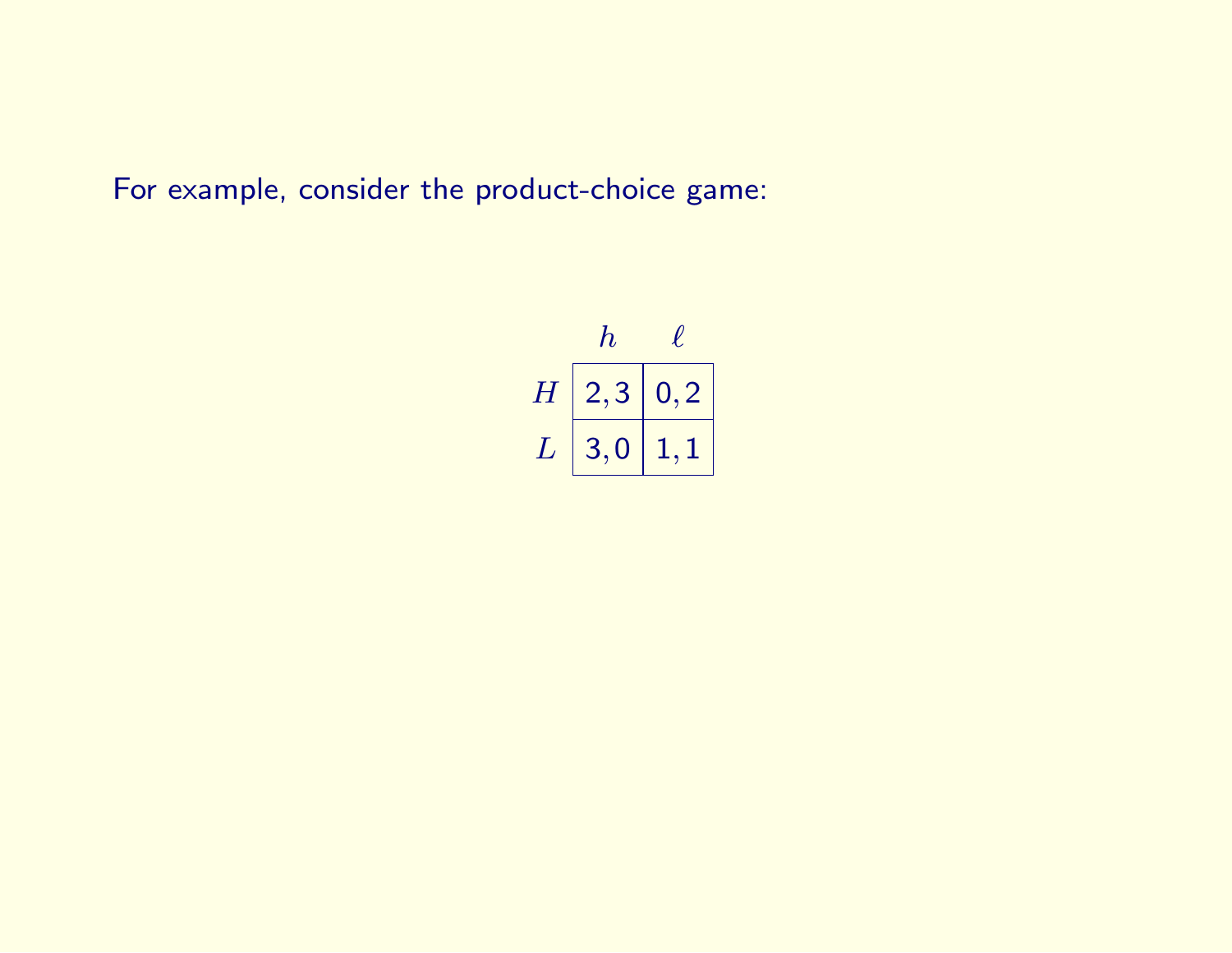### II.3 The Basic Reputation Result

**Proposition 1** Let  $A_2$  be finite and let  $\mu_0$  attach positive probability to both the normal type and the pure Stackelberg type. Then there exists a (parameter dependent)  $k$  such that in every Nash equilibrium, player 1's payoff is at least

$$
\delta^kv_1^* + (1-\delta^k)\min_a u_1(a).
$$

Fudenberg and Levine (1989).

We'll first interpret this result, and then sketch the proof.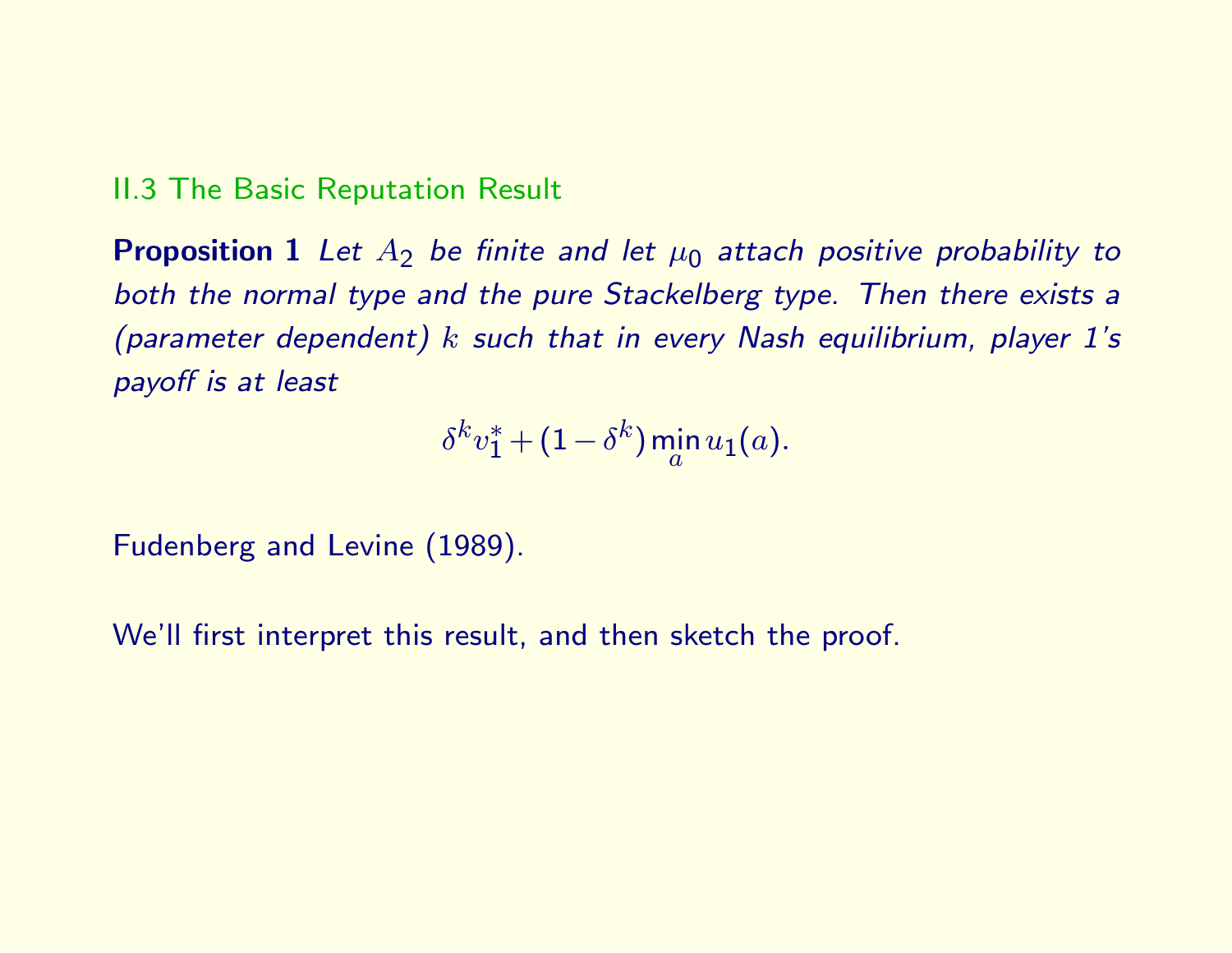### II.4 Interpretation

- The implication is that a patient player 1 gets arbitrarily close to the Stackelberg payoff. A chance of being the Stackelberg player is just as good as being that player.
- It is familiar that results in repeated games require patience. However, in the folk theorem, patience is important in strengthening incentives, while here is is important in reducing the cost of reputation building.
- Despite this interpretation of the role of patience, this result and its proof says nothing about equilibrium behavior.
- $-A<sub>2</sub>$  can be infinite, at the cost of a more cumbersome argument.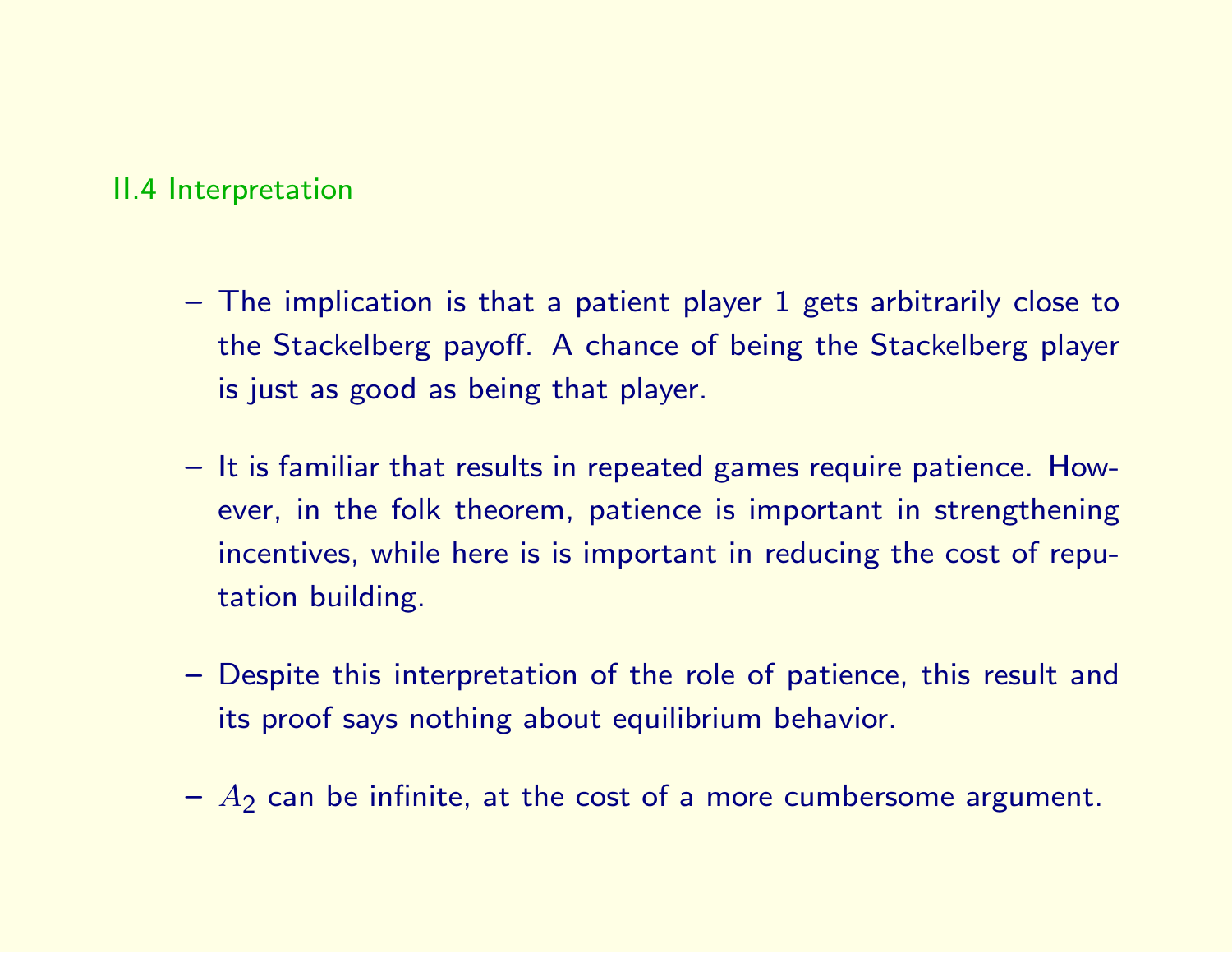– We can also accommodate multiple short-run players. We simple replace "best response" with "Nash equilibrium in the induced short-run player game" in the Stackelberg definitions.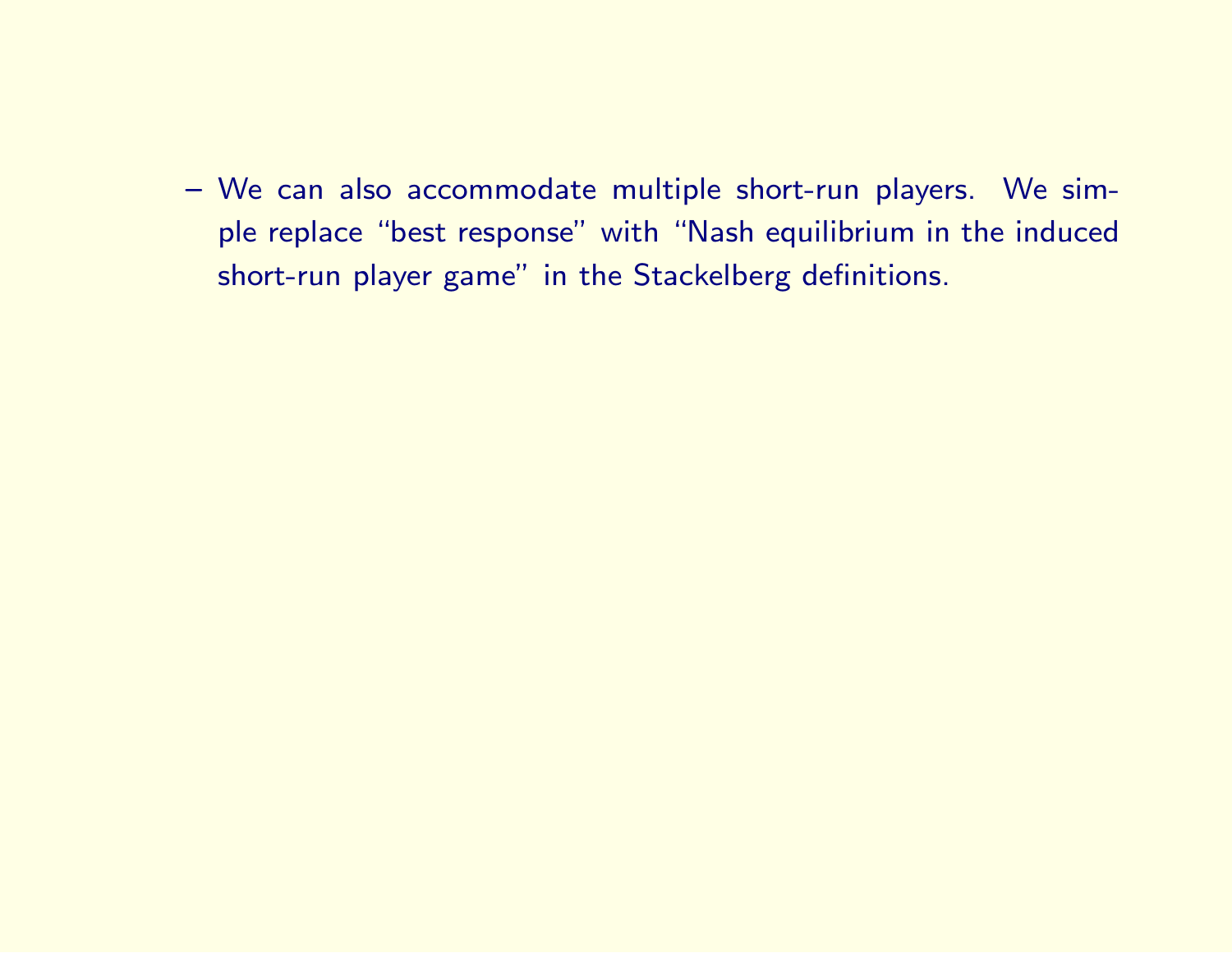II.5 Should We Expect Stackelberg Types?

This result is sometimes criticized for requiring the fortuitous appearance of (only) the Stackelberg type.

The commitment type was considered intuitive in the chain store game, but this may not always be the case.

- The result still holds if the commitment type is not the Stackelberg type, but it may give a lower payoff bound. Whatever commitment type is there, player 1 can do as well as being known to be that commitment type.
- There may be many commitment types, such as countably many. In this case, player 1 "gets to choose his favorite type."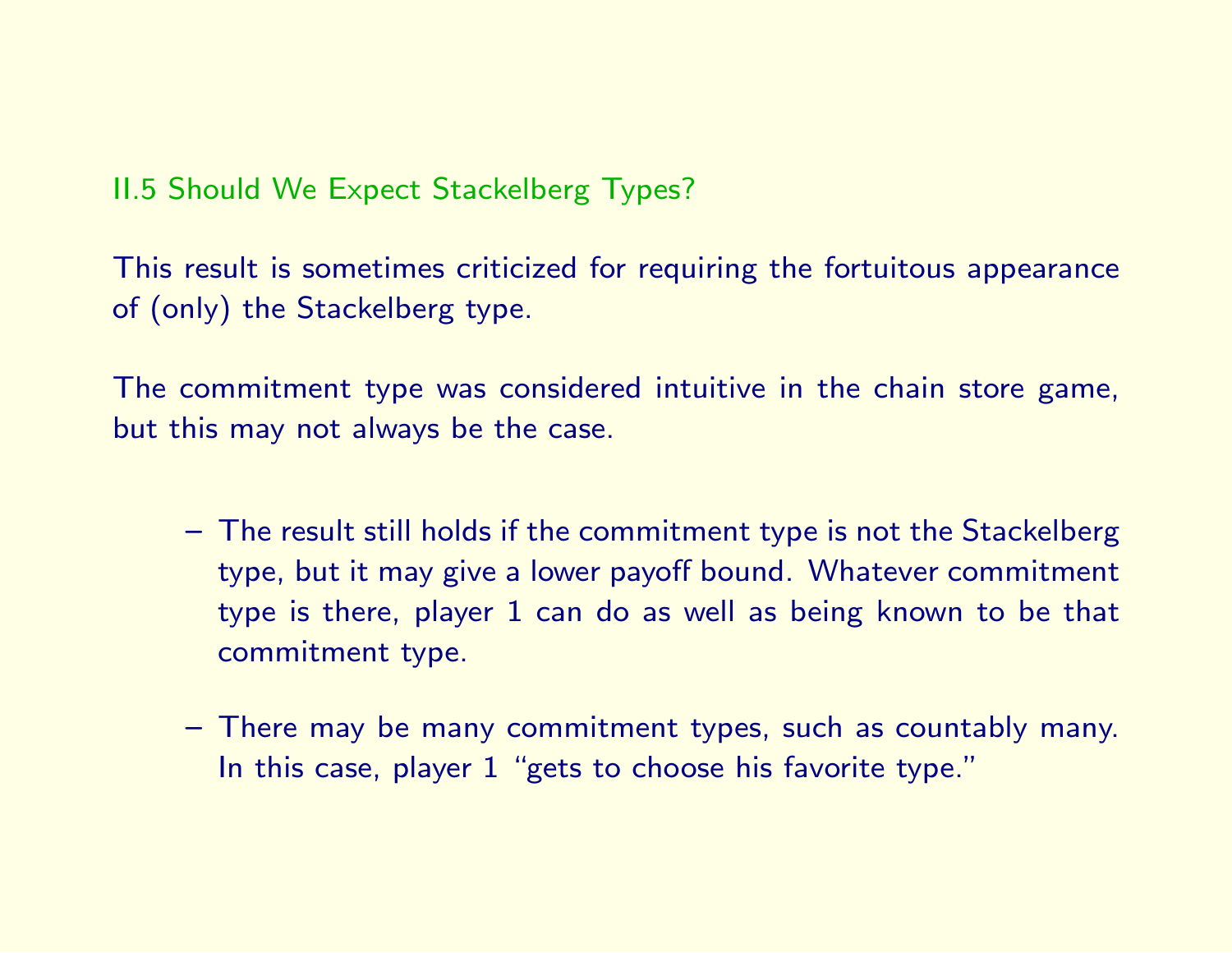## II.6 The Argument

There are three parts to the proof:

- A characterization of player 2's beliefs on a useful set of states.
- A characterization of player 2's behavior, given these beliefs.
- The combination of these two elements to get the proof.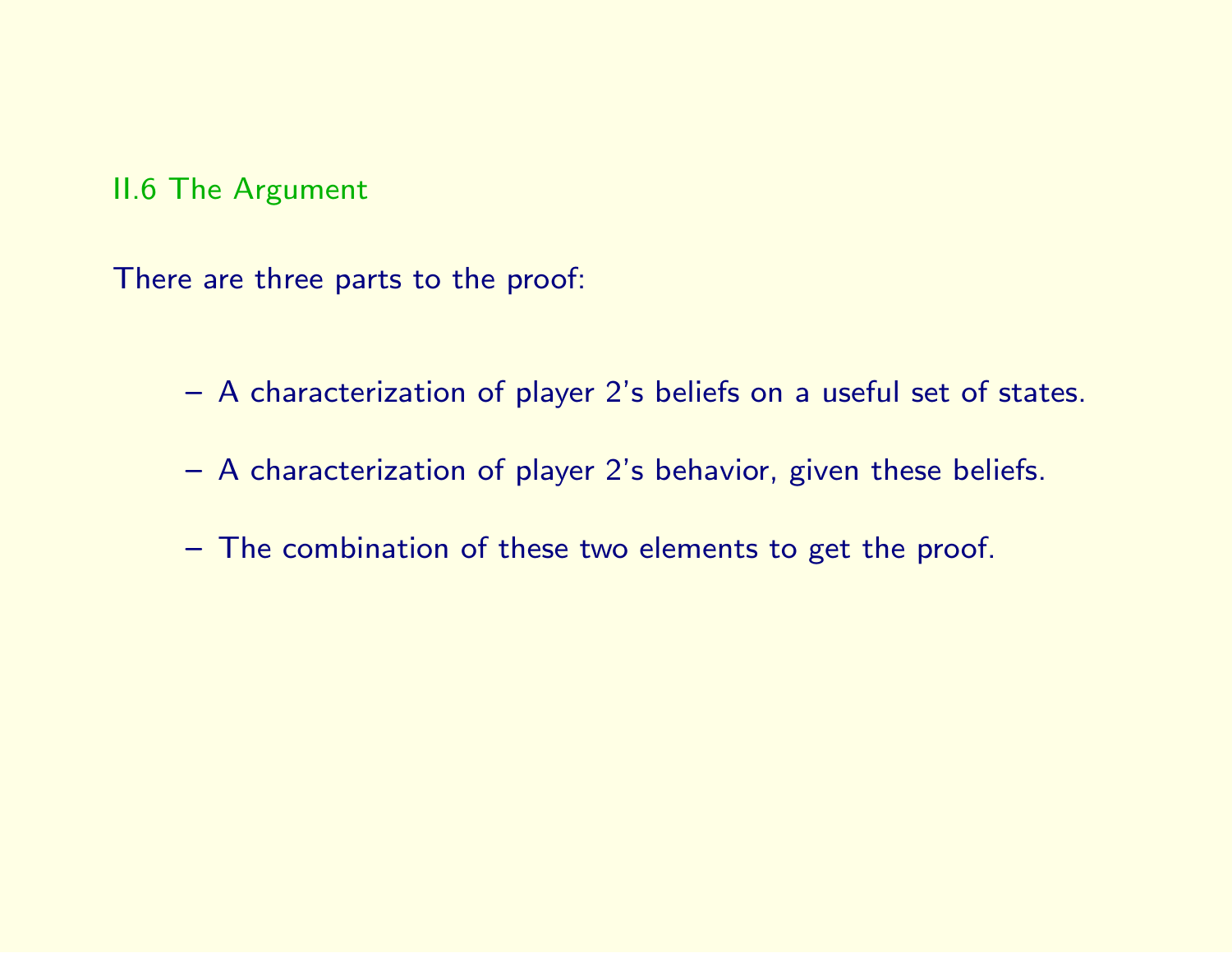## II.7 Beliefs

Some notation:

- Ω Set of states
- $\Omega'$  $\frac{1}{2}$  States in which  $a_1^*$  $_1^*$  is chose in every period
- $\Omega''$  $^{\prime\prime}$  States in  $\Omega^{\prime}$  whose histories all have positive probability
- $\mu_0^*$ Prior probability of Stackelberg type
- $q_t$  Probability player 2 attaches to  $a_1^*$  $_1^{*}$  in period  $t$
- $\eta_z$  Number of periods  $q_t < z$ .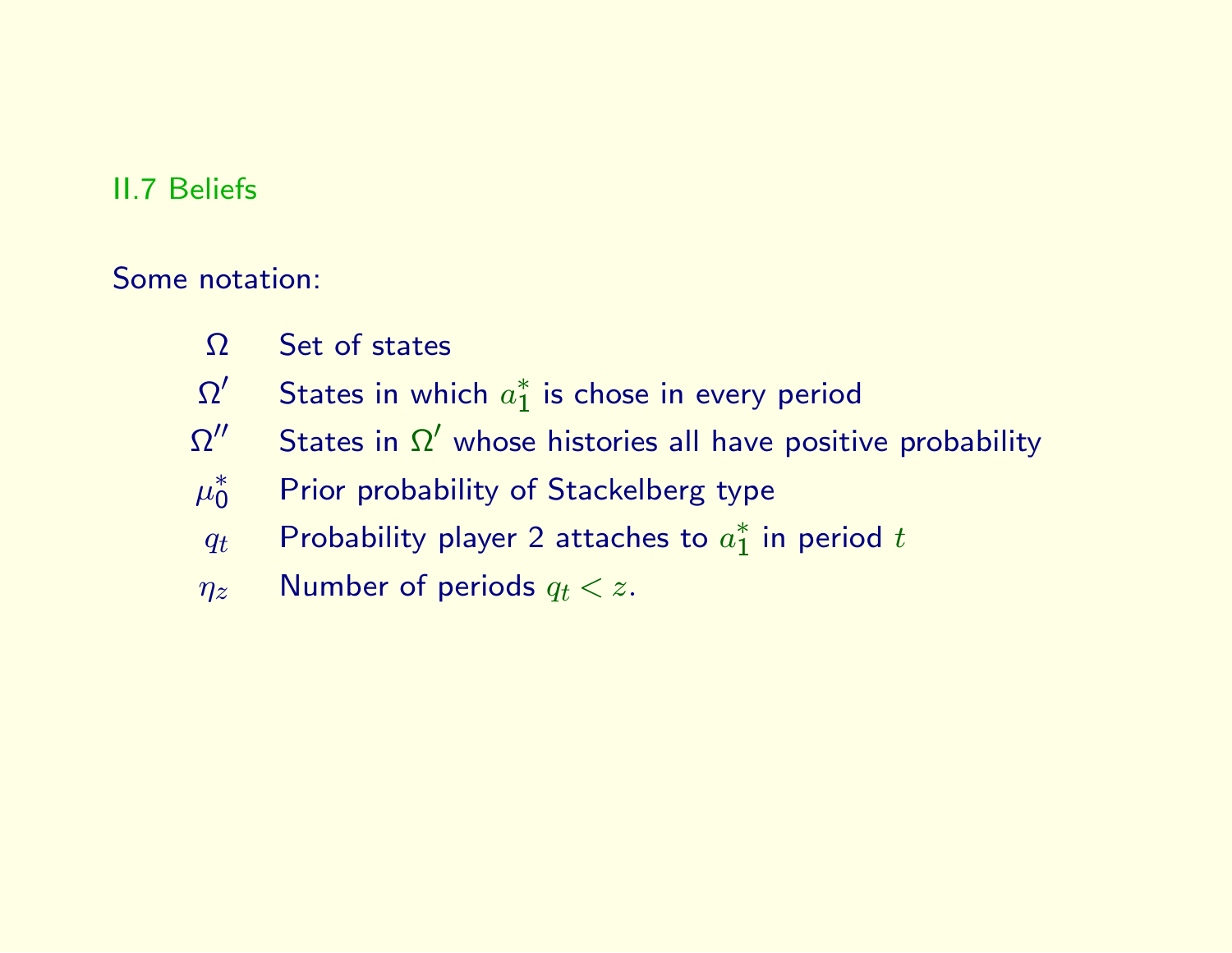The belief lemma:

Lemma 1

$$
\mathbb{P}\left\{\eta_z > \frac{\ln \mu_0^*}{\ln z}|\Omega'\right\} = 0.
$$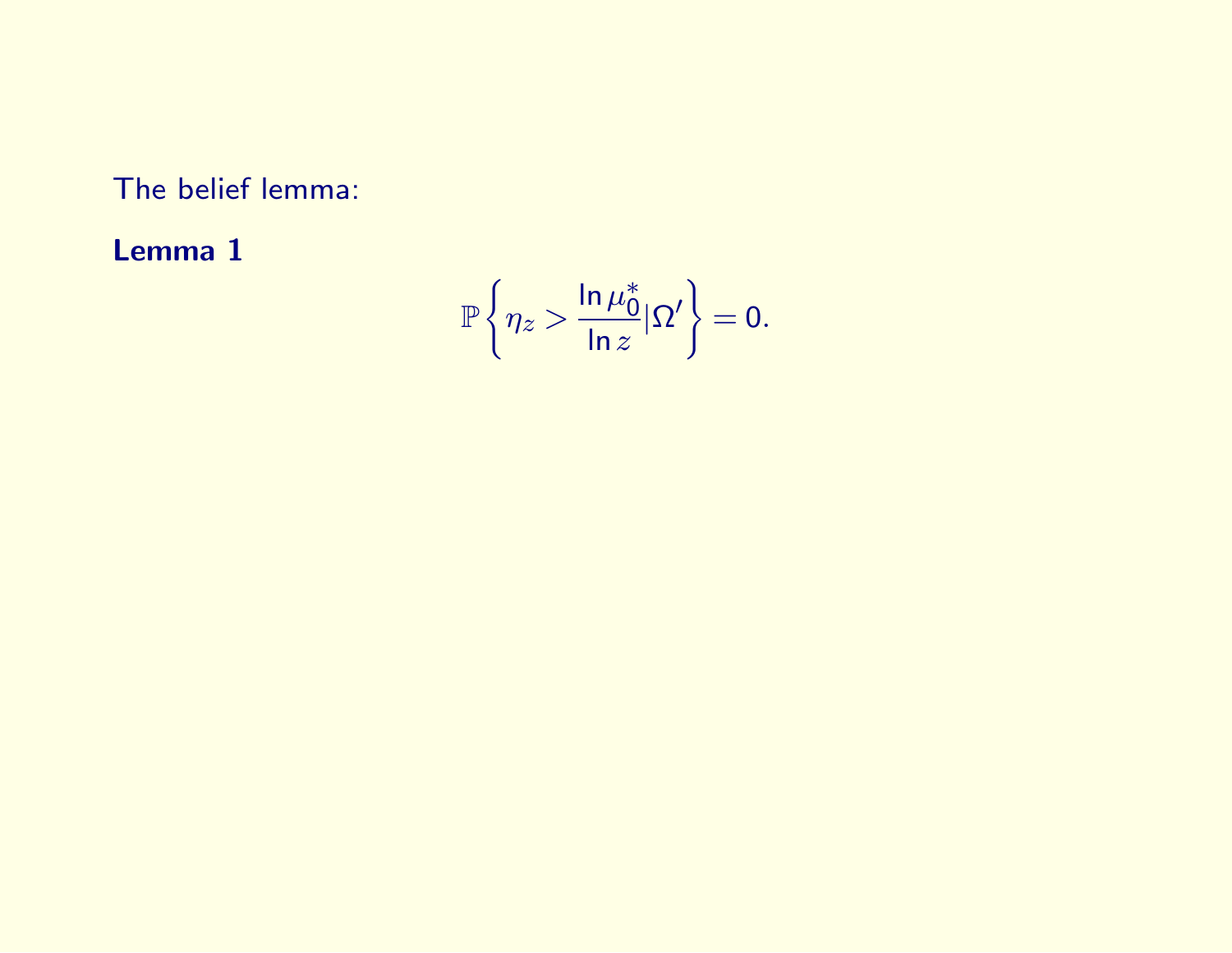The argument: On  $\Omega''$ ,

$$
\mathbb{P}\left(\textsf{Stackelberg type}|h_{t+1}\right) = \frac{P\left(\textsf{Stackelberg type}|h_t\right)}{q_t}
$$

This follows immediately from Bayes' rule if only 1's actions are observed. A straightforward technical argument extends to the case in which 2's actions are observed as well.

Then we note that

- $-$  Either  $q_t$  is large or the probability attached to the Stackelberg type increases.
- $-$  A high probability of the Stackelberg type implies that  $q_t$  is large.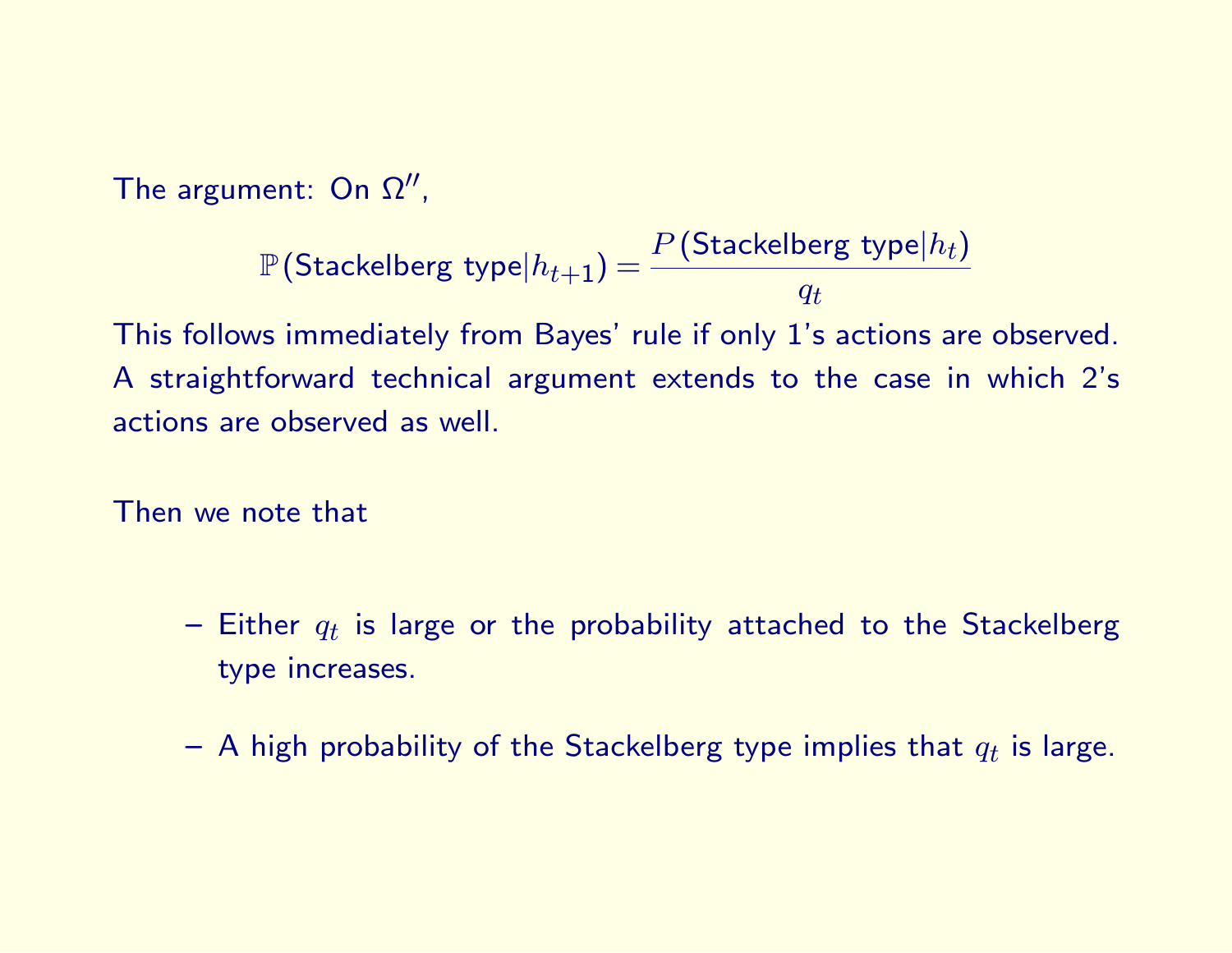II.8 Best responses

The best response lemma:

**Lemma 2** There exists  $z^* \in (0,1)$  such that

$$
\alpha_1(a_1^*) > z^* \Rightarrow BR(\alpha_1) \subset BR(a_1^*).
$$

This is obvious when  $A_2$  is finite, and otherwise requires a continuity argument.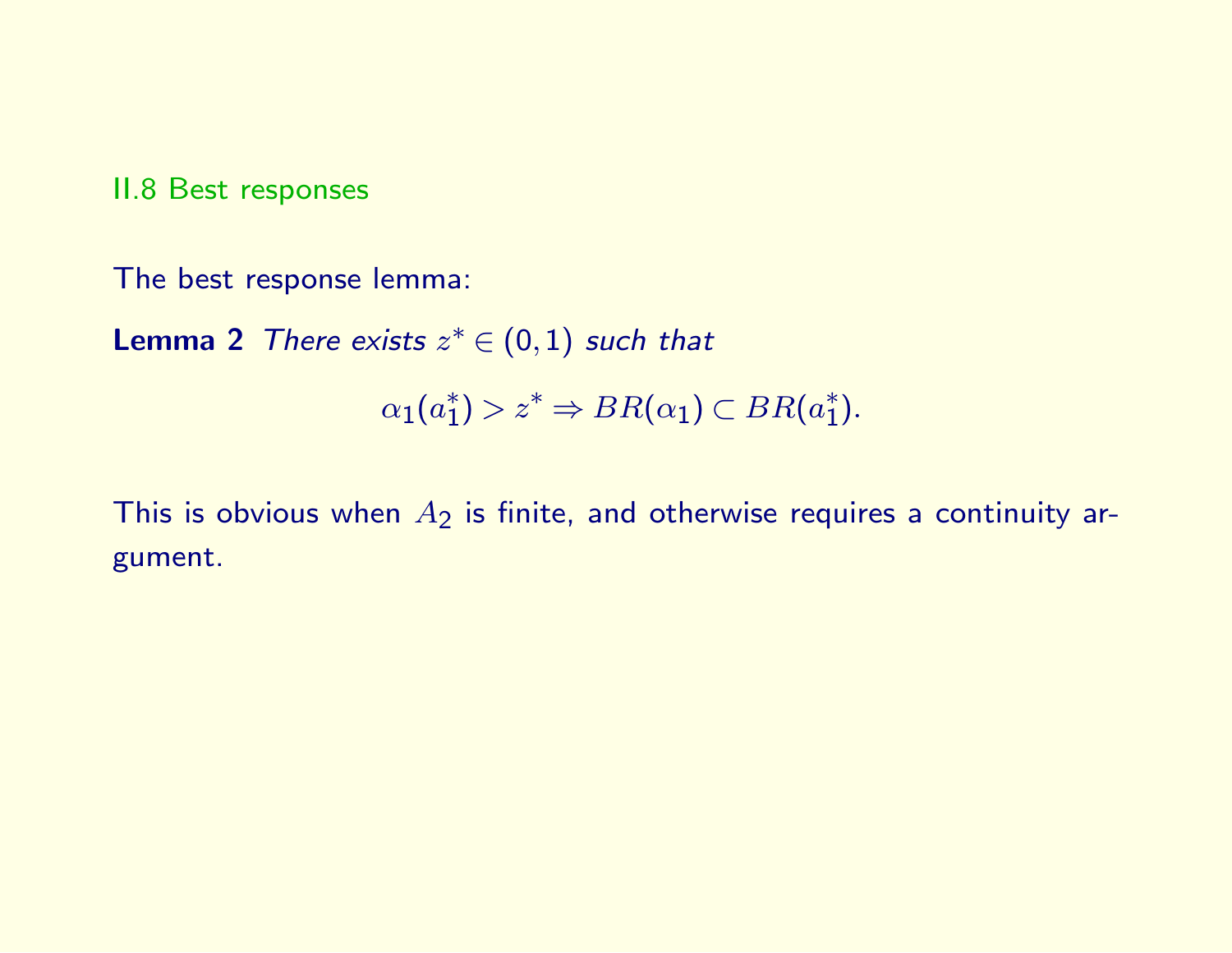II.9 The Reputation Result

- Fix 
$$
z > z^*
$$
. Let  $k = \frac{\ln \mu_0^*}{\ln z^*}$ .

- $-$  Let the normal player 1 play  $a_1^*$  $_1^{*}$  in each period. Then in all but  $k$ periods, 2 plays a best response to  $a_1^*$  $\overline{1}$ .
- Then 1's payoff is at least

$$
\delta^k v_1^* + (1 - \delta^k) \min_a u_1(a).
$$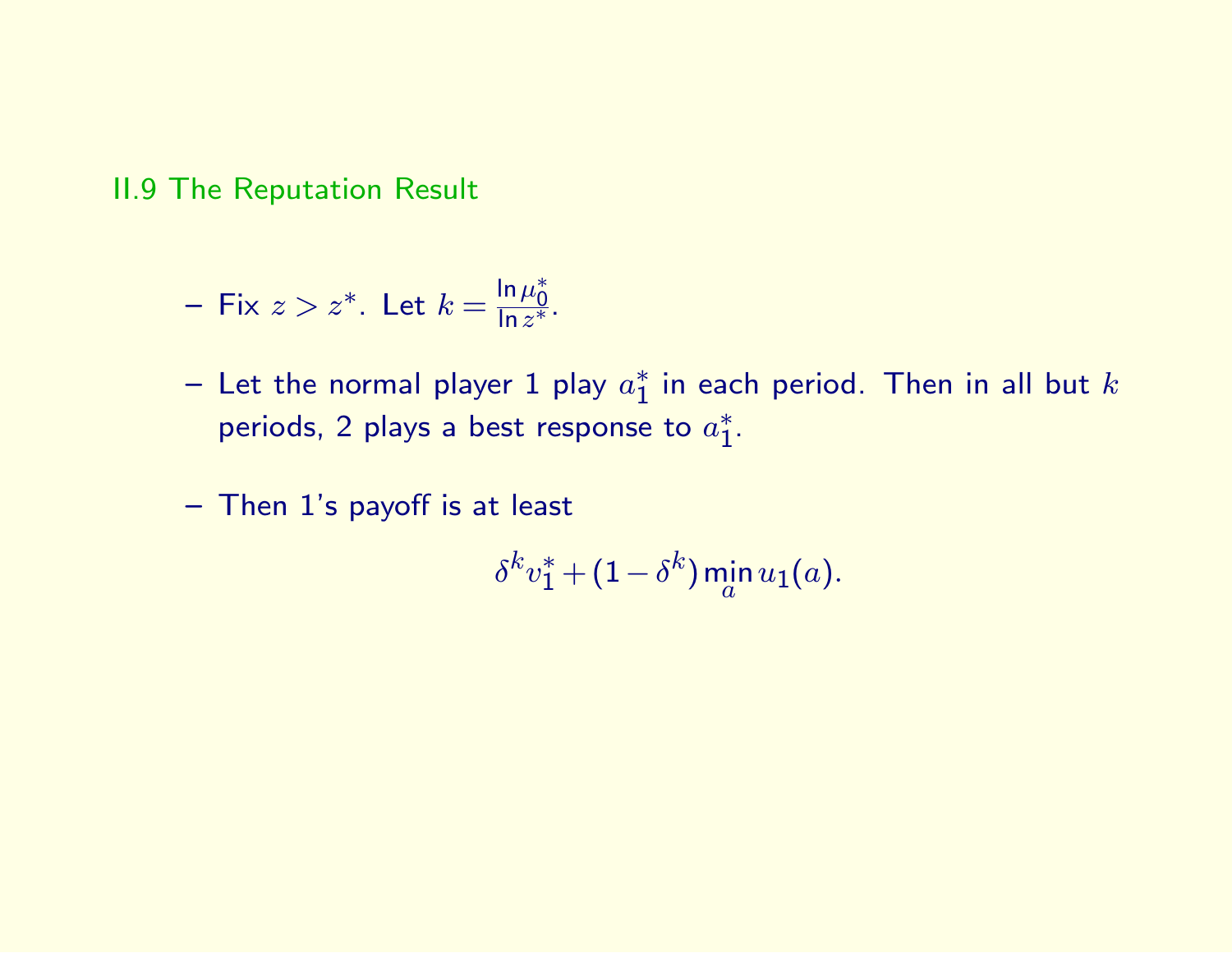## III. Reputations in Repeated Games of Imperfect Monitoring

We are interested in imperfect monitoring for two reasons:

- Monitoring may often be imperfect.
- We can then consider mixed commitment types in perfect monitoring games.

The arguments are much the same, but require two changes:

- We must revisit the Stackelberg payoff notion.
- We need a new belief lemma.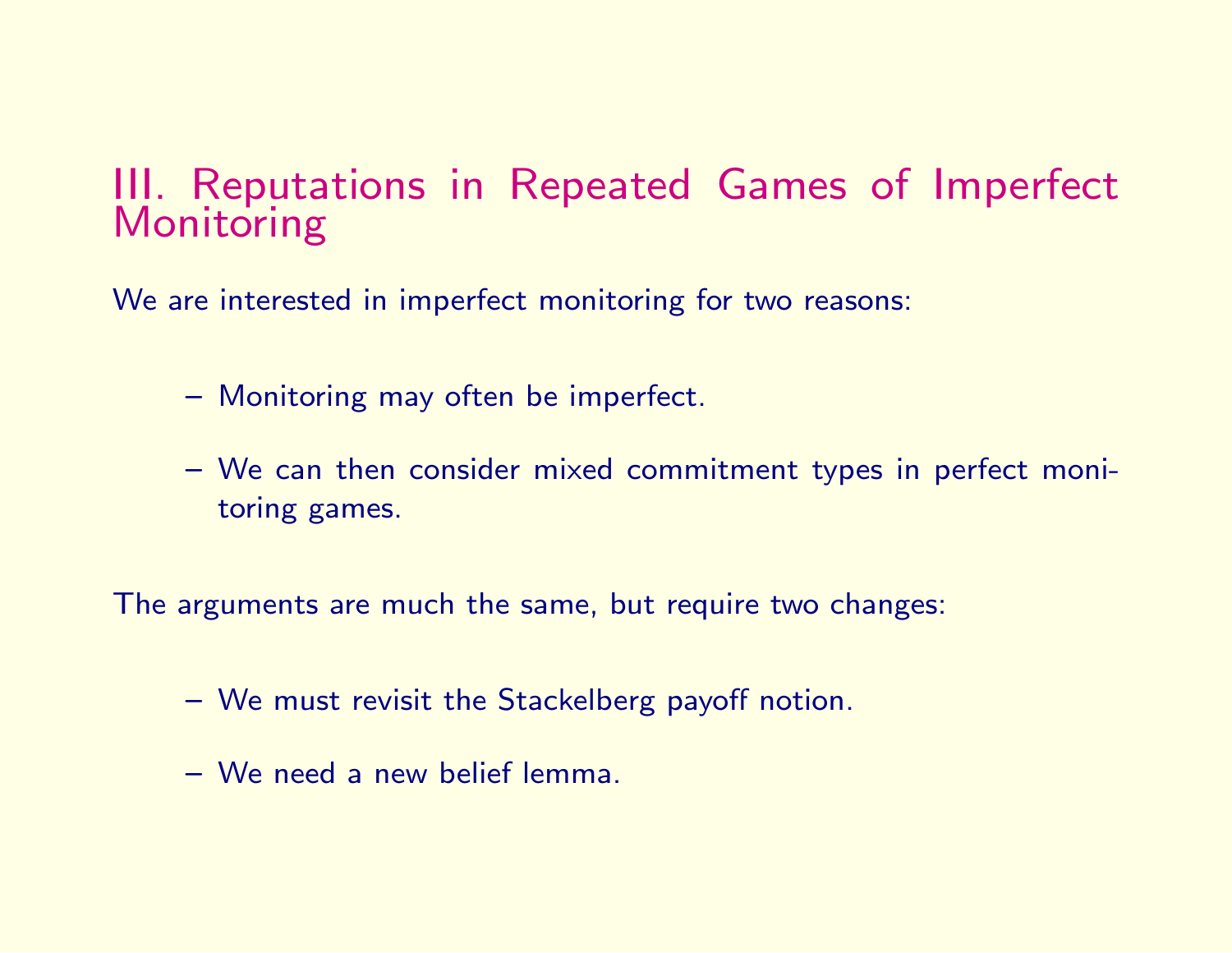### III.1 The Model

Player  $i$  now has an action set  $A_i$  and a signal set  $Z_i$ .

Special cases:

- Perfect monitoring, mixed commitment type.
- Public signals, player 2 cannot see previous player-2 actions.
- Public signals, public short-run actions.
- Private signals.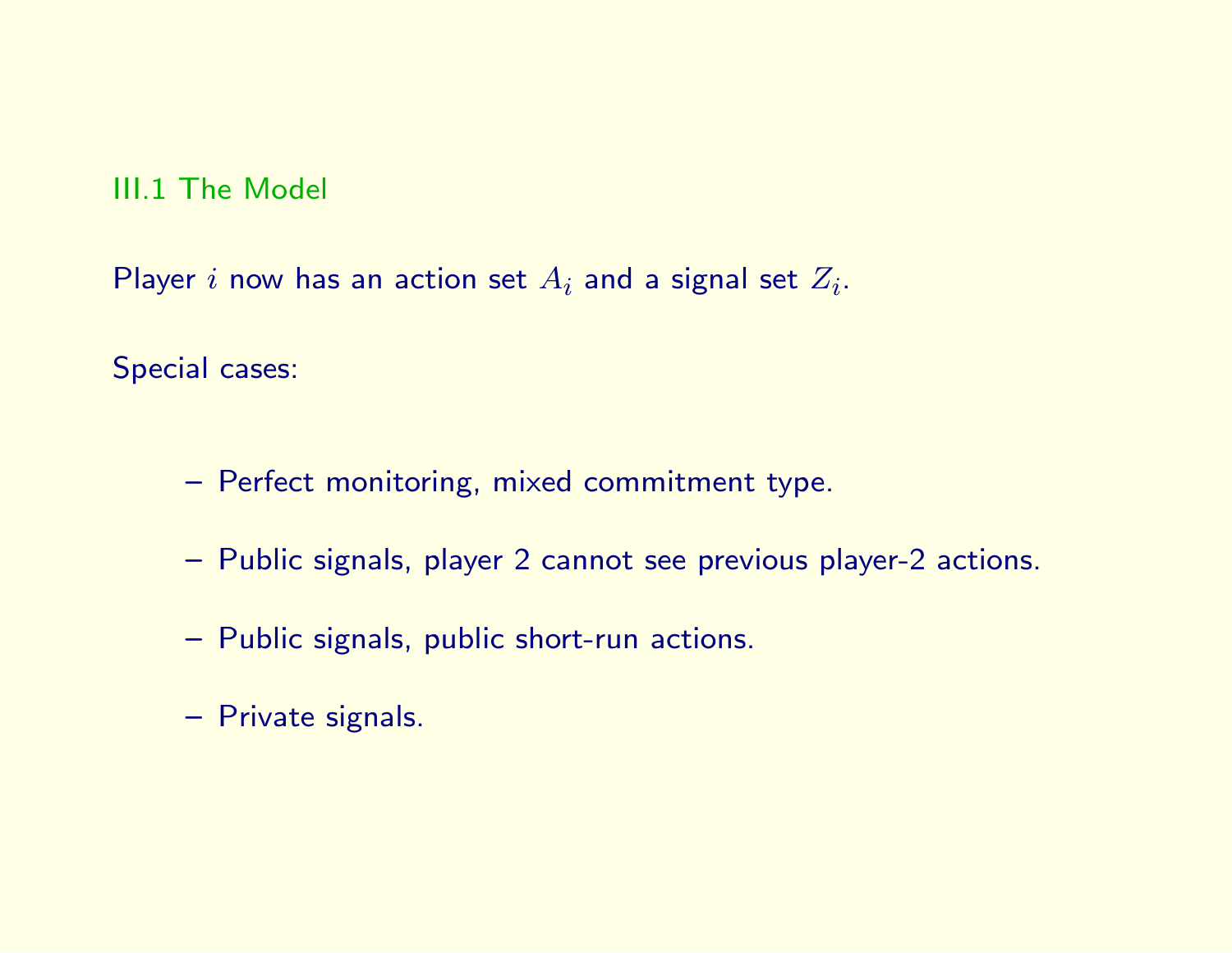III.2 Stackelberg Payoffs

Let  $\alpha_1^*$  $_1^*$  be the commitment action.

The bound on player 1's payoff will be something like

inf  $\alpha$ 2∈ $BR(\alpha_1^*$  $_{1}^{\ast})$  $u_1(\alpha_1^*$  $_1^*,\alpha_2).$ 

However, we need to be more precise about " $BR(\alpha_1^*)$  $_{1}^{\ast})^{\prime\prime}$  .

Let

 $BR_\varepsilon(\alpha_1) = \{\alpha_2 | \exists \alpha'_1$  $\zeta_1'$  s.t.  $\alpha_2 \in BR(\alpha_1')$  $\alpha_1'),|\rho(\cdot|\alpha_1,\alpha_2)-\rho(\cdot|\alpha_1')$  $\vert'_1,\alpha_2)\vert <\varepsilon\}.$ 

 $BR^*_{\varepsilon}(\alpha_1) = {\alpha_2 : supp(\alpha_2) \subset BR_{\varepsilon}(\alpha_1)}$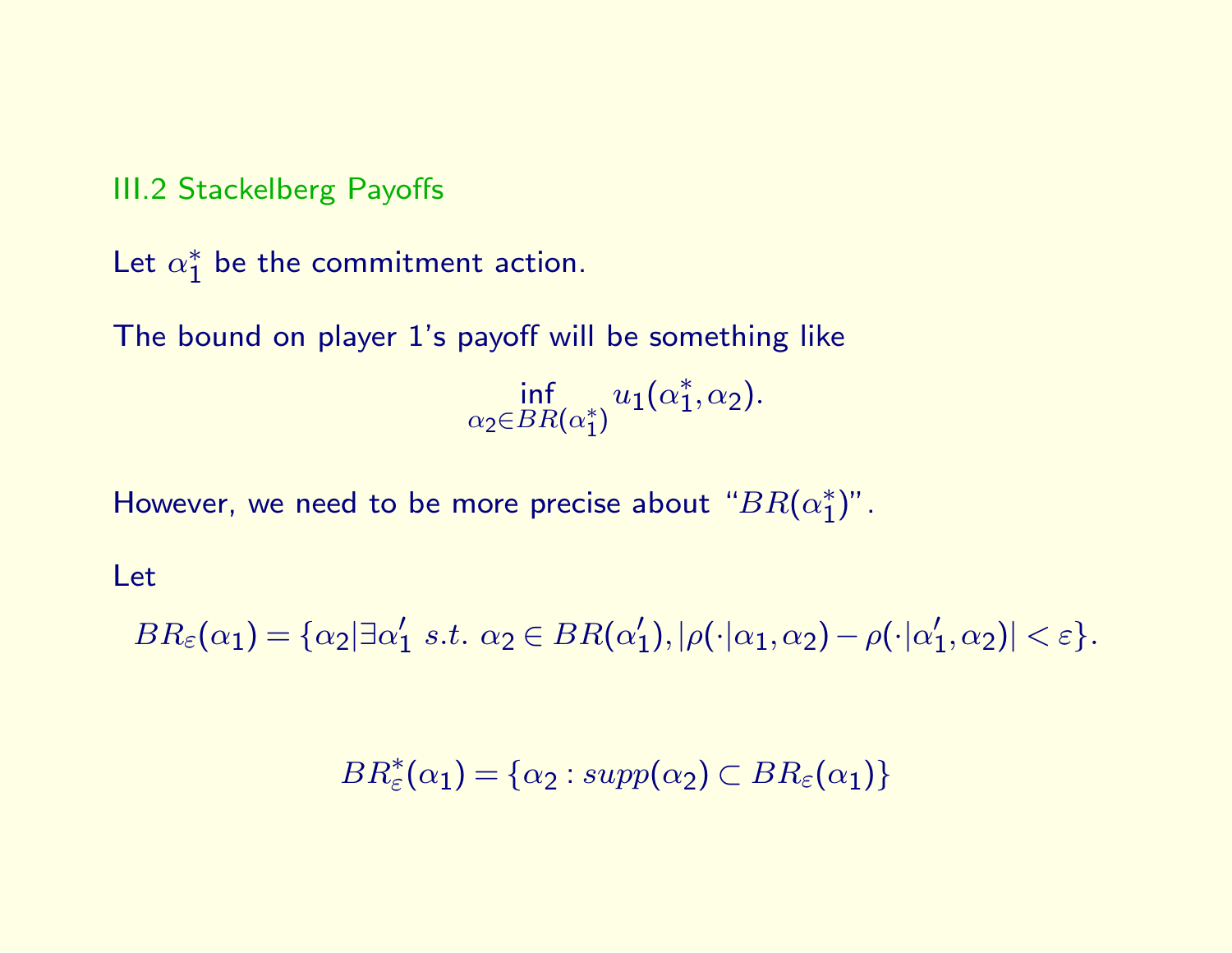### III.3 The Reputation Result

**Proposition 2** For any  $\varepsilon > 0$ , there exists k such that in any Nash equilibrium, player 1's payoff is at least

$$
(1-\varepsilon)\delta^{k}\inf_{\alpha_{2}\in B_{\varepsilon}^{*}(\alpha_{1}^{*})}u_{1}(\alpha_{1}^{*},\alpha_{2})+(1-(1-\varepsilon)\delta^{k})\min_{a\in A}u_{1}(a).
$$

Fudenberg and Levine (1992).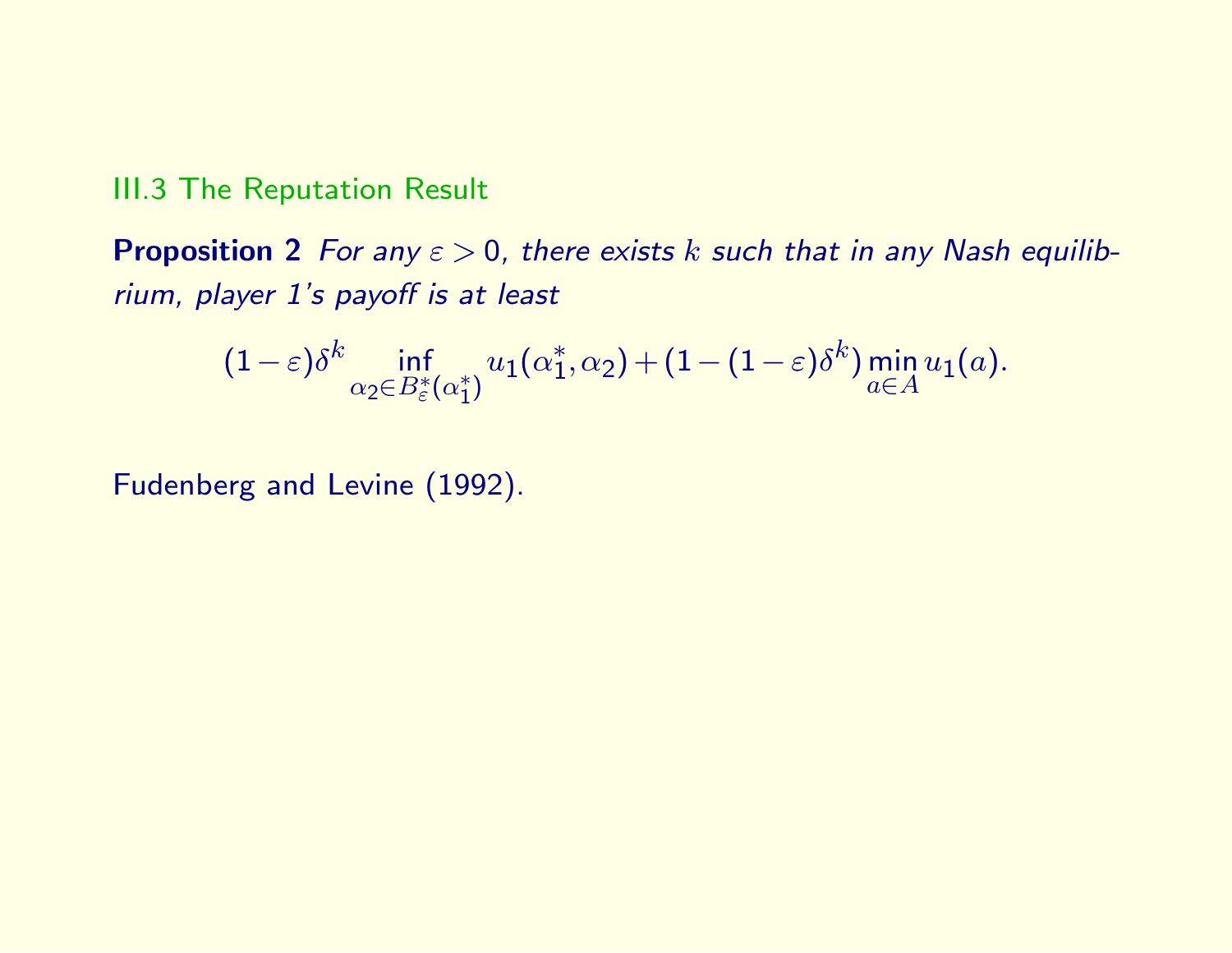An example. Consider the product choice game.

$$
\begin{array}{c|cc} & h & \ell \\ \hline H & 2,3 & 0,2 \\ L & 3,0 & 1,1 \end{array}
$$

Suppose  $h$  and  $\ell$  are public, but  $H$  and  $L$  give rise to public signals  $\overline{y}$  and y with probabilities  $(p,1-p)$  and  $(q,1-q)$   $(p > q)$ .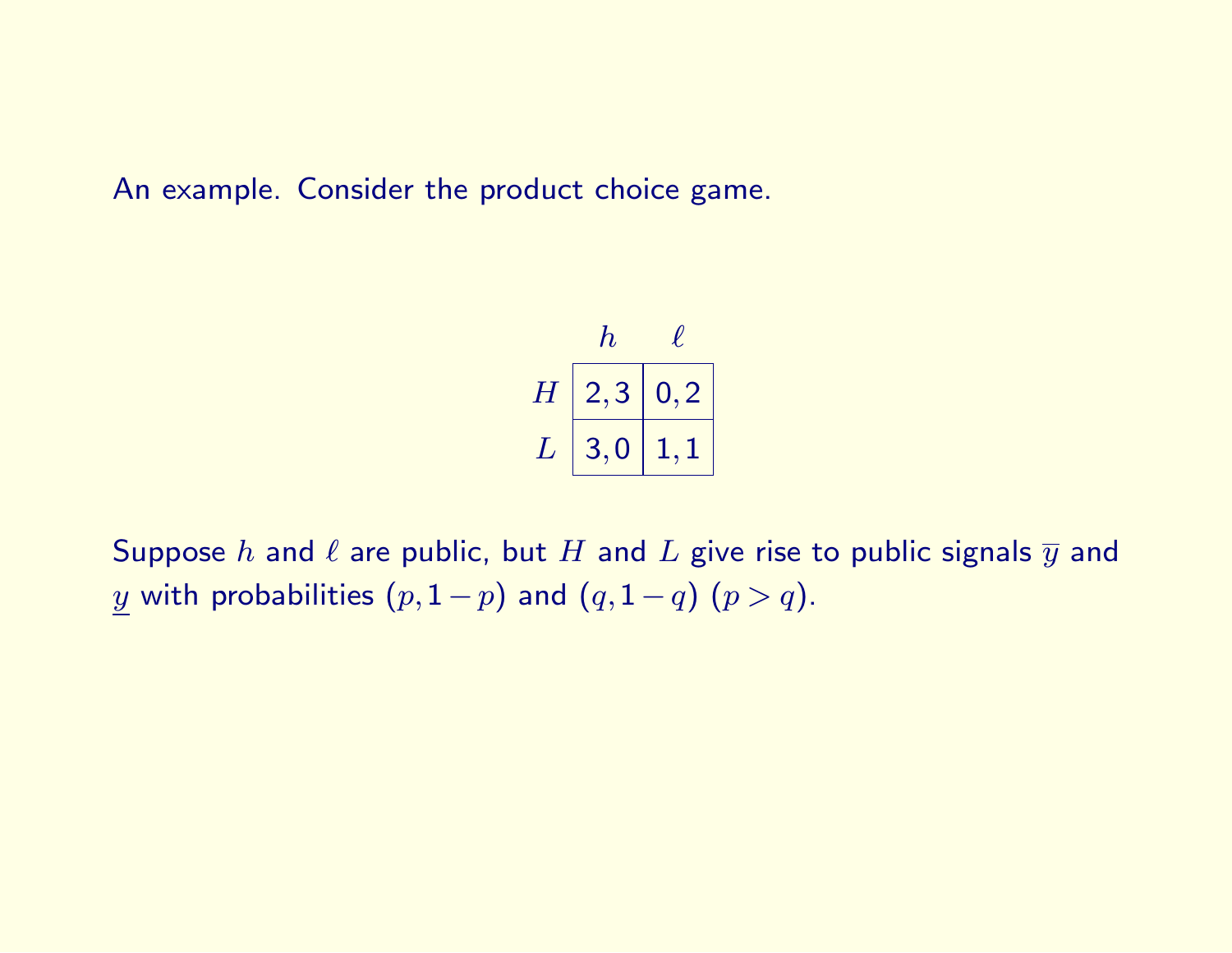If we set  $\alpha_1^* = \frac{1}{2}H + \frac{1}{2}L$ , then for all  $\varepsilon$ ,  $BR_\varepsilon(\alpha_1^*)$  $\zeta_{1}^{*}$ )  $=$   $\Delta A_{2}$ , and we have a lower bound on player 1's payoff of  $\frac{1}{2}$ .

If we shade the commitment type just slightly toward  $H$ , then  $BR_\varepsilon(\alpha_1^\ast)$  $_{1}^{\ast}) =$  ${L}$ , and we get a bound close to  $\frac{3}{2}$ .

This exceeds the public-monitoring complete information payoff.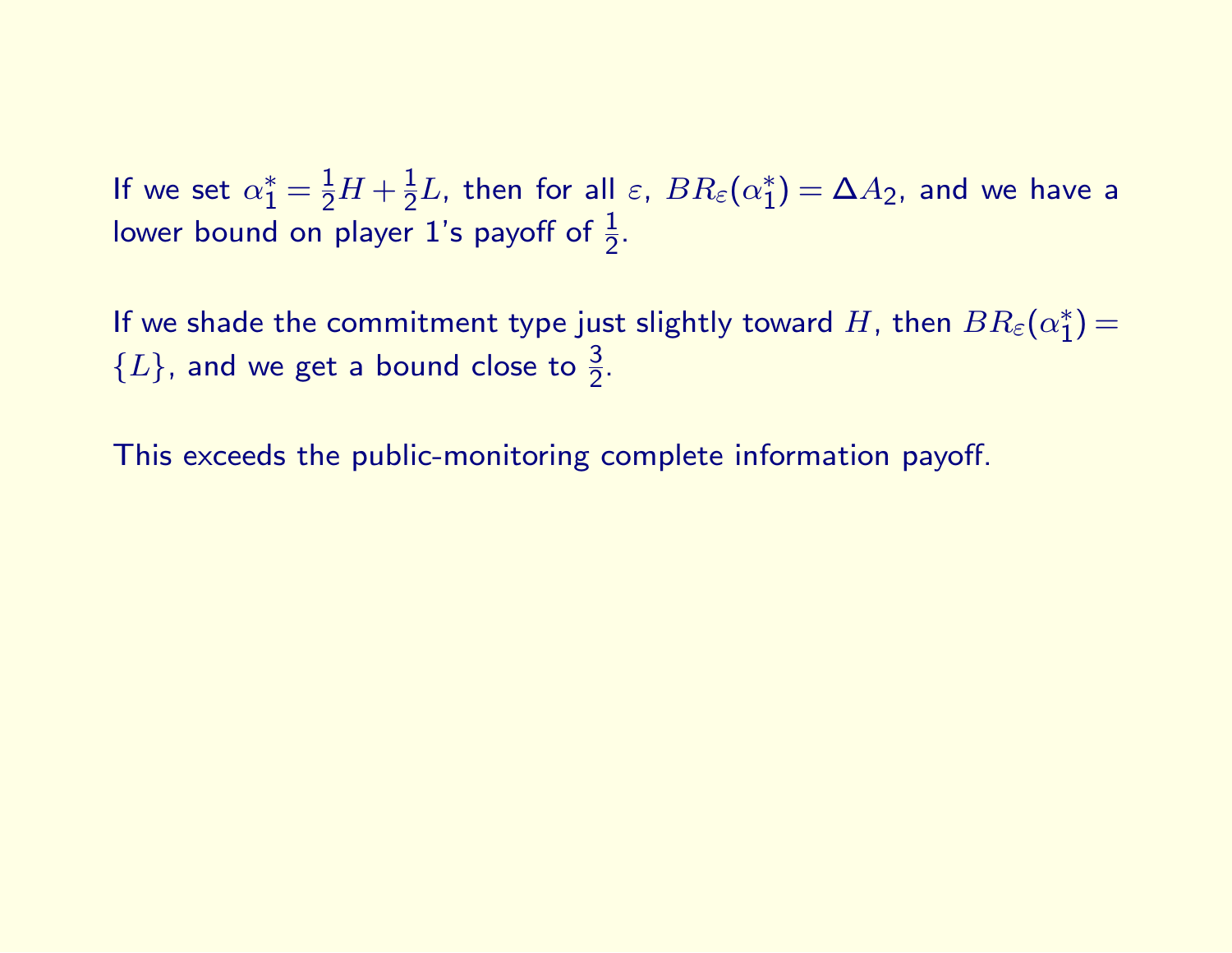### III.4 Sorin's Belief Lemma

Let  $\Omega$  be a Borel space with filtration  $\mathcal{F}_t$ . Let  $\hat{\mathbb{P}}$  and  $\tilde{\mathbb{P}}$  be measures on  $\Omega$ , and let  $\mathbb P$  be their (nontrivial) mixture  $\mu \hat{\mathbb P} + (1-\mu) \tilde{\mathbb P}$ . Then for

**Lemma 3** For any  $\varepsilon$  and  $\psi > 0$ , there exists k such that

$$
\hat{\mathbb{P}}\left\{|\{t: d_t(\mathbb{P}, \hat{\mathbb{P}})\geq \psi\}| > k\right\} \leq \varepsilon,
$$

where

$$
d_t(\mathbb{P}, \hat{\mathbb{P}}) = \sup_{A \in \mathcal{F}_{t+1}} |\mathbb{P}(A|\mathcal{F}_t - \hat{\mathbb{P}}(a|\mathcal{F}_t)|).
$$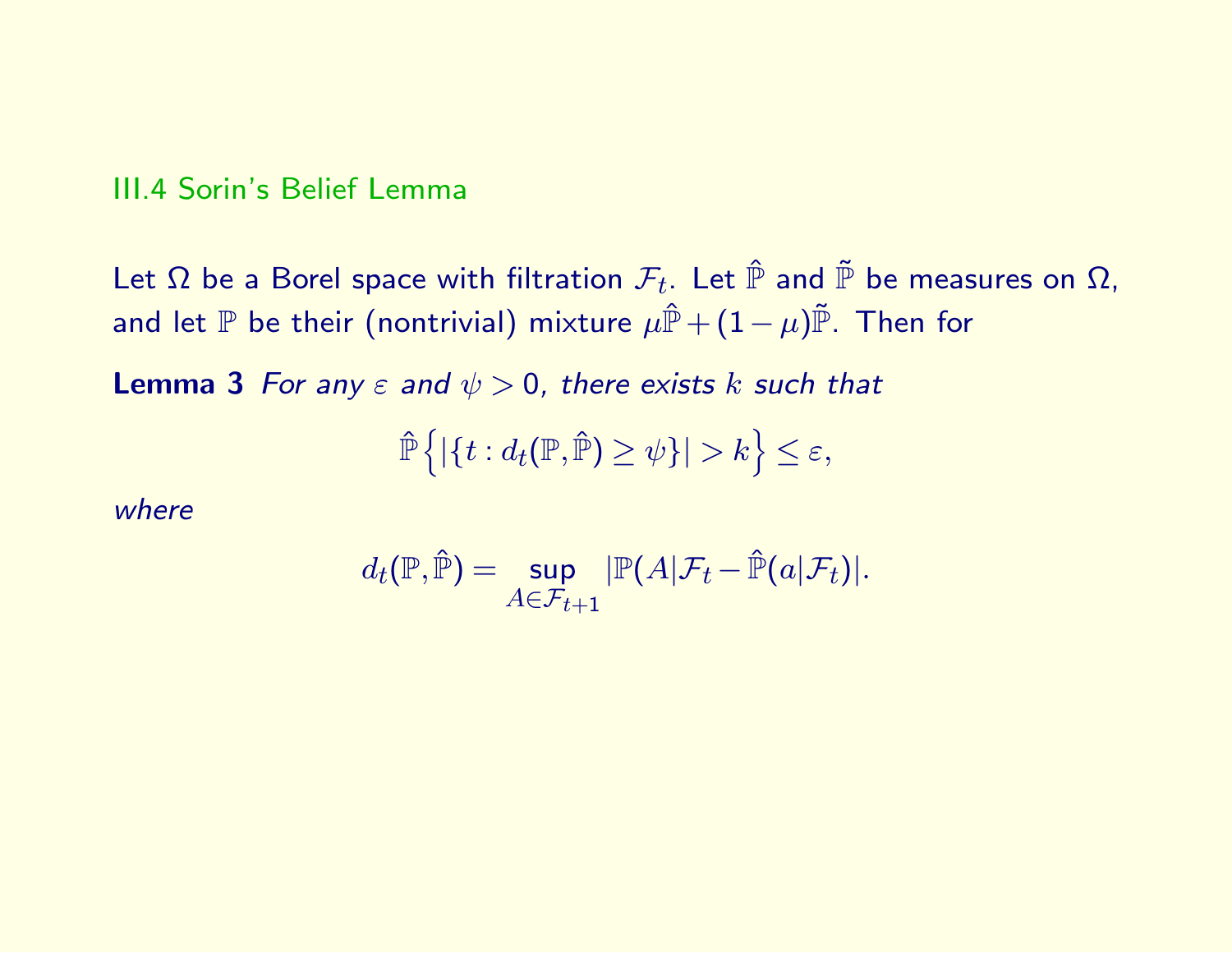## IV. Temporary Reputations

IV.1 The Model

- Full support public or private monitoring.
- Player 1 is either normal or commitment type.
- Player 2 has unique best response to commitment action, that does not give Nash equilibrium of the stage game.
- For every player-1 pure action, the signal distributions induced by player 2's pure actions are linearly independent.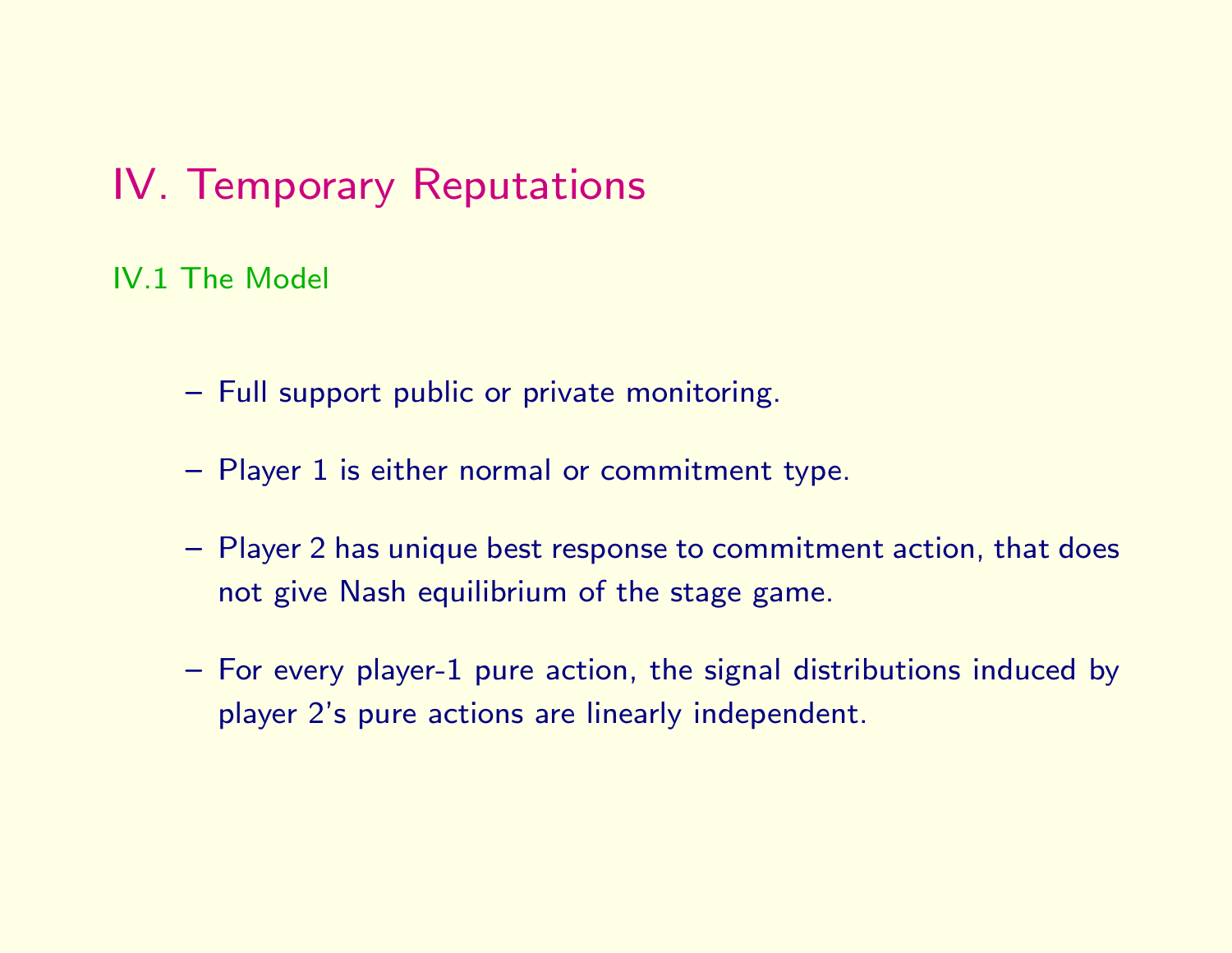## IV.2 The Temporary Reputations Result

Proposition 3

 $\mathbb{P}(\textit{Commitment type}|\mathcal{F}_{2t}) \to 0 \stackrel{\sim}{\mathbb{P}} almost surely.$ 

Cripps, Mailath and Samuelson (2004,2007).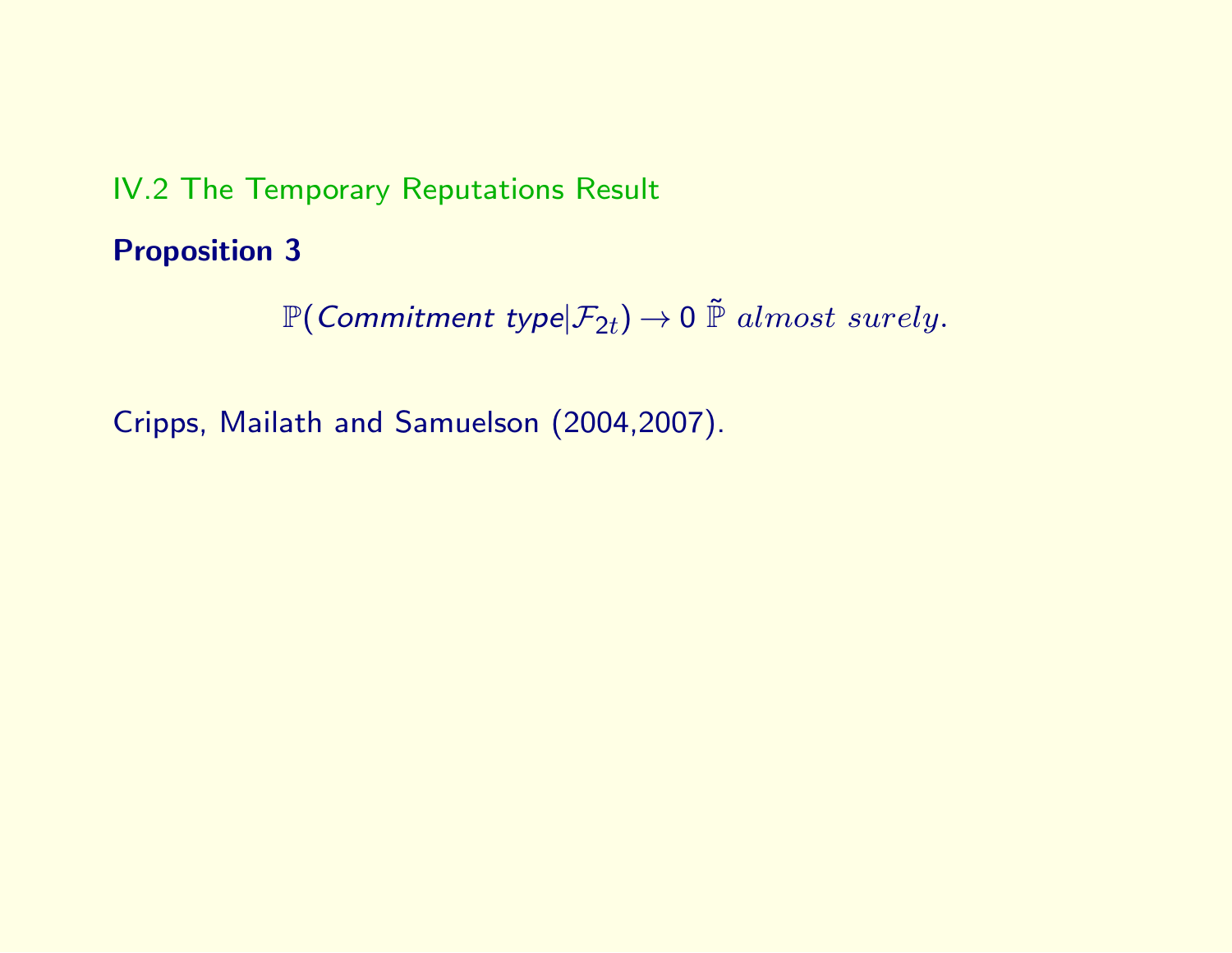### IV.3 The Intuition

- Suppose not. Player 2's beliefs are a martingale, and so must converge to an interior belief.
- 2's beliefs can converge to something in the interior only if play converges to  $\alpha_1^*$  $i^*$
- $-$  Then 2 will play a best response to  $\alpha_1^*$  $i^*$
- $-$  Then the normal player 1 will deviate from  $\alpha_1^*$  $_1^*$ , a contradicting 2's beliefs.

This is not a limiting result in  $\delta$ , but the limits must be interpreted carefully.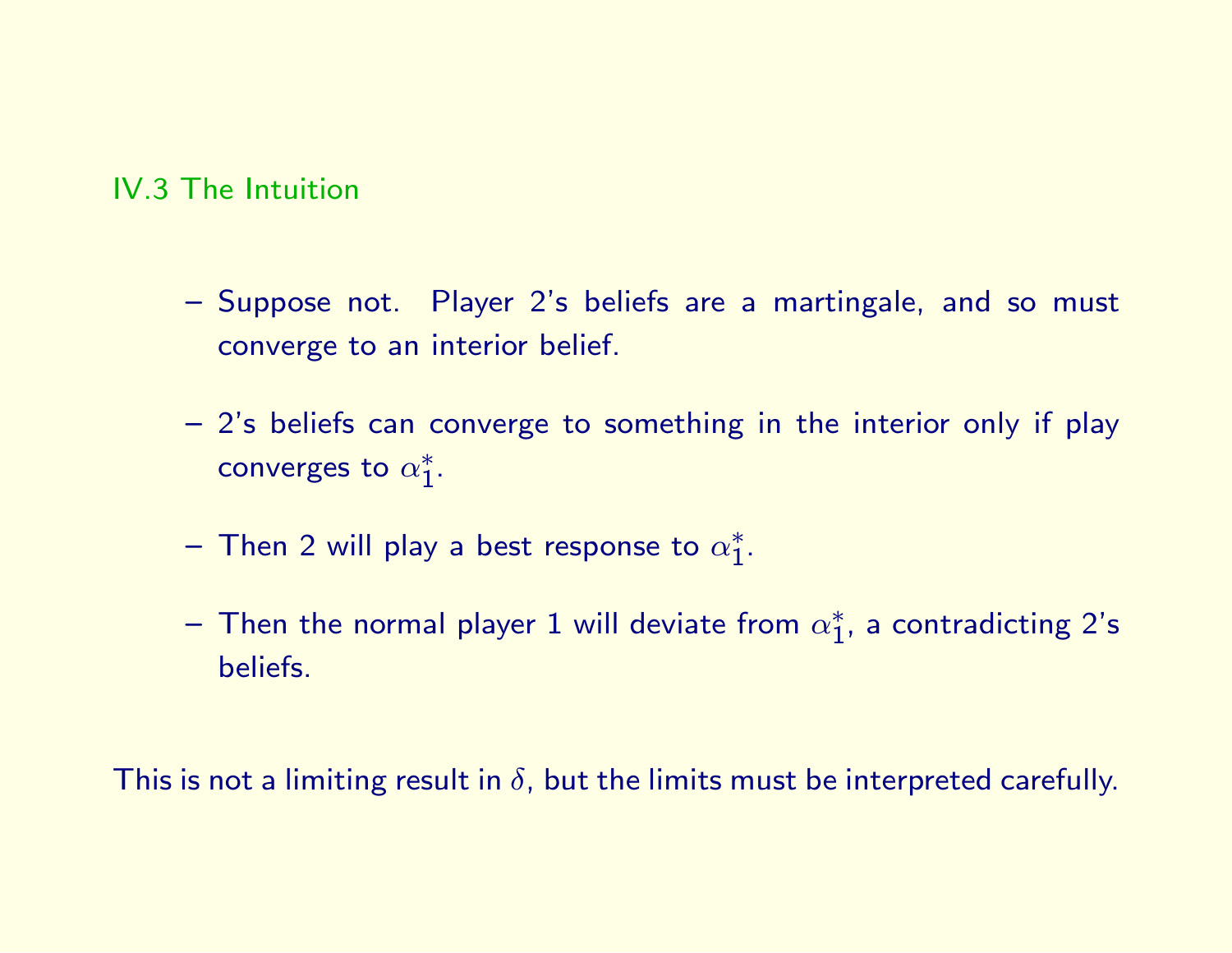## V. Discussion

There are many extensions we might consider.

What are reputation models missing?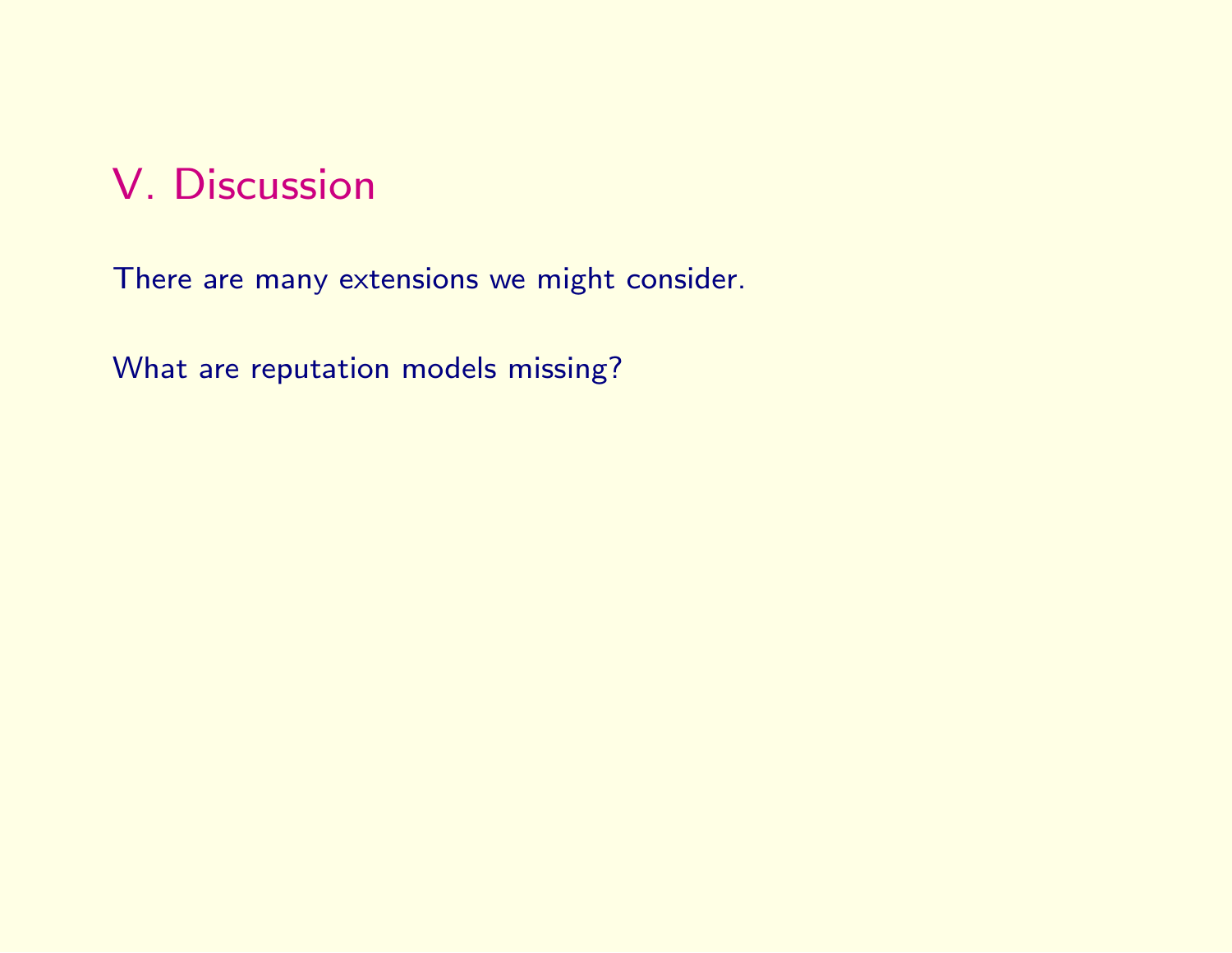## VI. Two Long-Run Players

VI.1 The Model

Suppose player 2 is also a long-run player. There will be two sources of asymmetry in the model:

- There is incomplete information about player 1's type.
- We will fix  $\delta_2$  and let  $\delta_1 \rightarrow 1$ .

We should in general expect to work with some asymmetry.

Assume monitoring is perfect.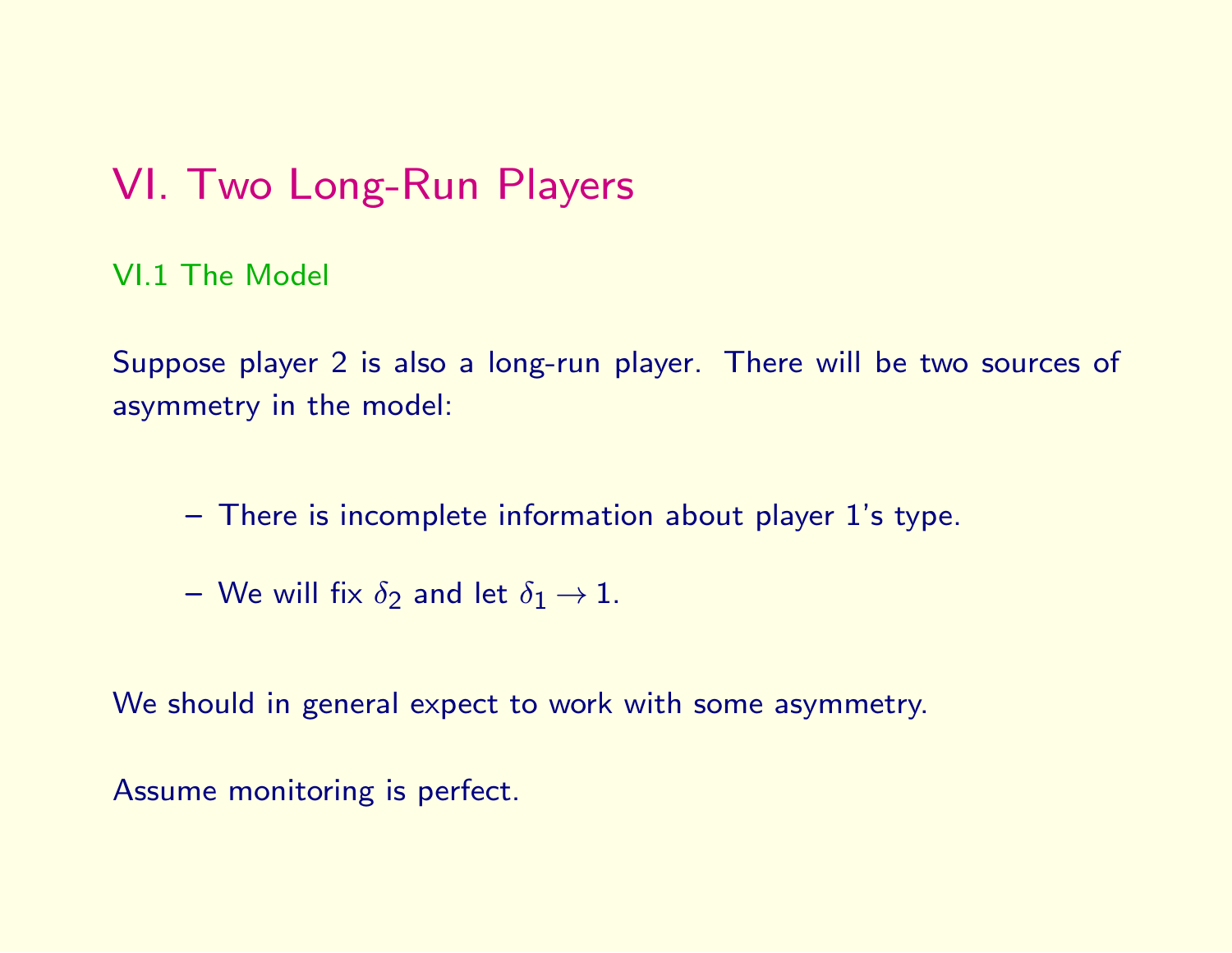#### VI.2 A First Intuition

Then it seems we should expect our previous results to go through in a pretty straightforward way. In particular, if player 1 plays  $a_1$  in each period, we again have

$$
\mathbb{P}\left\{\eta_z > \frac{\ln \mu_0^*}{\ln z}|\Omega'\right\} = 0.
$$

In particular, this result depends only on belief updating, and is unaffected by whether player 2 is short-run or long-run.

Then we need only check that player 2 will play a best response.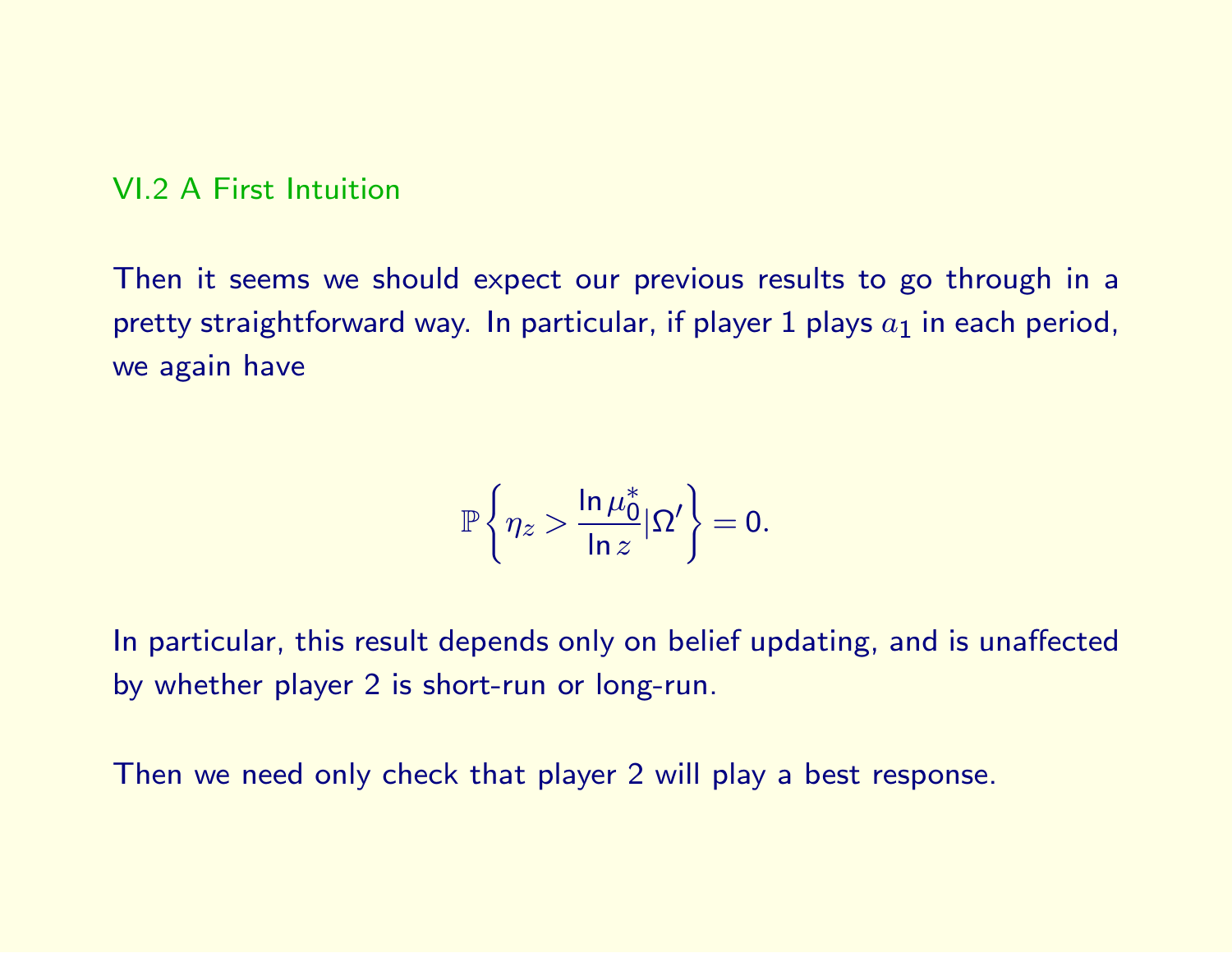VI.3 The Difficulty

Consider the game:

$$
\begin{array}{c|cc}\n & L & C & R \\
\hline\nT & 10,10 & 0,0 & -z,9 \\
\hline\nB & 0,0 & 1,1 & 1,0\n\end{array}
$$

The (pure and mixed) Stackelberg action is  $T$ , with payoff 10.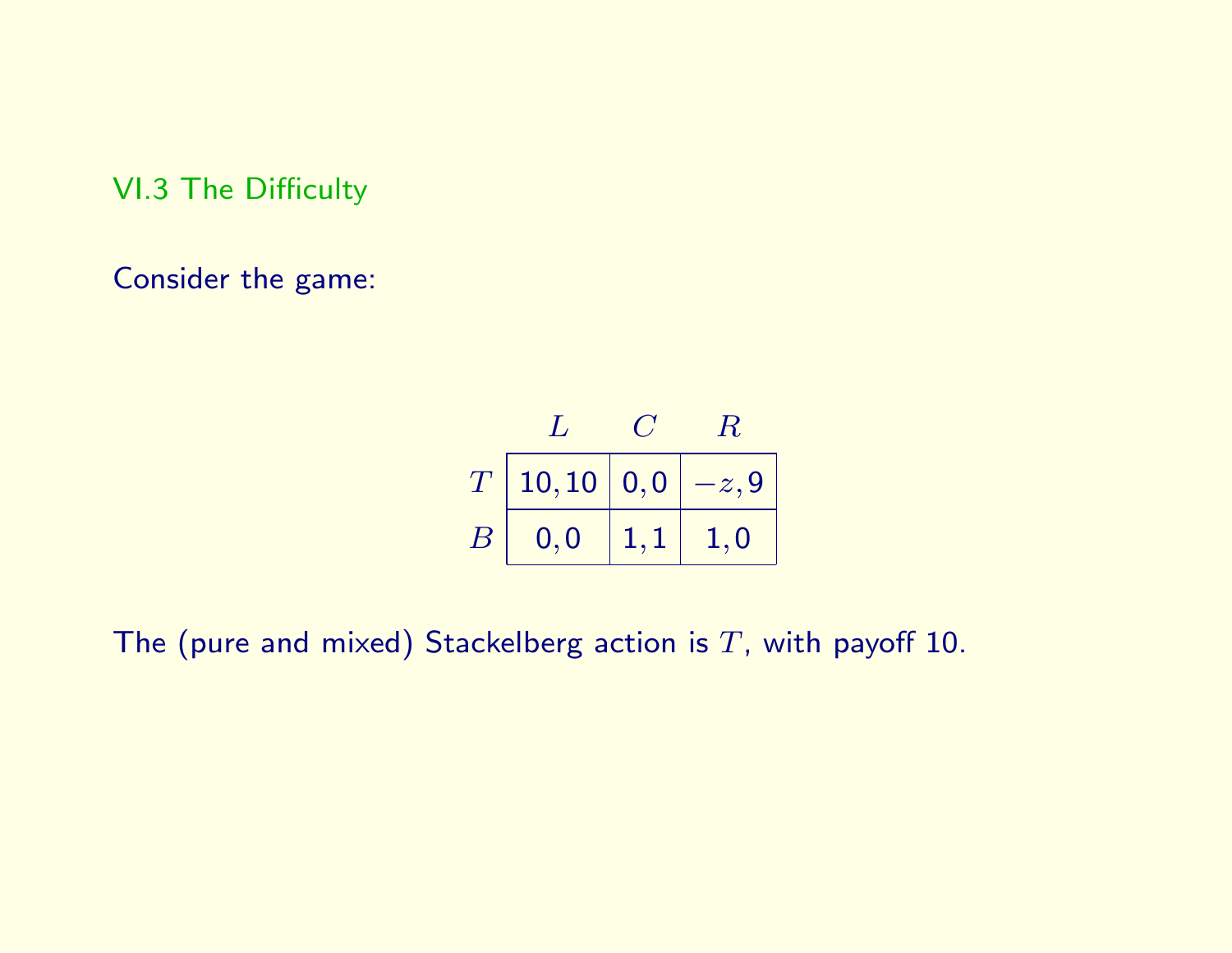Types for player 1:

- Normal, prior probability .8, in equilibrium plays trigger strategy that begins with  $T$  and plays  $T$  until first observing  $B$ , then switches to B.
- $-$  Stackelberg, prior probability .1, always plays  $T$ .
- Punishment, prior probability .1, plays  $T$  unless some out-of-equilibrium action observed, thereafter plays B.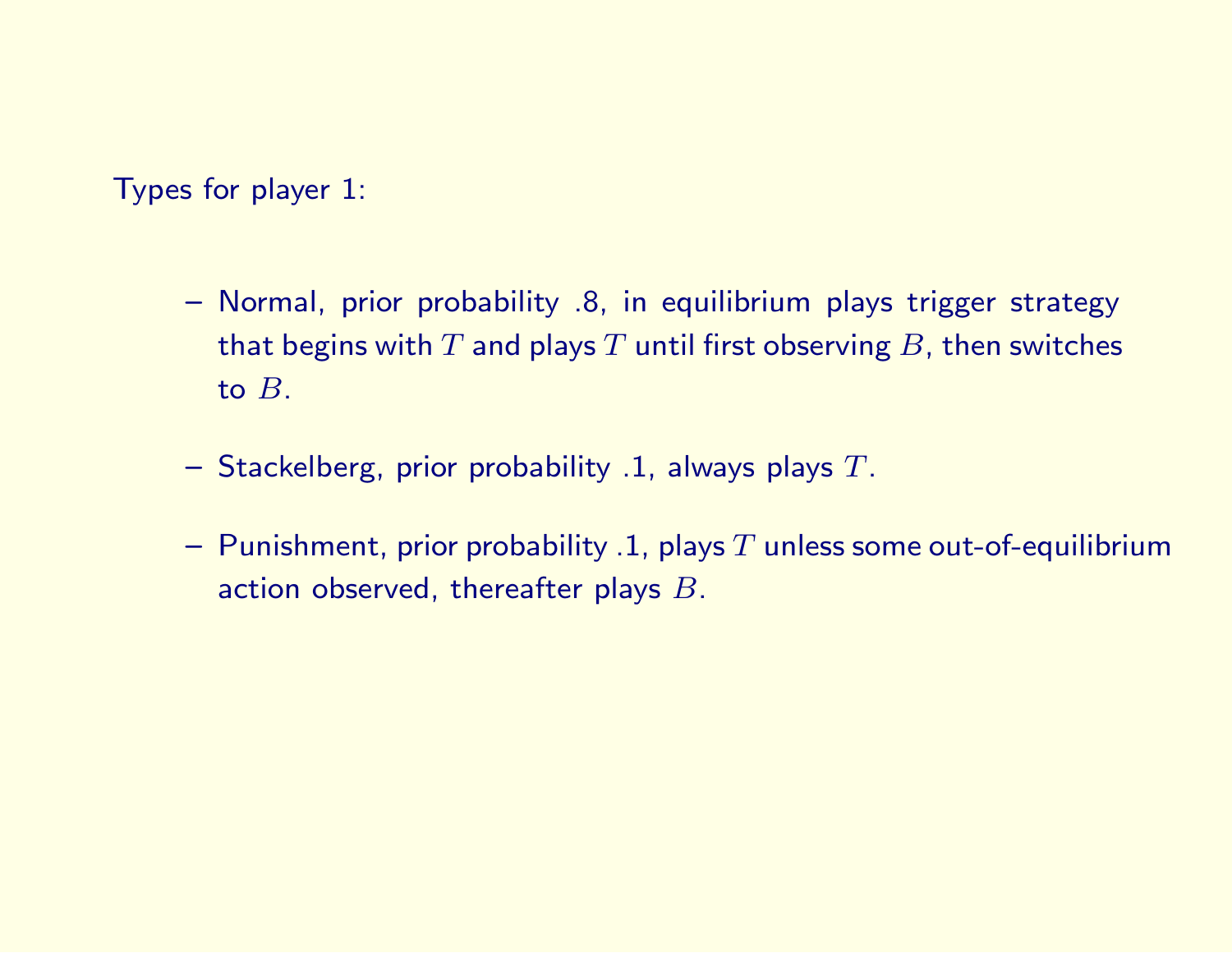Player 2's behavior:

- Alternate between L and R, as long as 1 plays T. Should 1 ever play  $B$ , conclude 1 is the punishment type and thereafter play  $C$ .
- Suppose 2 has deviated. Then 2 plays L and if 1 plays T, conclude 1 is not the punishment type, and play  $L$ . If one plays  $B$ , conclude 1 is the punishment type and play  $C$ .

Player 1's payoff is  $\frac{10-z}{2}$ , can be made arbitrarily close to his pure minmax payoff of 1.

Player 2's payoff is 9.5.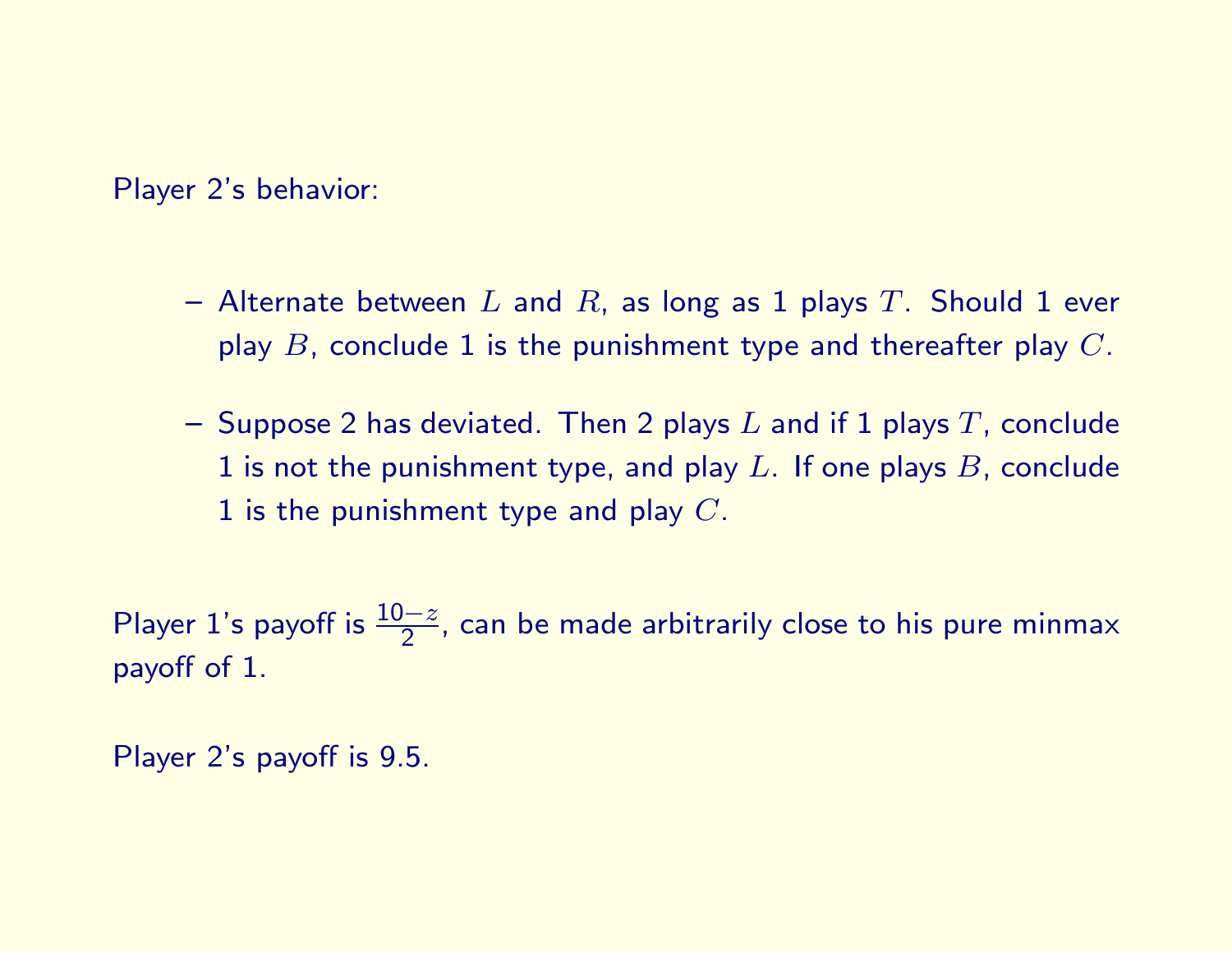Is this an equilibrium?

- Consider player 2. 2's equilibrium payoff is 9.5. A deviation on the part of player 2 gives 2 a payoff of 10 if 1 is not the punishment type (probability .9), and 1 if player one is the punishment type (probability 01), for an expected payoff of 9.1.
- If 1 deviates, player 2's actions are clearly optimal, given her beliefs.
- What about player 1? If 1 deviates, he gets 1, which is suboptimal.
- Sequential rationality? If 1 deviates, subsequent play is a stagegame Nash equilibrium, which is OK. If 2 deviates, the normal player 1 gets 10, the maximum possible, and hence must be OK.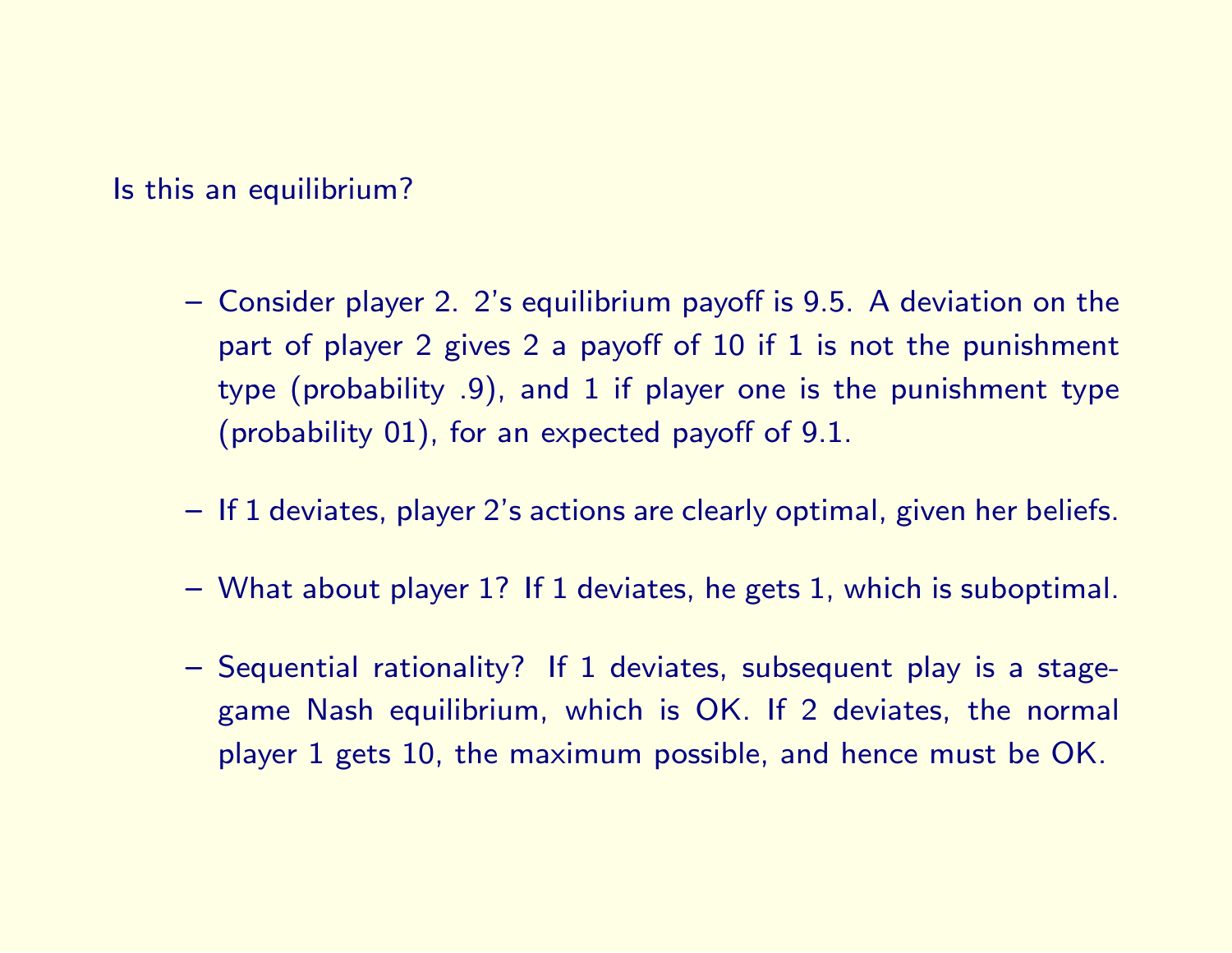#### Comments:

- This example is adapted from Schmidt (1993). We can make all of player 1's types payoff types.
- Celantani, Fudenberg, Pesendorfer and Levine (1996) construct a similar example without a punishment type.

The key to this result is that player 2 learns to expect the Stackelberg action, but cannot be sure that this is the Stackelberg type. This is irrelevant for a short-run player 2, but the possibility of the punishment type can terrify a long-run player 2.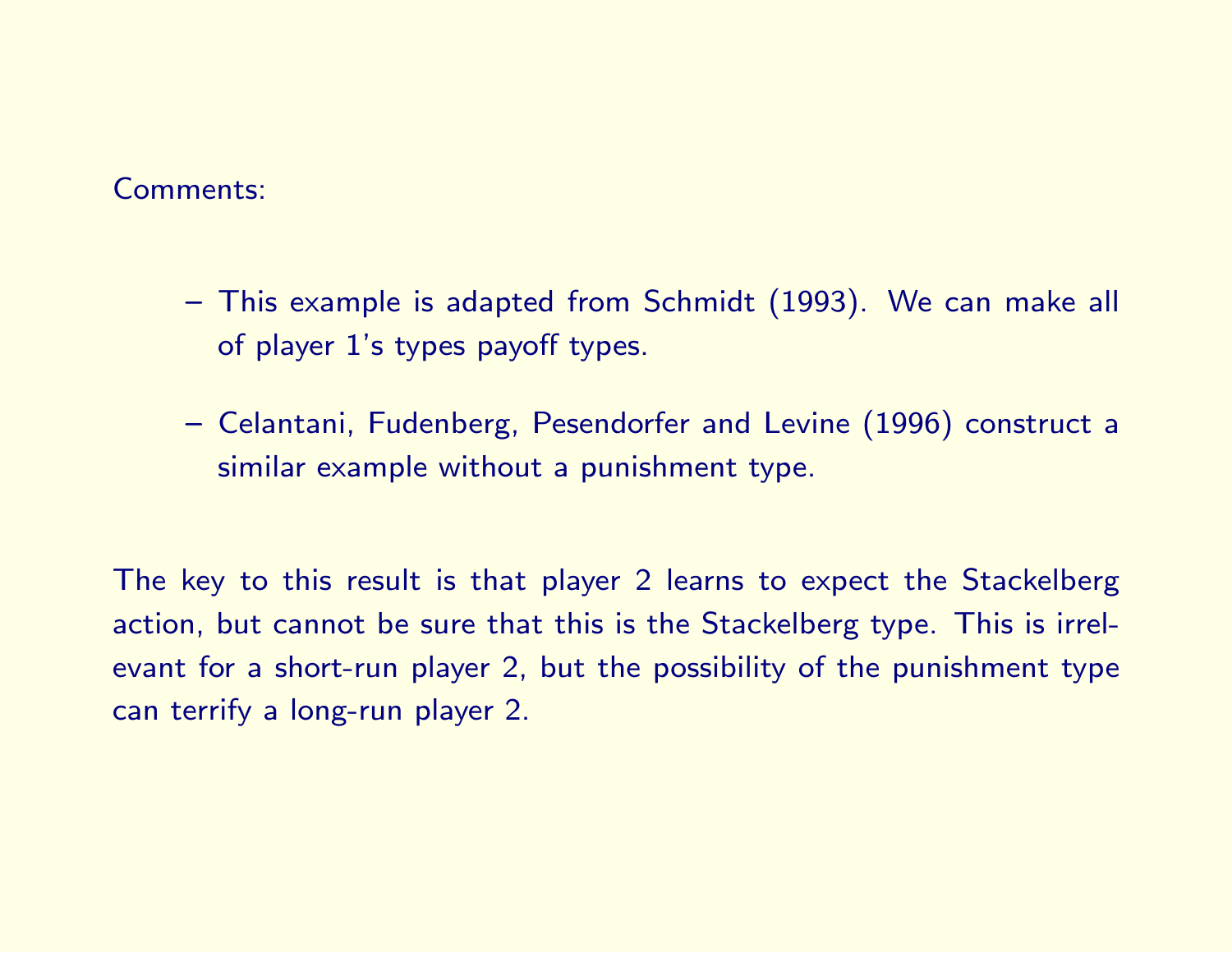VI.4 Conflicting Interests

The stage game has conflicting interests if the pure Stackelberg action  $a_1^*$ 1 mixed minmaxes player 2.

Examples:

 $C$  D  $C \left| \right. \left. 2,2 \right. \left. \left. \right| -1,3 \right.$  $D \hspace{.08cm} | \hspace{.08cm} 3, -1 \hspace{.08cm} | \hspace{.08cm} 0, 0$ 

This is the prisoners' dilemma.  $a_1^* = D$ , and so we have conflicting interests.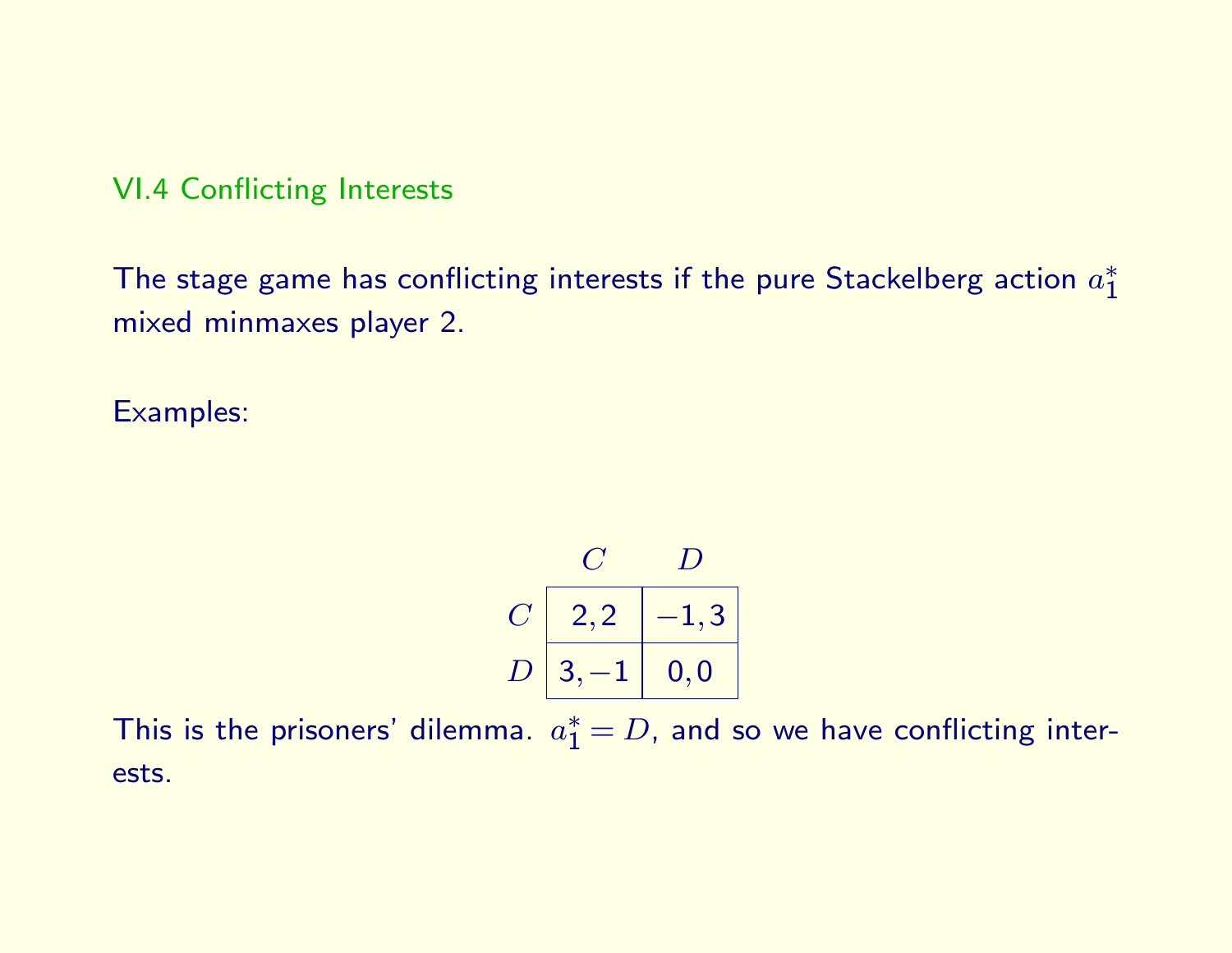$$
\begin{array}{c|cc}\n & h & \ell \\
\hline\nH & 2,3 & 0,2 \\
L & 3,0 & 1,1\n\end{array}
$$

In the product choice game,  $a_1^*=H$ , and we do not have conflicting interests.

| Out         | $In$          |         |
|-------------|---------------|---------|
| $Acauiesce$ | $\boxed{5,0}$ | $2,2$   |
| $Right$     | $\boxed{5,0}$ | $-1,-1$ |

In the chain store game,  $a_1^*=F$ , and we have conflicting interests.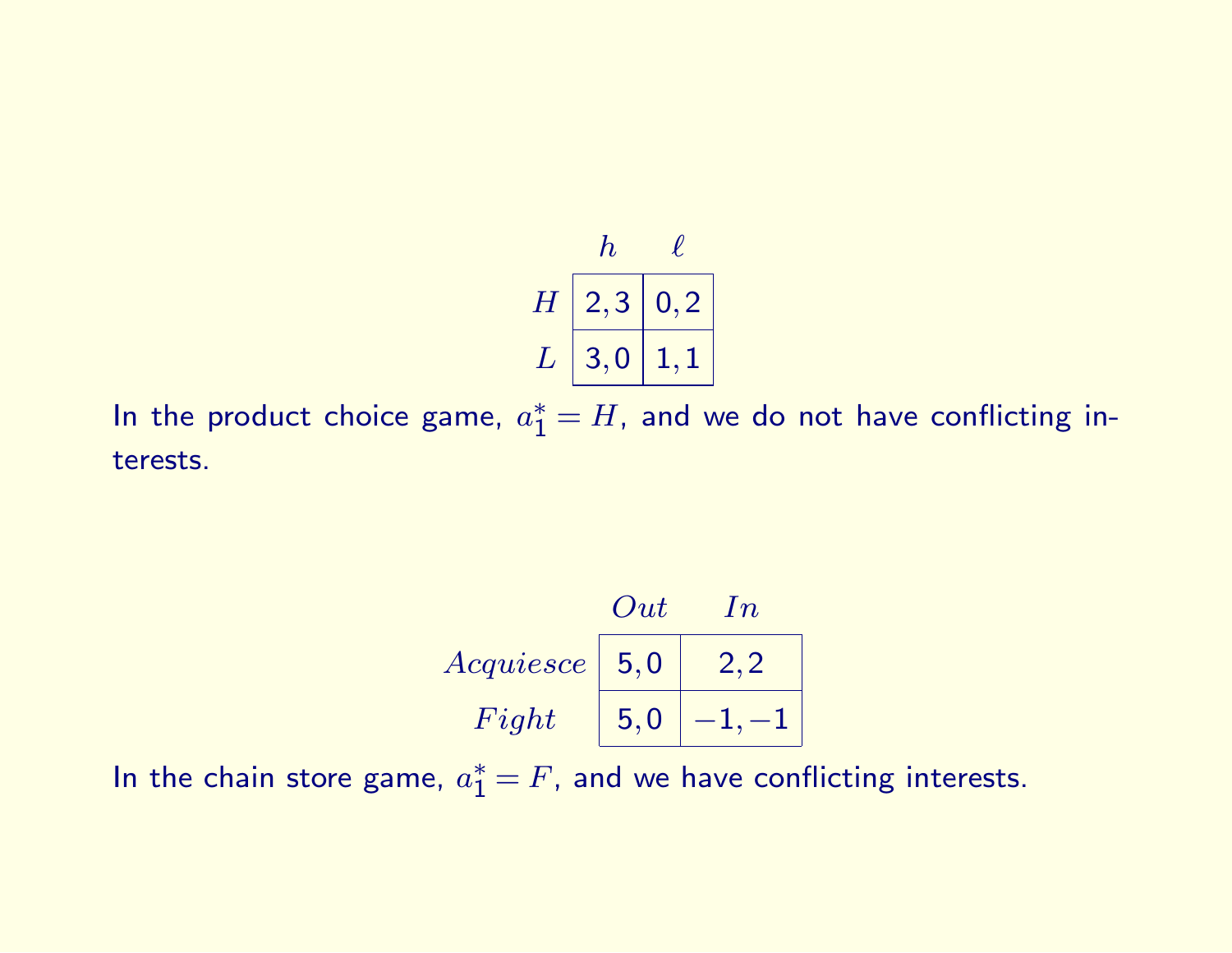Consider a version of the ultimatum game:

- Simultaneous moves, proposal from player 1 (of how much goes to 2) and reservation value for 2.
- Finite set of offers, surplus of size 1.
- $-$  If offers are  $\{0, 1/n, 2/n, \ldots, 1\}$ , then  $a^*_1 = 1/n$ , and we do not have conflicting interests.
- $-$  If offers are  $\{1/n,2/n,\ldots,1\}$ , then  $a_1^*=1/n$ , and we do have conflicting interests.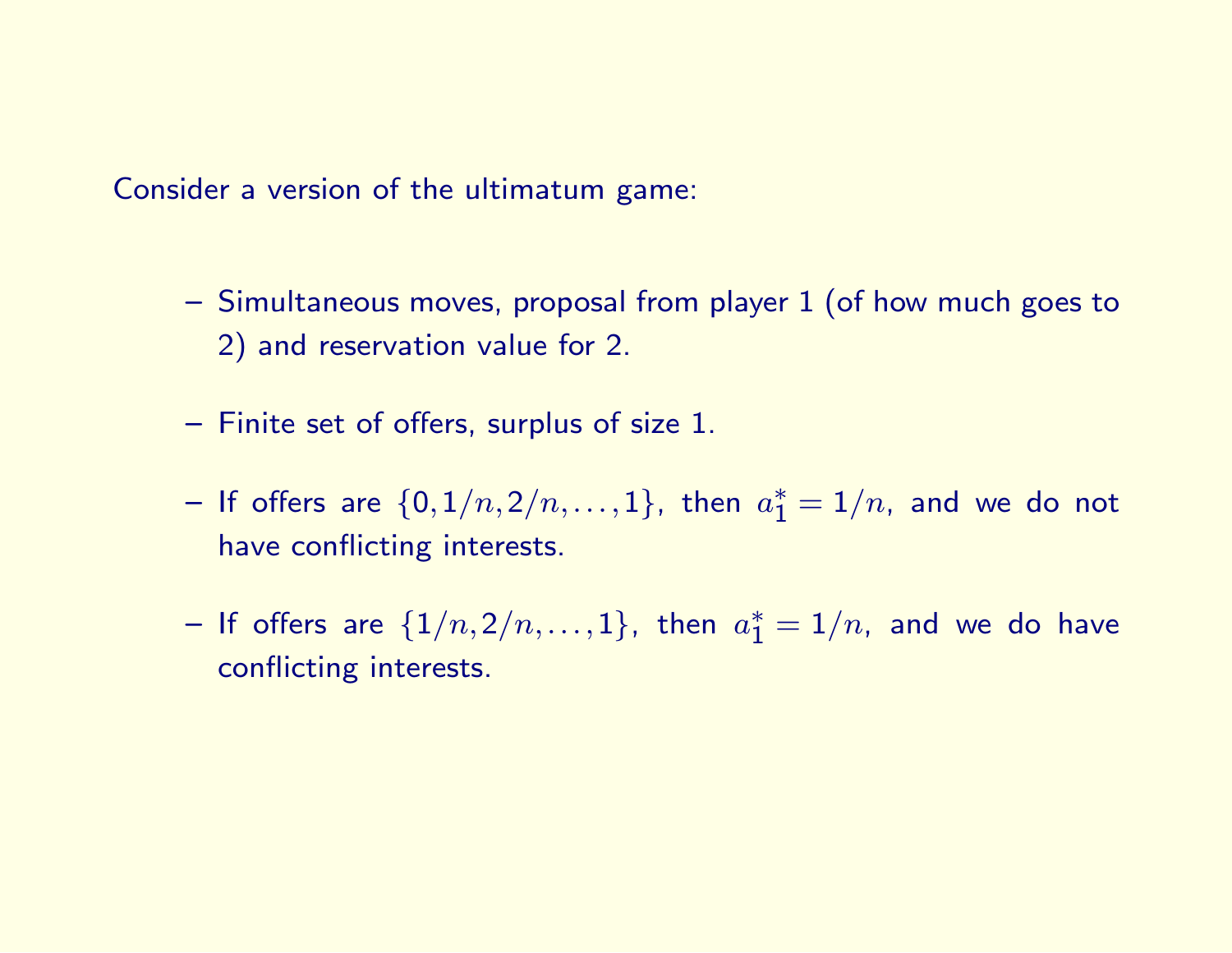

Here,  $a_1^* = T$ , which does not minmax player 2. Notice, however, that  $B$ does minmax player 2.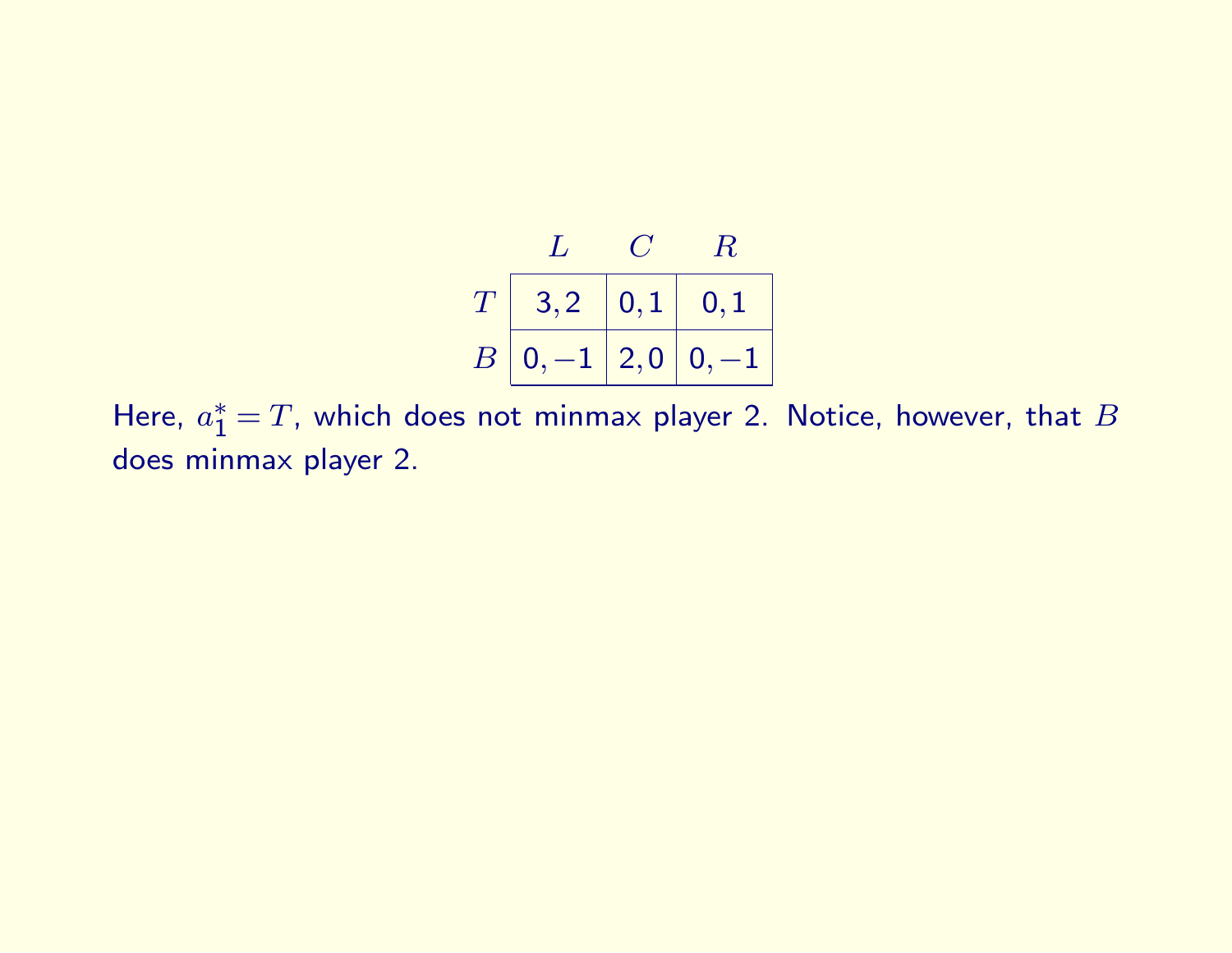## VI.5 The Reputation Result

Proposition 4 Suppose there exists a positive-probability commitment type with action  $a'_1$  $_1^{\prime}$  that mixed minmaxes player 2. Then in any Nash equilibrium, player 1's equilibrium payoff is at least

$$
\delta_1^k \min_{\alpha_2 \in BR(a'_1)} u_1(a'_1, \alpha_2) + (1 - \delta^k) \min_a u_1(a),
$$

where k depends on  $\delta_2$  but not  $\delta_1$ .

Schmidt (1993).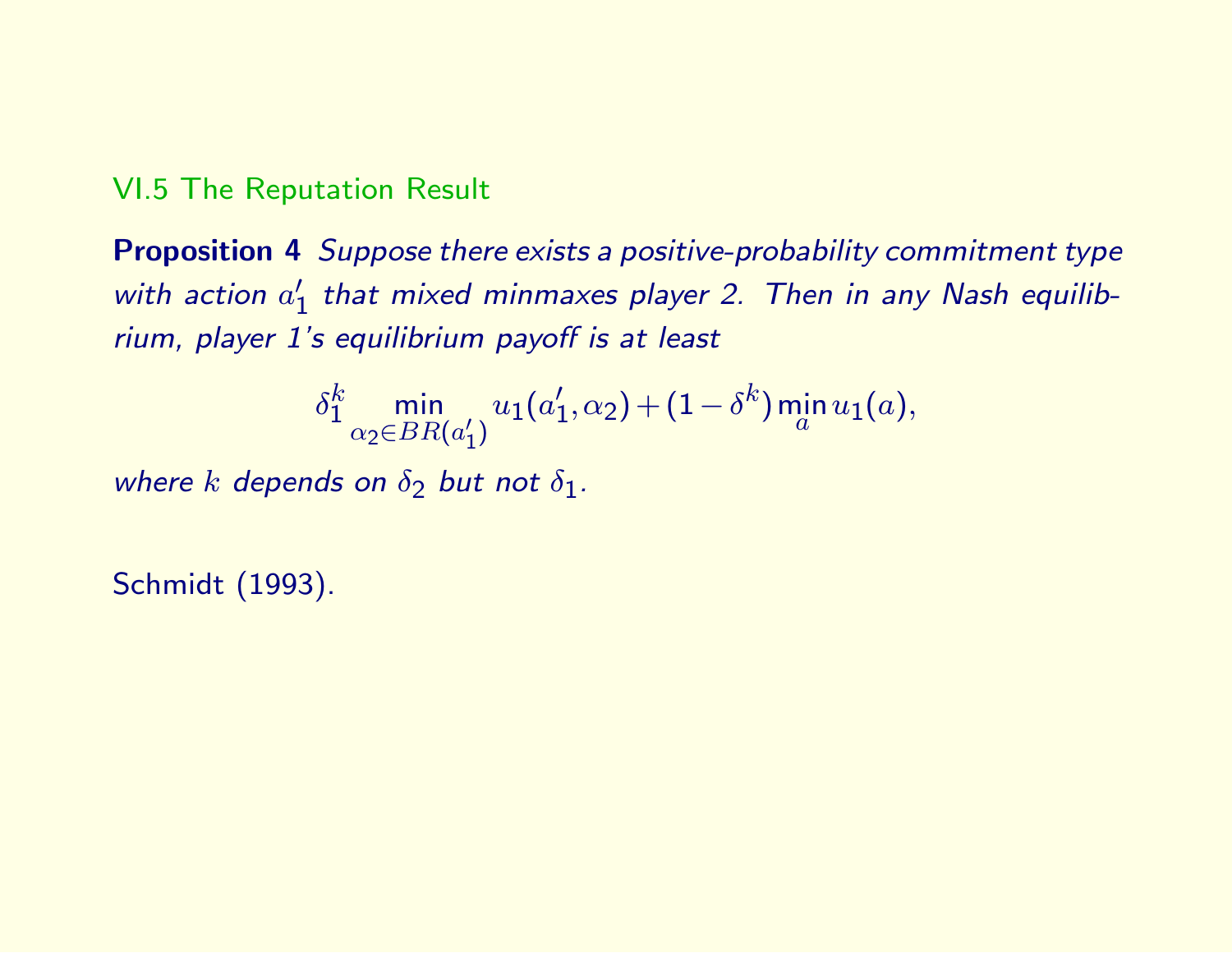#### Comments:

- If the game has conflicting interests, a sufficiently patient player 1 gets very close to his Stackelberg payoff.
- Even if the game does not have conflicting interests, reputation may be valuable for player 1. Consider:

$$
\begin{array}{c|cc}\n & C & R \\
\hline\nT & 3,2 & 0,1 & 0,1 \\
\hline\nB & 0, -1 & 2,0 & 0, -1\n\end{array}
$$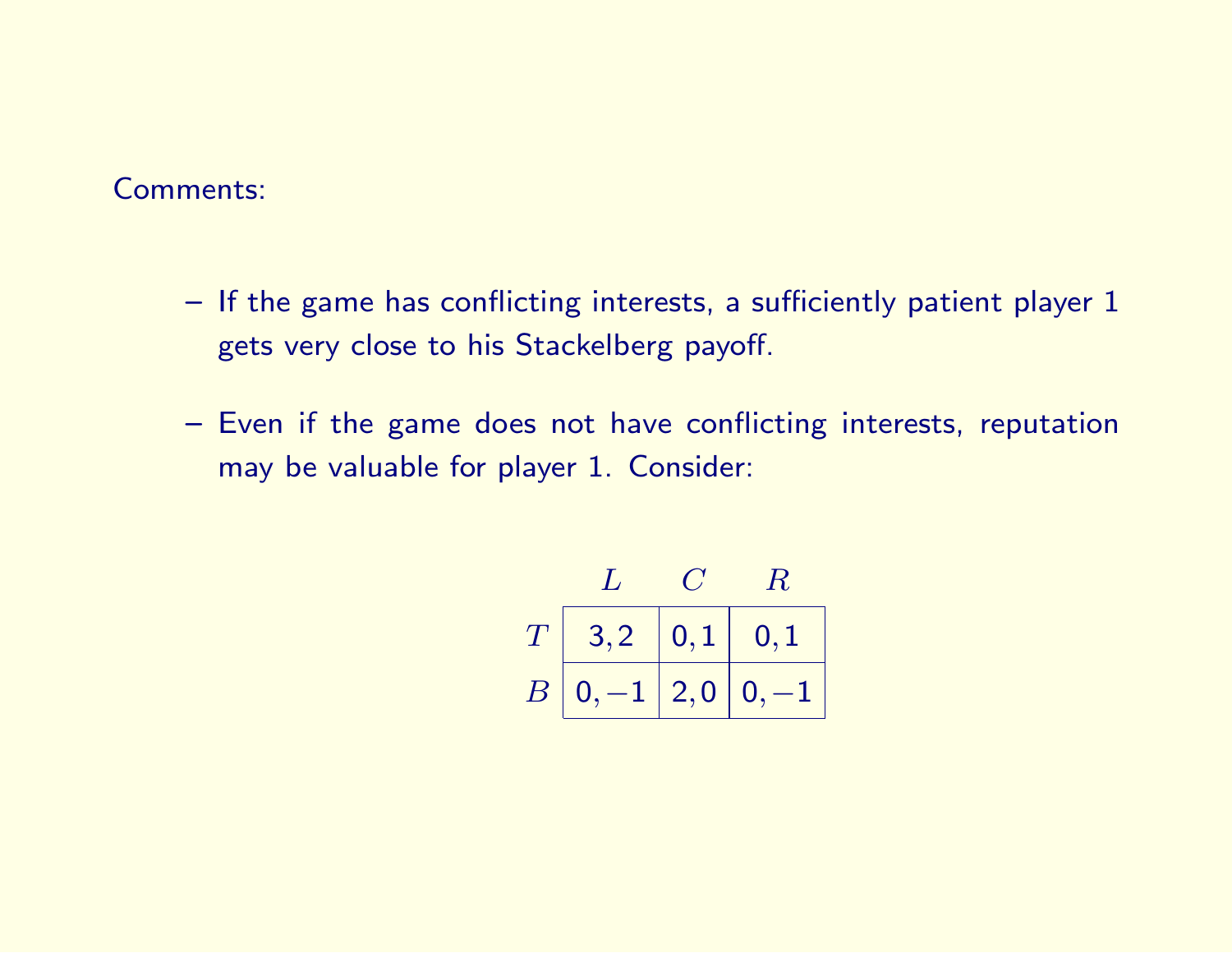VI.6 The Argument

The intuition:

- In our opening example, 2 feared best responding to the commitment action for fear of being punished.
- Now we have a case in which a best response to the commitment action minmaxes 2. No punishment can do worse than minmax 2. As a result, nothing can deter 2 from best-responding to commitment action.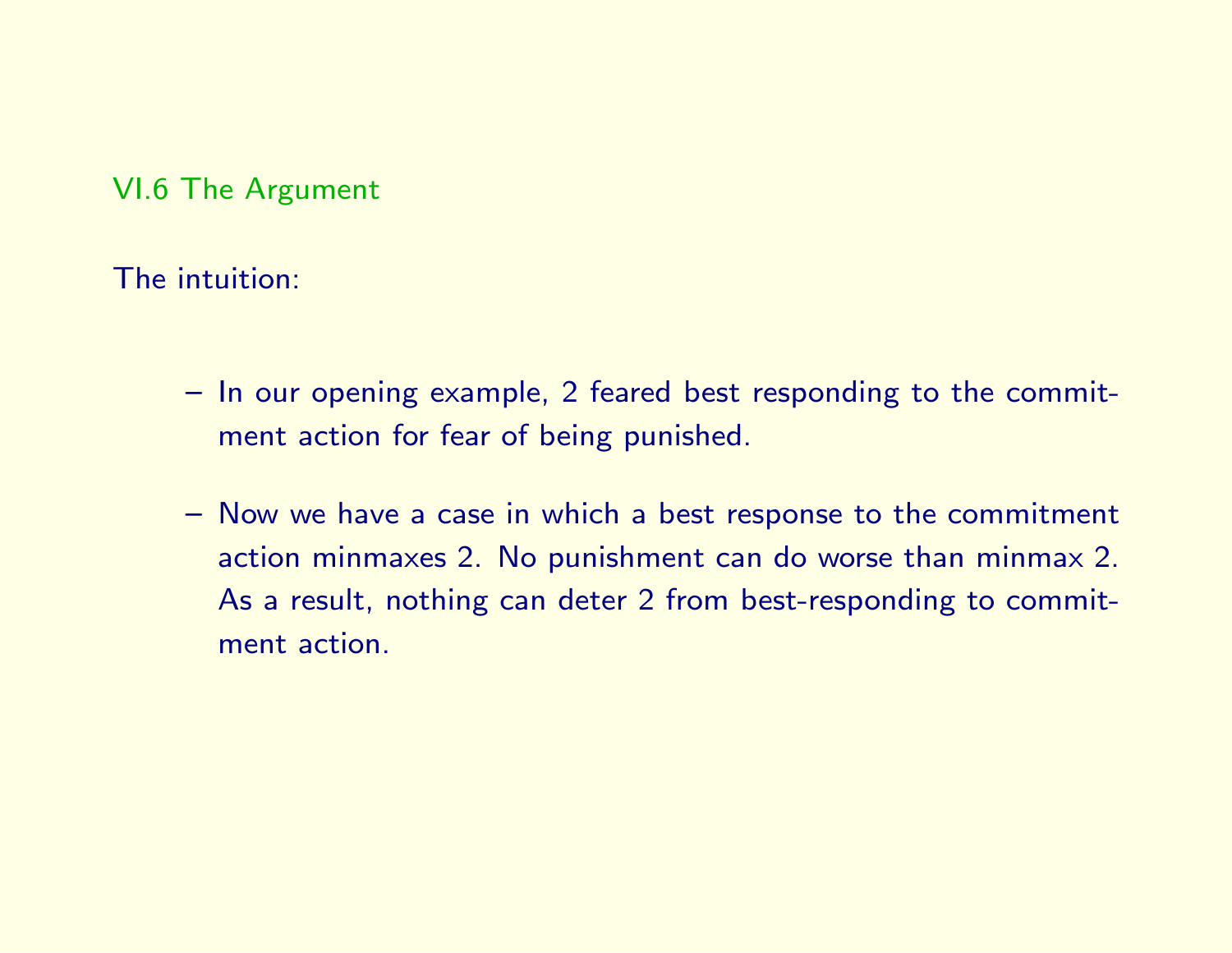The steps in the proof:

The intuition:

- $-$  Let  $\Omega'$  be the outcomes with positive-probability histories that play the Stackelberg action in every period.
- $-$  Consider histories  $h_t$  consistent with  $\Omega'.$  Show that there exists  $\varepsilon$ and  $L$  such that if player 2 expects less than her minmax payoff at  $h_t$  conditional on  $\Omega'$ , then there must exist a period with the next L periods at which player 2 attaches less than  $1 - \varepsilon$  probability to the commitment type.
- $-$  Hence, for every  $L$  periods in which player 2 does not best respond to the commitment action, there must be a period in which the commitment action is expected with probability less than  $1 - \varepsilon$ .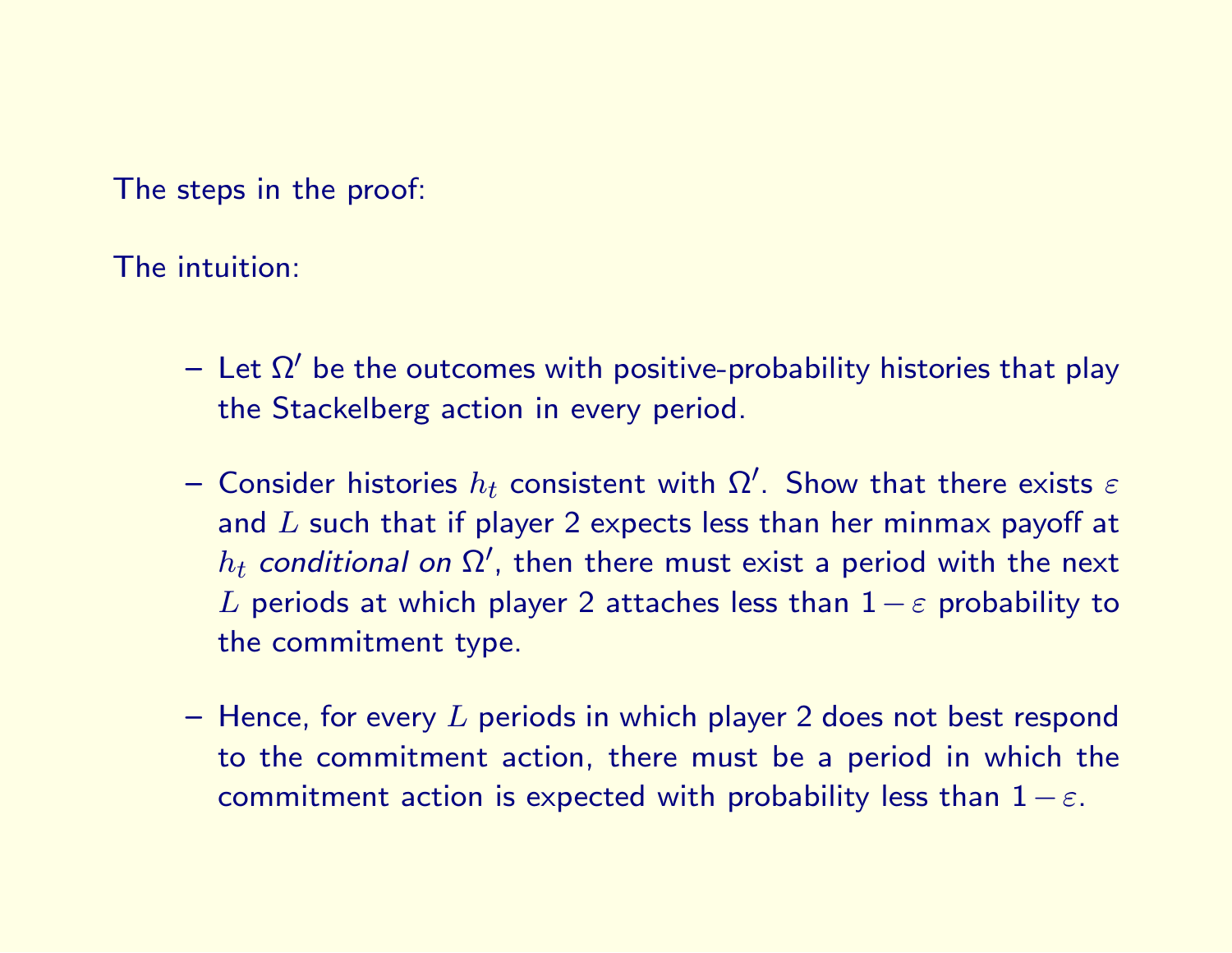$-$  From our previous belief lemma, on  $\Omega^{\prime}$ , there is a bounded number of times player 2 can expect t;he commitment action with probability less than  $1 - \varepsilon$ , and hence a bounded number of times player 2 can not play a best response to the commitment action.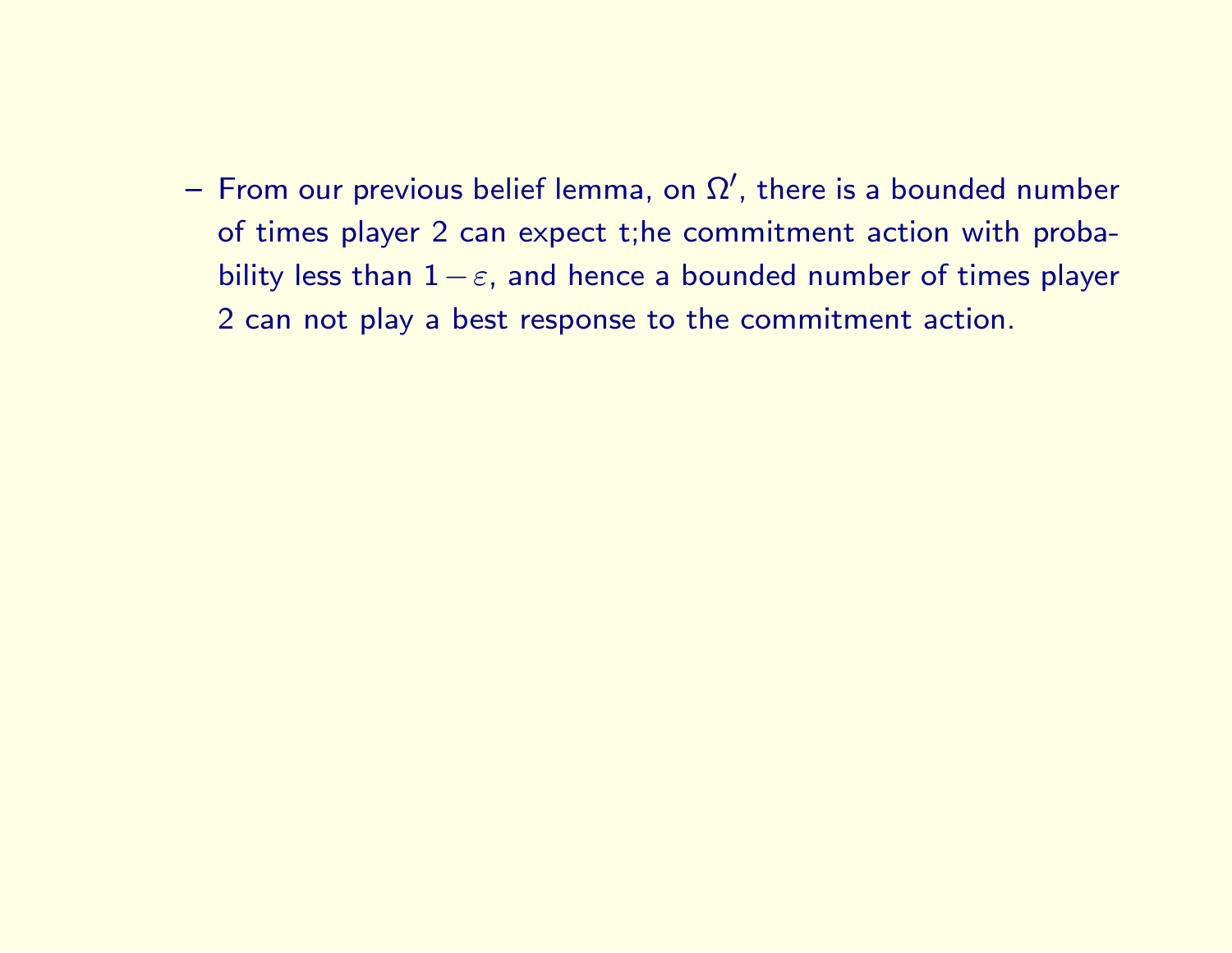### VI.7 Extensions

There are many extensions and variations on this basic result.

– Cripps, Schmidt and and Thomas (1996) show that one can get somewhat weaker reputation results for actions that do not minmax player 2. Intuitively, if player 1 is possibly committed to  $a_1^{\prime}$  $\frac{7}{1}$ , then player 1 can get a payoff at least

$$
\min_{\alpha_2 \in D(a_1')} u_1(a_1', \alpha_2),
$$

where

$$
D(a'_1) = {\alpha_2 | u_2(a'_1, \alpha_2) \geq u_2}.
$$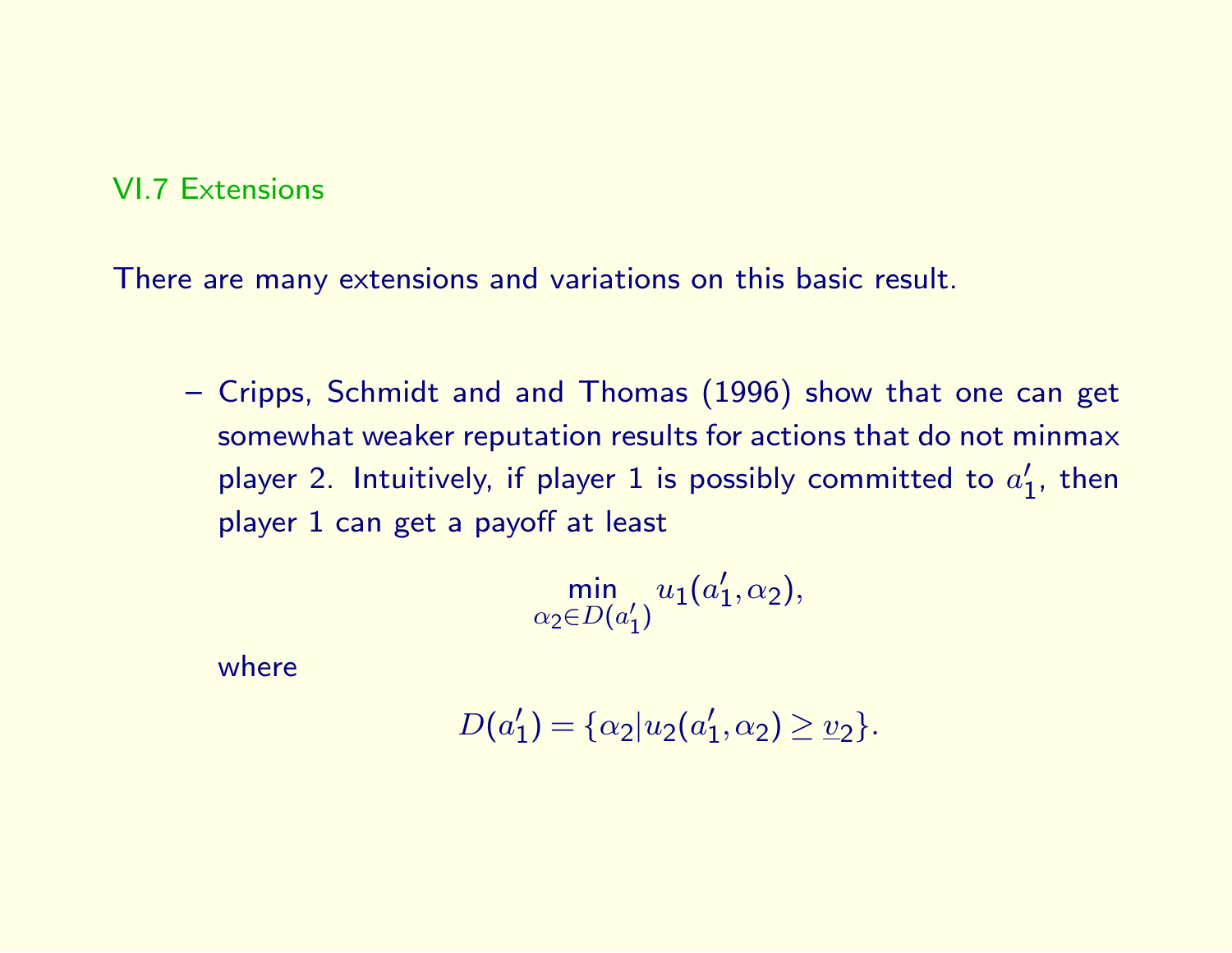For an example, consider the battle of the sexes:

$$
\begin{array}{c|c} L & R \\ \hline T & 0,0 & 3,1 \\ \hline B & 1,3 & 0,0 \\ \hline \end{array}
$$

The Stackelberg action is T, which does not minmax player 2, so we do not have conflicting interests.  $D(T)$  is the set of actions that put probability at least  $3/4$  on  $R$ , and so player 1 can get a payoff at least 9/4.

- Celantani, Fudenberg, Pesendorfer and Levine (1996) extend this result to imperfect monitoring, in the process obtaining a quite high payoff bound.
- Evans the Thomas (1997) obtain a similar bound using "punishment" commitment types.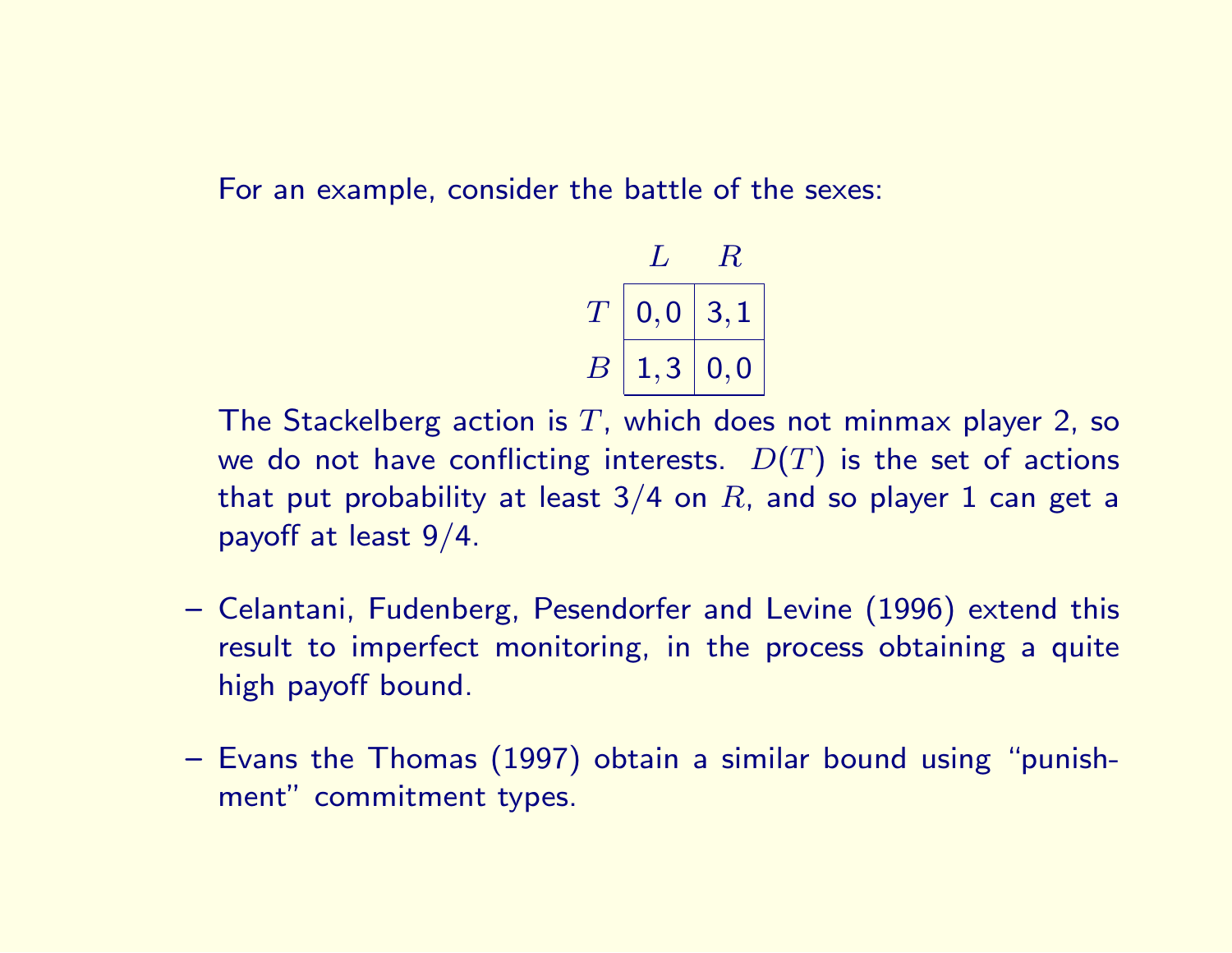- Cripps, Mailath and Samuelson (2004,2007) once again establish a temporary-reputations result.
- We can establish some results for equal discount factors, but these are quite limited. For example, consider the game:

$$
\begin{array}{c|c}L & R \\ \hline T & 1,1 & 0,0 \\ B & 0,0 & 0,0 \end{array}
$$

Cripps and Thomas (1997) show that if player 1 is either normal or a commitment type playing  $T$ , there are equilibria with payoffs arbitrarily close to (0,0).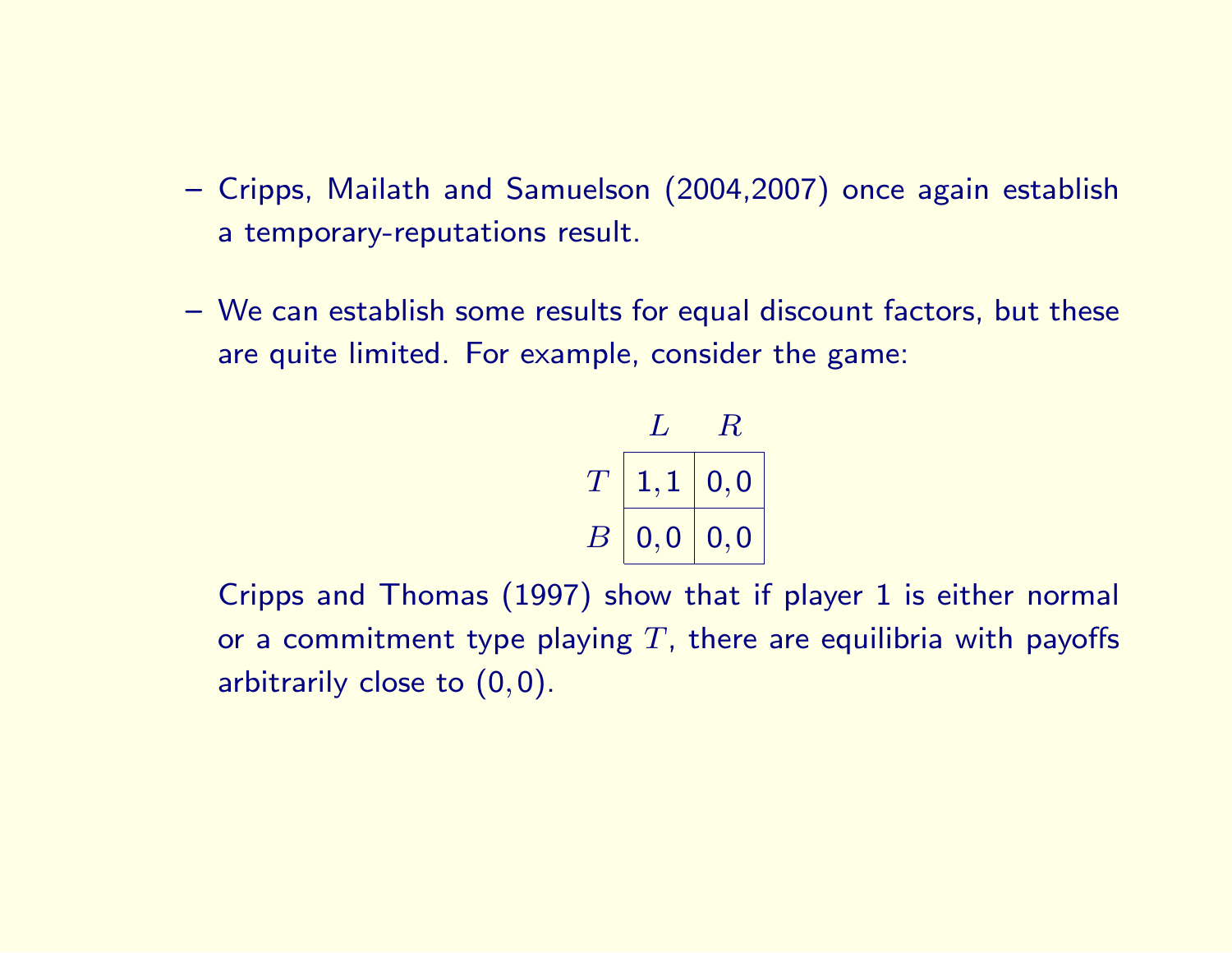## VII. Reputation as Separation

VII.1 The Model

The goal is a model that

- allows us to characterize behavior, and
- allows us to examine reputations as assets.

The key will be to build a model of reputation based on separation and limited coordination.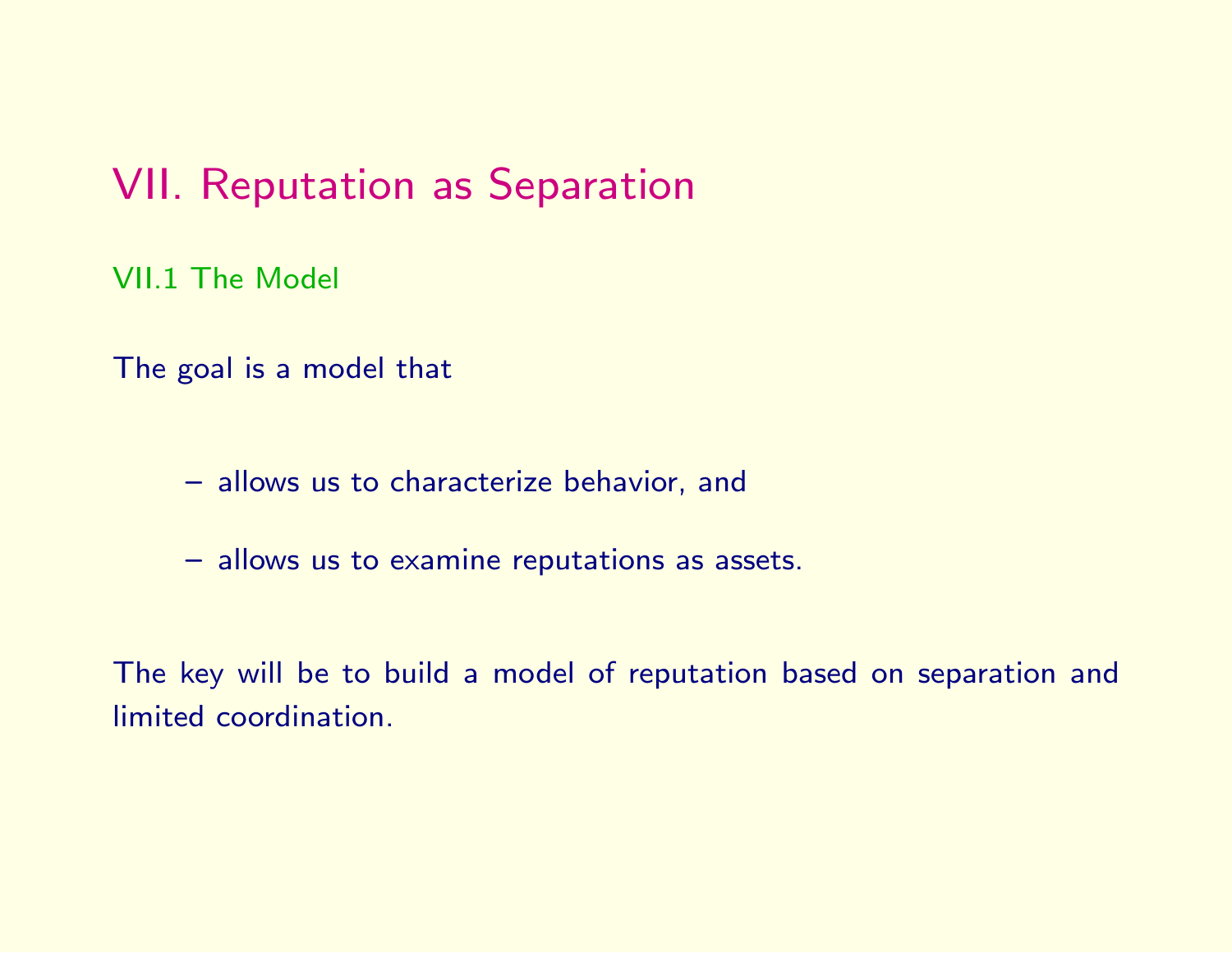The players and actions:

- Long-lived player 1.
- Continuum of short-lived, player 2's with idiosyncratic, private signals.
- $-$  Player 1 can be normal (probability  $\mu_0$ ) or inept (probability  $1-\mu^0).$
- The normal player 1 chooses from  $\{L,H\}$ . Inept player one always chooses L.
- $-$  L is free, H costs  $c$ .
- There are two signals  $\overline{z}$  and  $\underline{z}$ . H gives  $\overline{z}$  with probability  $\rho_H$ , L gives  $\overline{z}$  with probability  $\rho_L < \rho_H$ .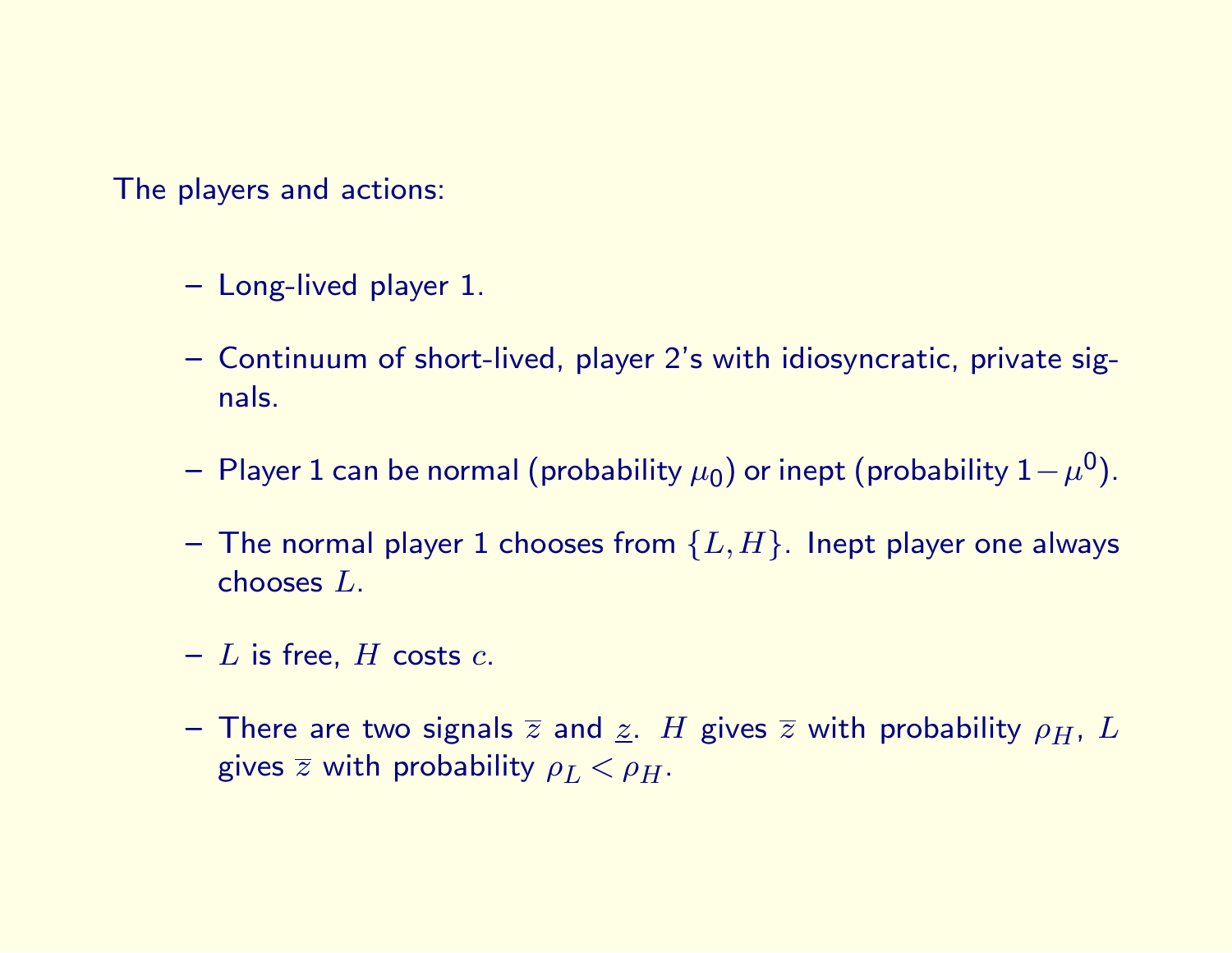#### Expectations:

- $-$  F is a cumulative distribution of player 2's expectation of high effort.
- Player 1's payoff is  $p(F)$  minus cost (if any), where p is continuous (weak convergence) and increasing (first-order stochastic dominance).
- One example: perfect price discrimination.

In each period, the existing player 1 is replaced with probability  $\lambda$ , with a new player whose type is drawn anew.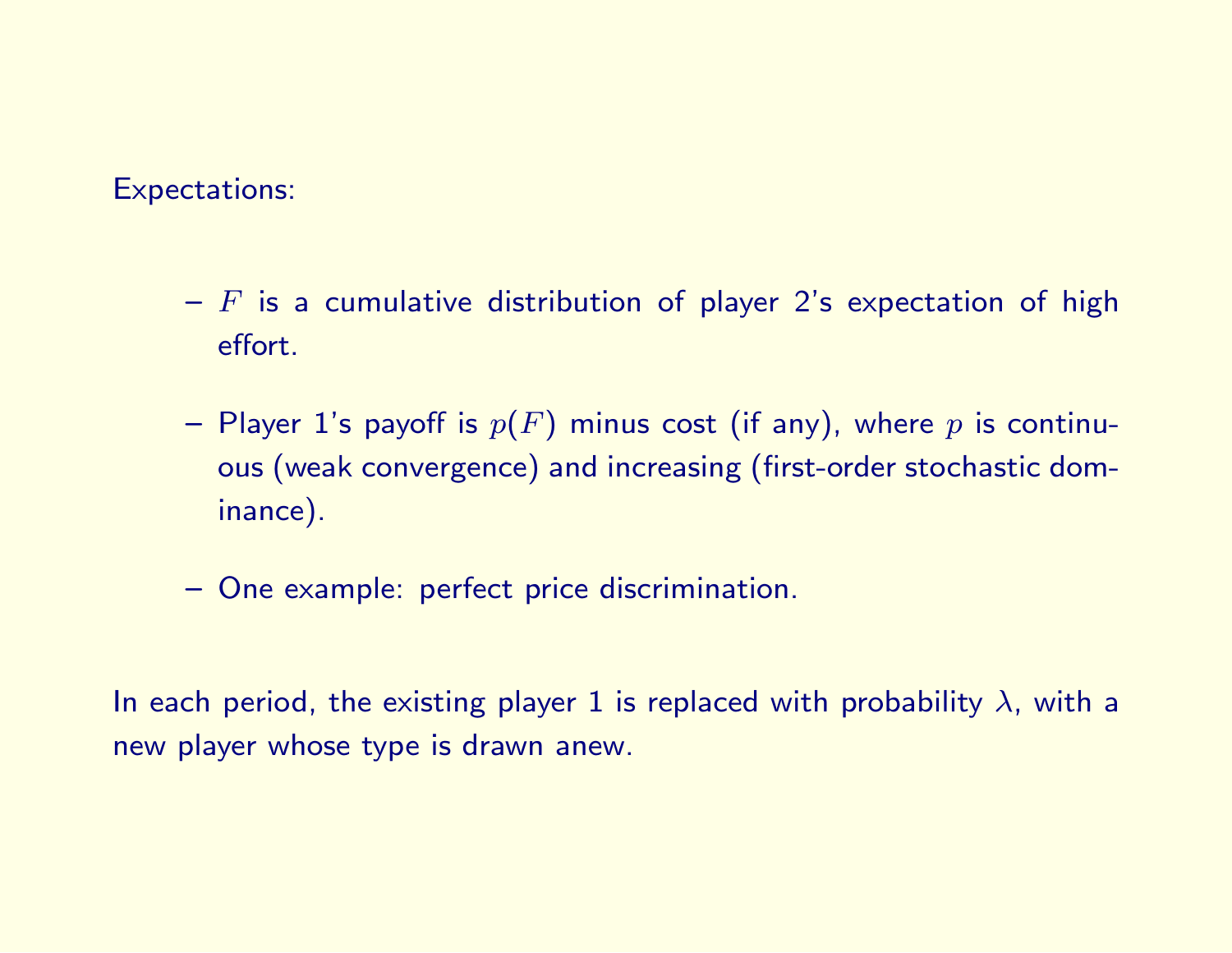VII.2 Equilibrium

There always exists an  $L$  equilibrium.

**Proposition 5** Fix  $\lambda > 0$ . Then for sufficiently small c, there exists a higheffort equilibrium.

The intuition is that the normal type chooses  $H$  to convince consumers his is not the inept type.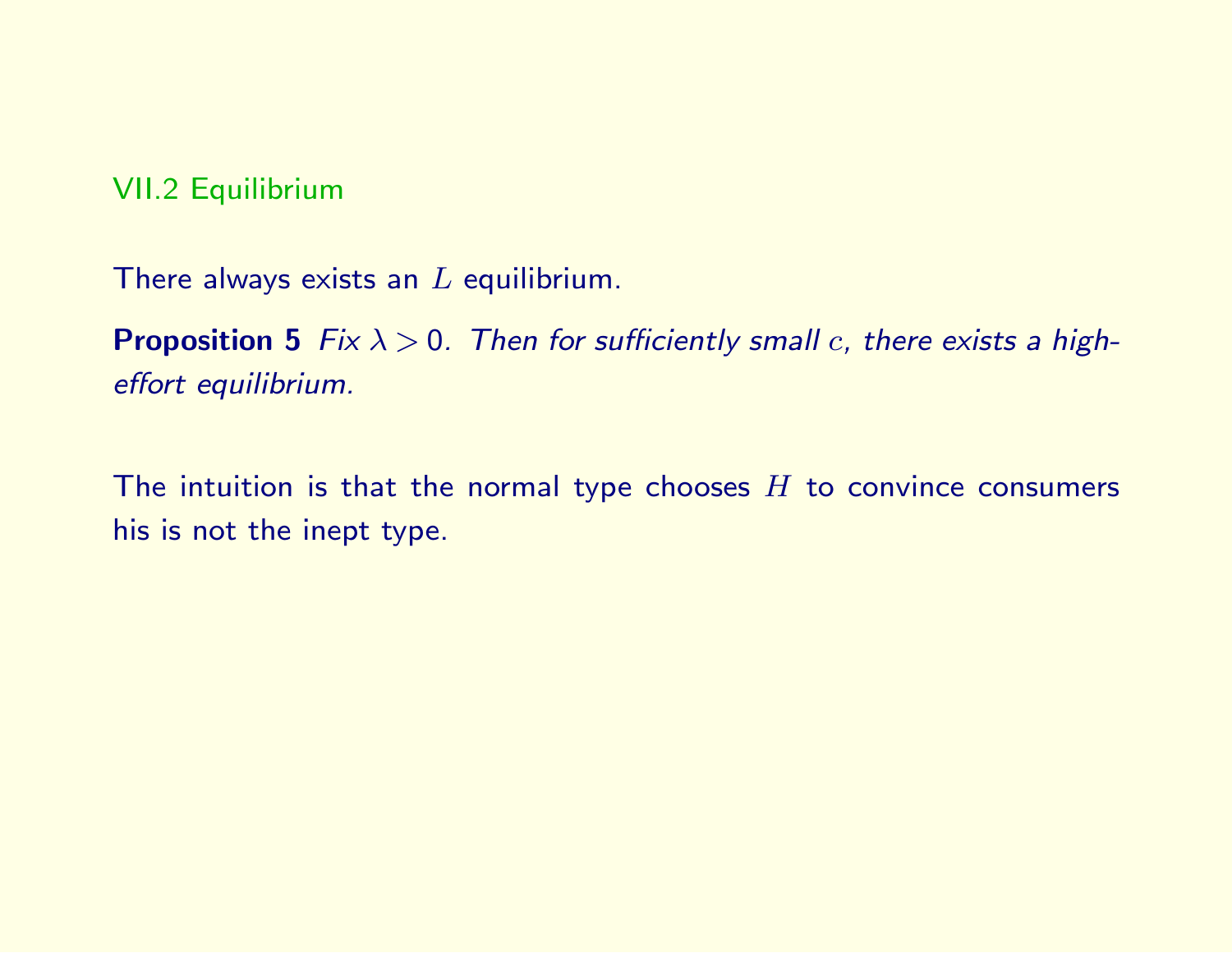#### VII.3 The Role of Replacements

Replacements are important in this result:

**Proposition 6** If  $\lambda = 0$ , then the is a unique pure sequential equilibrium, in which the normal type always plays L.

The ides is that without replacements, too many good signals do "too good" a job of convincing consumers, in the process destroying incentives.

Holmström (1982,1999) studies a related phenomenon, in that incentives deteriorate with success, but there is always updating in his model, even with low effort, and his is a model of symmetric information.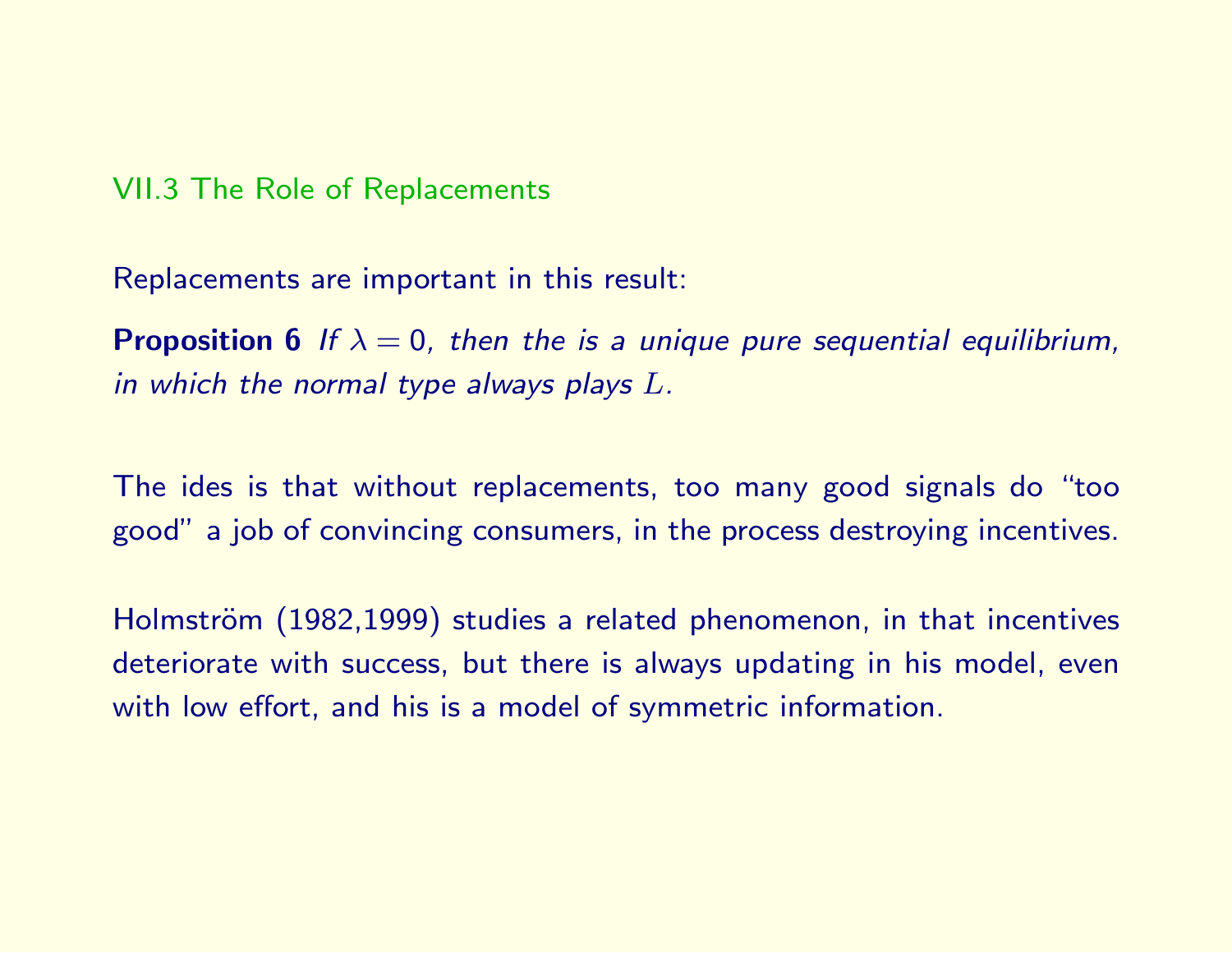VII.5 The Role of Idiosyncratic Consumers

Suppose there is only one consumer, willing to pay a price equal to the probability of high effort?

To what extent are Markov equilibria of this common consumer model analogous to the equilibria of the idiosyncratic consumer model?

**Proposition 7** Fix  $\lambda > 0$ . Then there exists a sufficiently small c such that there exists a Markov equilibrium of the common-consumer model with high effort.

**Proposition 8** Let  $\lambda = 0$  and suppose  $\rho_H = 1 - \rho_L$ . Then there is unique pure Markov equilibrium, in which normal types always exert low effort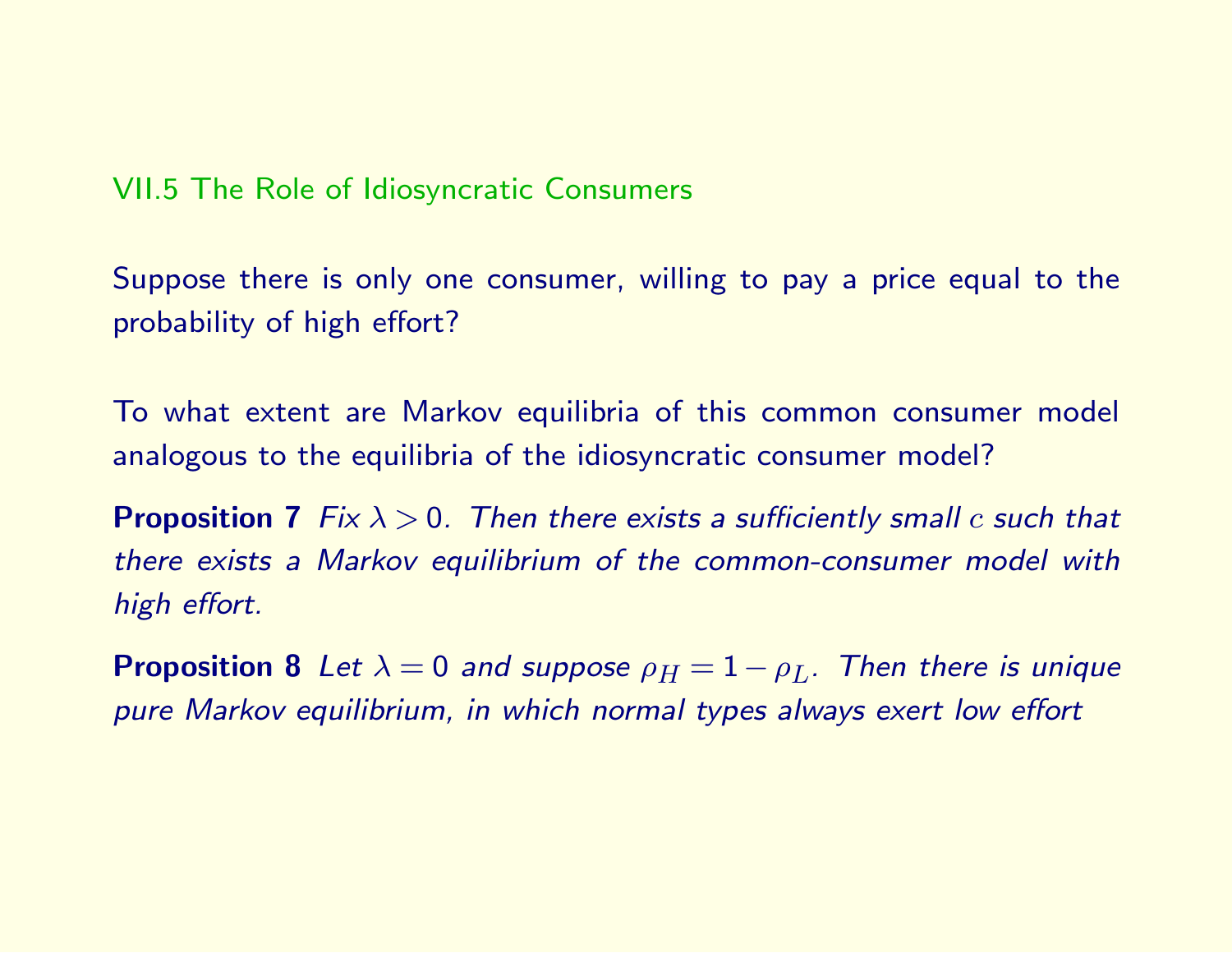### VII.6 Continuity

This suggests a parallel between idiosyncratic consumers and common consumers, given that we consider Markov equilibria in the latter. But, the assumption  $\rho_H = 1 - \rho_L$  is a bit troubling. Let us explore that.

**Proposition 9** Let  $\lambda = 0$  and suppose there are no integers m and n with  $(1-\rho_H)^m\rho_H^n=(1-\rho_L)^n\rho_L^m.$  Then

- There exists a pure Markov equilibrium in which the normal type initially plays H with probability 1.
- $-$  Once a bad signal appears,  $L$  is played thereafter.
- H lasts for an exponentially distributed number of periods.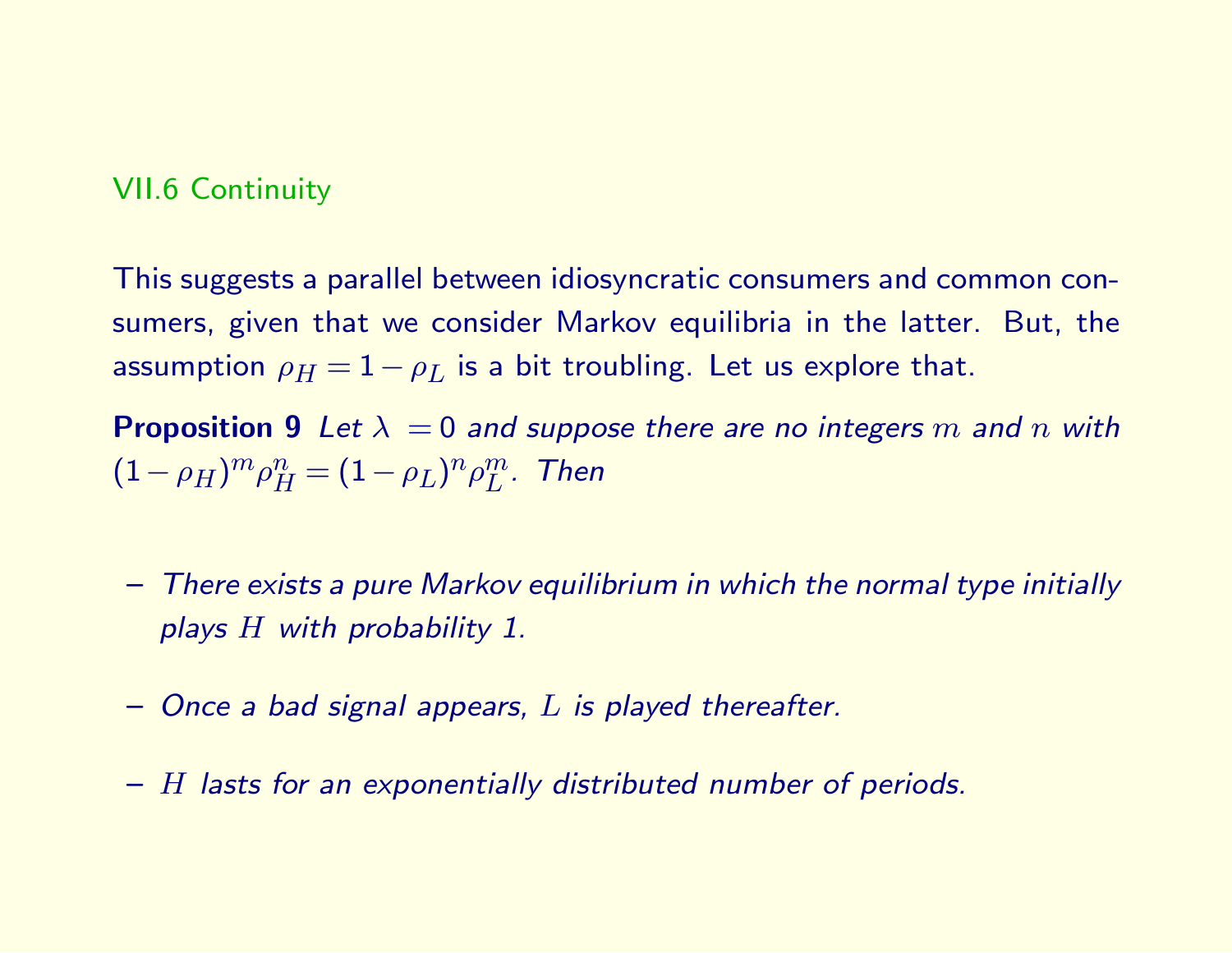$- 0 = \liminf \alpha(\mu) < \limsup \alpha(\mu) = 1.$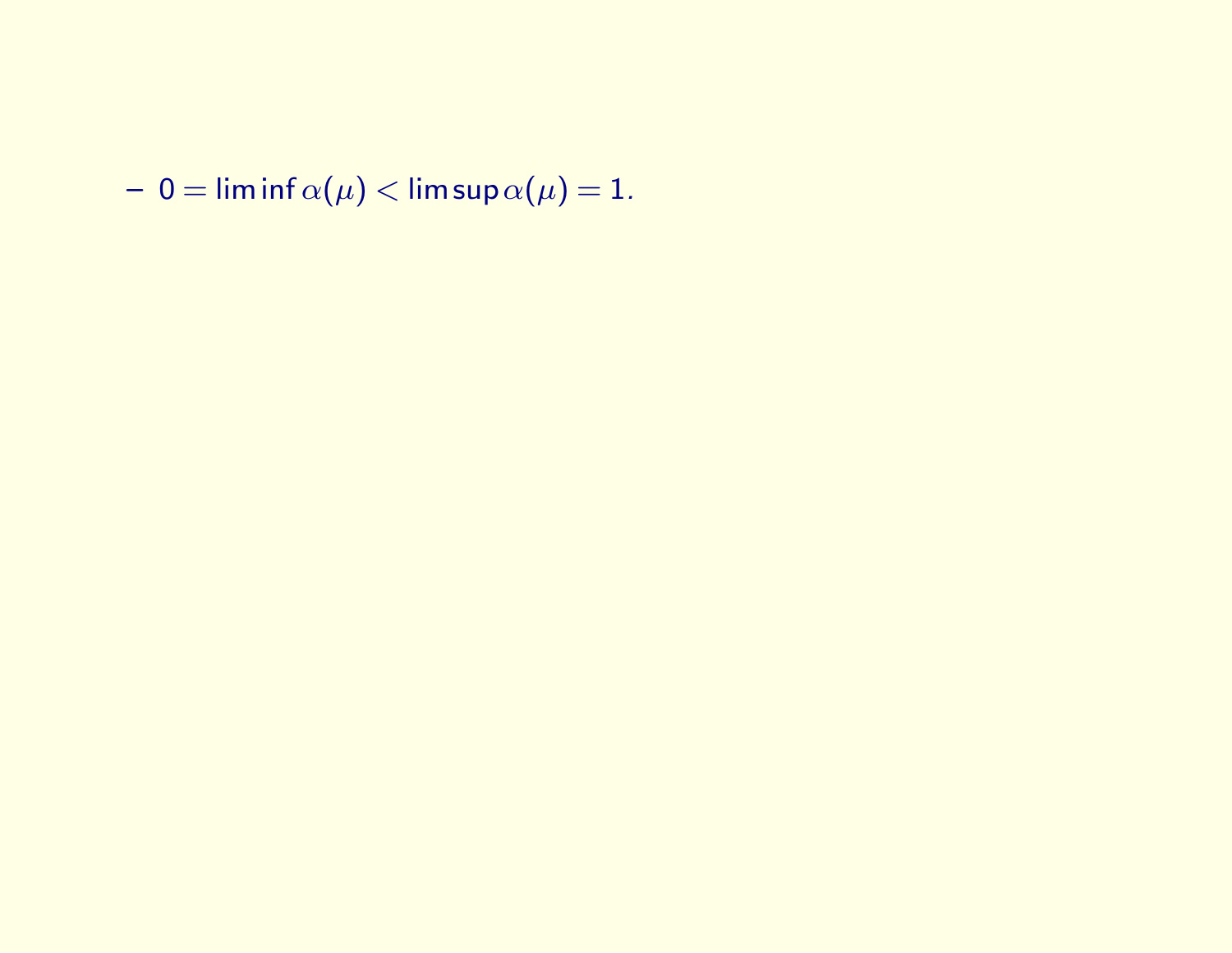**Proposition 10** Let  $\rho_H = 1 - \rho_L$  and  $\lambda = 0$ . Let

$$
\frac{\rho_H + c(1-\delta \rho_H)}{\delta (1-2\rho_H)} < 1.
$$

Then there exists a mixed equilibrium in which the normal type initially exerts effort with high probability. In this equilibrium,  $0 = \liminf \alpha(\mu) <$  $\limsup \alpha(\mu) = 1.$ 

Hence, we think of Markov equilibria coupled with a continuity requirement as capturing the essence of idiosyncratic consumers in the common consumer model.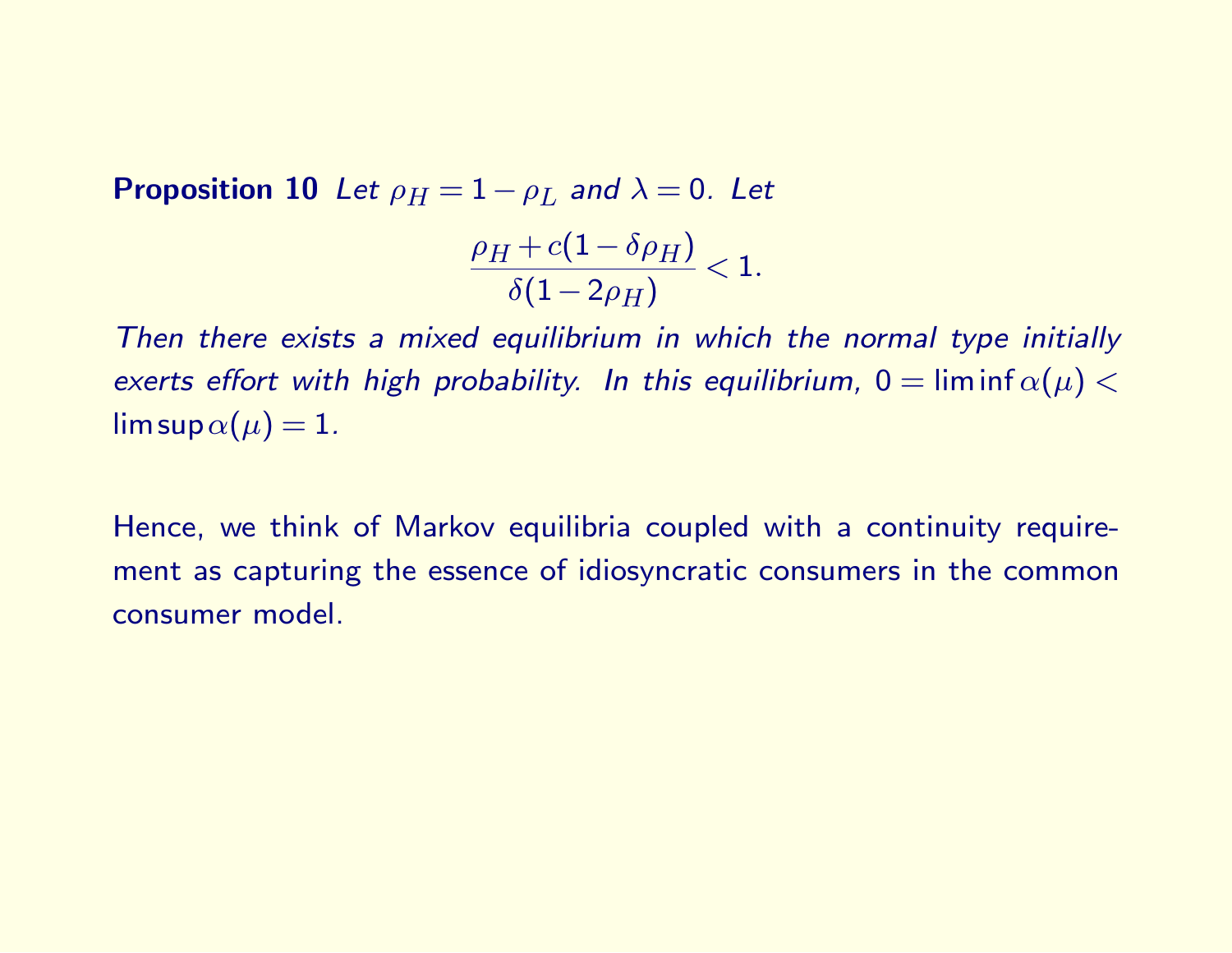#### VII.7 Discrete Actions

Can we simplify further? Consider the game:

$$
\begin{array}{c|cc} & h & \ell \\ \hline H & 3-c,3 & 1-c,2 \\ L & 3,0 & 1,1 \end{array}
$$

**Proposition 11** Let  $\lambda > 0$ . Then for sufficiently small c, there exists a pure Markov equilibrium in which the normal firm exerts high effort, and consumers choose h, if and only the posterior probability of the normal type exceeds 1/2.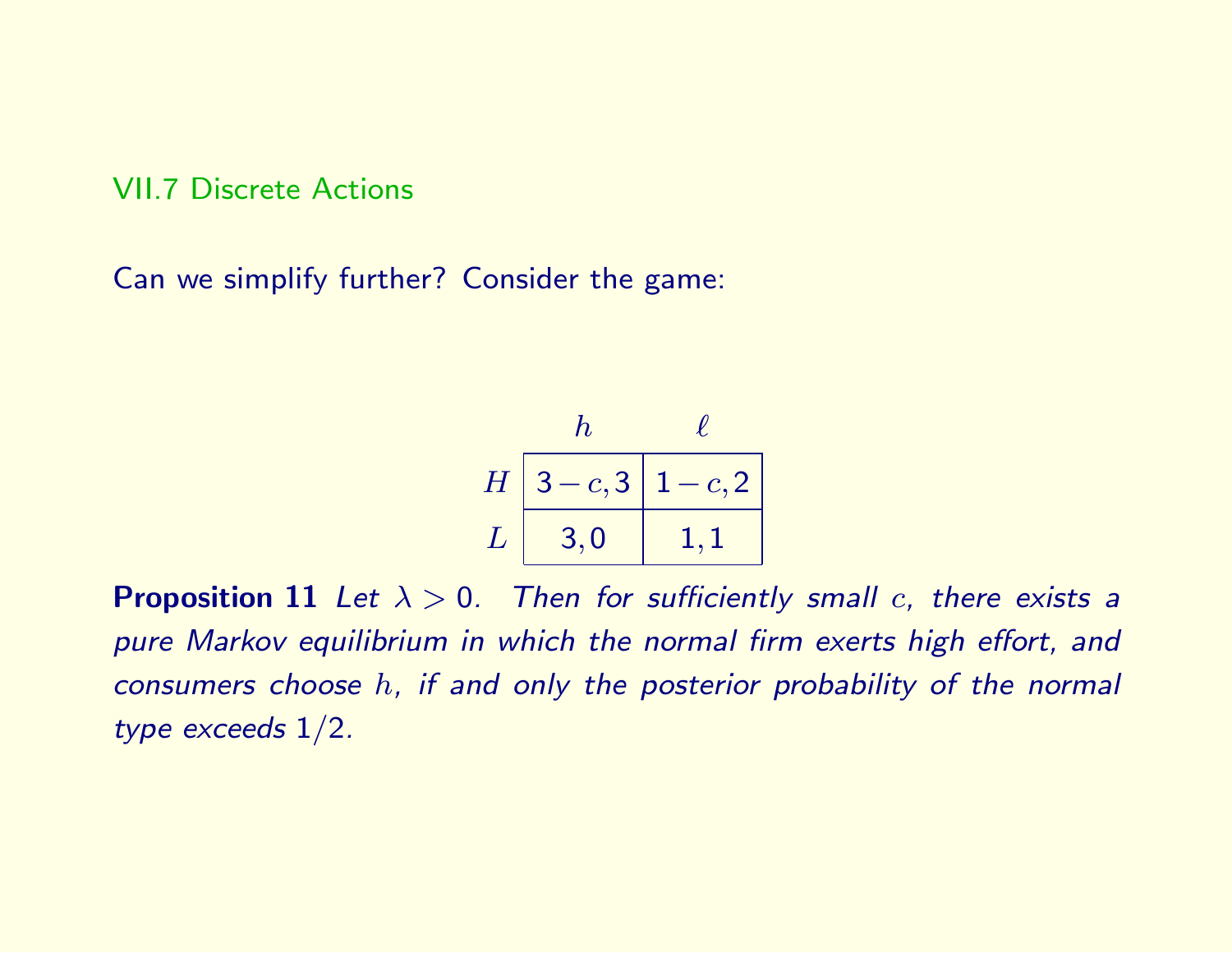#### VII.8 Lost Consumers

What if consumers abandon the firm when they get too pessimistic? Consider the game:

$$
\begin{array}{c|c}\n d & b \\
\hline\nH \boxed{0,0} & 2-c,1 \\
L \boxed{0,0} & 2,-1\n\end{array}
$$

**Proposition 12** If  $\lambda = 0$ , then ever pure Markov equilibrium features low effort. If  $\lambda > 0$ , then for small  $\lambda$  and c, there exists a pure Markkov equilibrium in which  $(H, b)$  is played for posteriors exceeding  $1/2$  and  $(L, d)$ is played otherwise.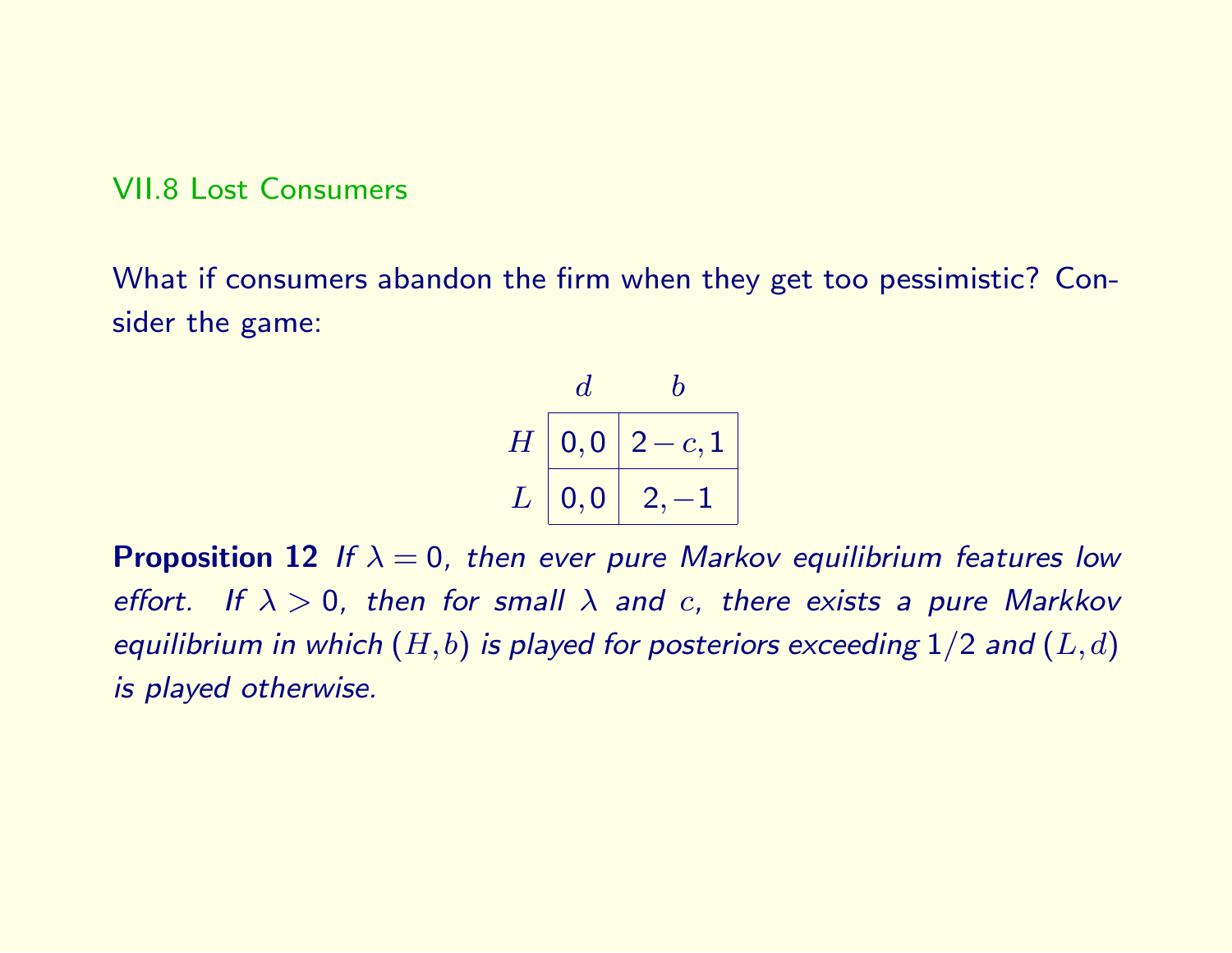## VII.9 Bad Reputations

Consider the "bad reputation" game of Ely and Välimäki (2003).

A consumer decides whether to hire a firm. The firm (privately) observes the state and then decides whether to provide  $H$  or  $L$  service.

The consumer cannot observe what service is provided.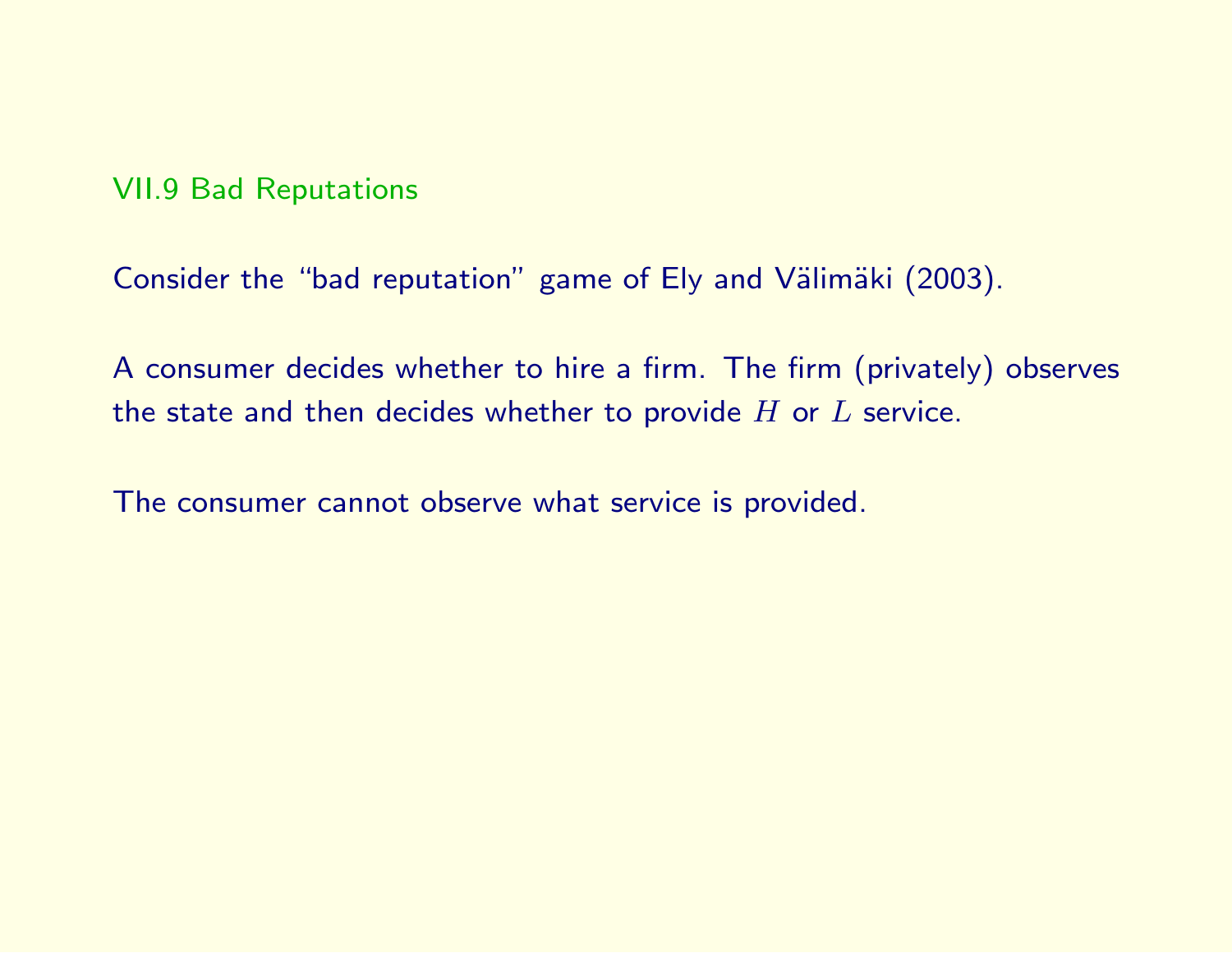## Payoffs:

If the state is  $\theta_H$ , payoffs are:

$$
H\begin{array}{|l|} hire & not\\ \hline v,v&{\bf 0},{\bf 0}\\ L&-w,-w&{\bf 0},{\bf 0}\\ \hline \end{array}
$$

If the state is  $\theta_L$ , payoffs are

$$
H\begin{array}{|l|} hire & not\\ \hline -w,-w&\textbf{0},\textbf{0}\\ L&v,v&\textbf{0},\textbf{0}\\ \hline \end{array}
$$

States are equally likely and  $w > v$ .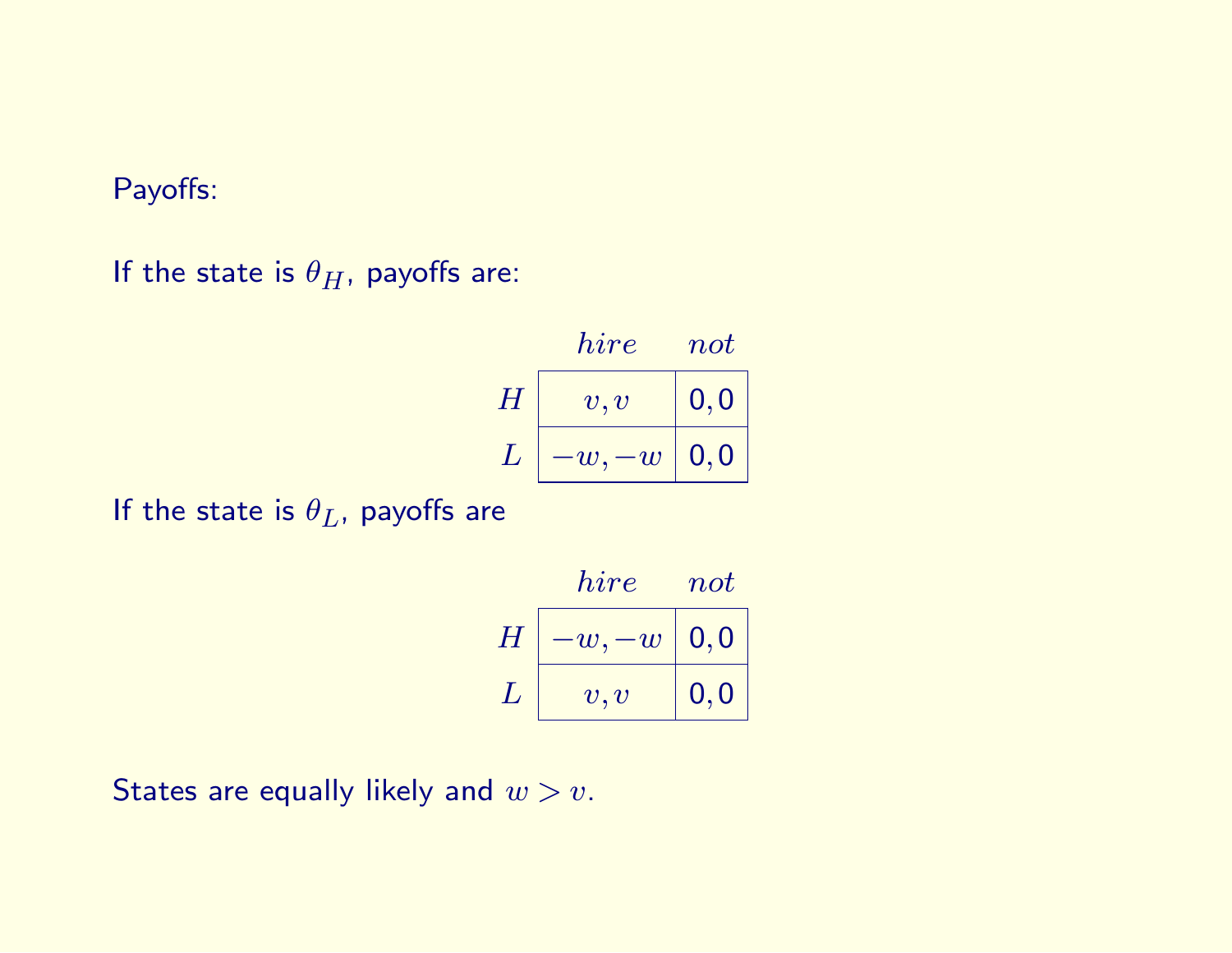### Equilibrium:

There is a unique equilibrium in the stage game, with payoffs  $(v, v)$ .

The repeated game of complete information also has an equilibrium with payoffs  $(v, v)$ .

Suppose there is incomplete information. The firm is likely to be normal, but with some probability is a bad type that always chooses  $H$ .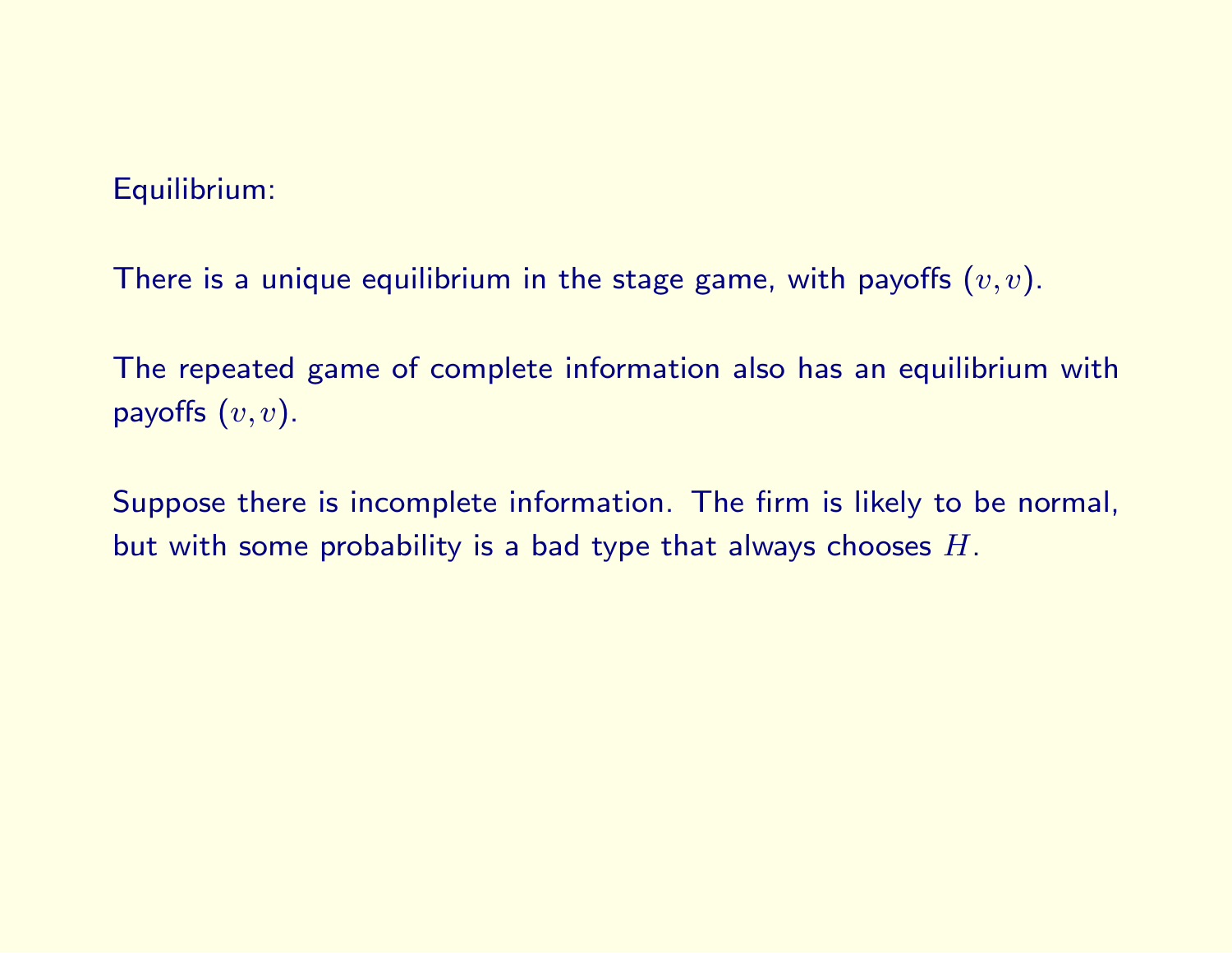**Proposition 13** As  $\delta \rightarrow 1$ , the largest equilibrium payoff for the firm converges to zero.

- The consumer will hire the firm if and only if the probability the firm is normal is at least some threshold  $\mu^*.$
- $-$  Consider a posterior just above  $\mu^*$ . Then the next  $H$  signal pushes the firm into the "never hire" region.
- As a result, the firm will choose  $L$  no matter what the state. But the consumer will not hire such a firm, a contradiction.